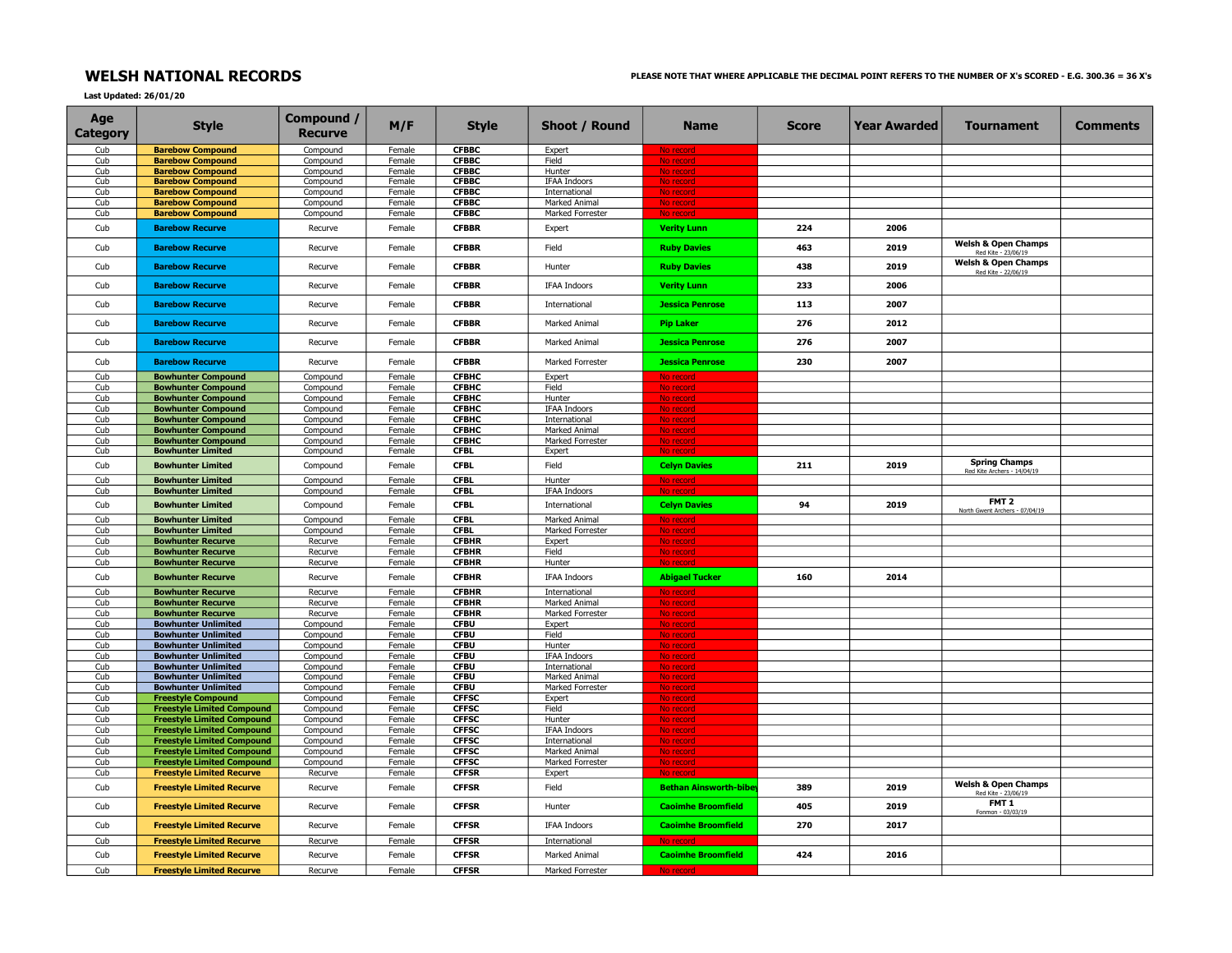| Cub        | <b>Compound Freestyle Unlimited</b>                      | Compound             | Female           | <b>CFFU</b>                  | Expert                         | No record                  |     |      |  |
|------------|----------------------------------------------------------|----------------------|------------------|------------------------------|--------------------------------|----------------------------|-----|------|--|
| Cub        | <b>Compound Freestyle Unlimited</b>                      | Compound             | Female           | <b>CFFU</b>                  | Field                          | <b>Anna Ritchie</b>        | 446 | 2011 |  |
| Cub        | <b>Compound Freestyle Unlimited</b>                      | Compound             | Female           | <b>CFFU</b>                  | Hunter                         | <b>Anna Ritchie</b>        | 468 | 2011 |  |
| Cub        | <b>Compound Freestyle Unlimited</b>                      | Compound             | Female           | <b>CFFU</b>                  | IFAA Indoors                   | No record                  |     |      |  |
| Cub        | <b>Compound Freestyle Unlimited</b>                      | Compound             | Female           | <b>CFFU</b>                  | International                  | No record                  |     |      |  |
| Cub        | <b>Compound Freestyle Unlimited</b>                      | Compound             | Female           | <b>CFFU</b>                  | Marked Animal                  | <b>Anna Ritchie</b>        | 526 | 2011 |  |
| Cub        | <b>Compound Freestyle Unlimited</b>                      | Compound             | Female           | <b>CFFU</b>                  | Marked Forrester               | No record                  |     |      |  |
| Cub        | <b>Historical Bow</b>                                    | Recurve              | Female           | <b>CFHB</b>                  | Expert                         | No record                  |     |      |  |
| Cub        | <b>Historical Bow</b>                                    | Recurve              | Female           | <b>CFHB</b>                  | Field                          | No record                  |     |      |  |
| Cub<br>Cub | <b>Historical Bow</b><br><b>Historical Bow</b>           | Recurve<br>Recurve   | Female<br>Female | <b>CFHB</b><br><b>CFHB</b>   | Hunter<br><b>IFAA Indoors</b>  | No record<br>No record     |     |      |  |
| Cub        | <b>Historical Bow</b>                                    | Recurve              | Female           | <b>CFHB</b>                  | International                  | No record                  |     |      |  |
| Cub        | <b>Historical Bow</b>                                    | Recurve              | Female           | <b>CFHB</b>                  | Marked Animal                  | No record                  |     |      |  |
| Cub        | <b>Historical Bow</b>                                    | Recurve              | Female           | <b>CFHB</b>                  | Marked Forrester               | No record                  |     |      |  |
| Cub        | Longbow                                                  | Recurve              | Female           | <b>CFLB</b>                  | Expert                         | <b>Elise Mattingly</b>     | 124 | 2011 |  |
| Cub        | Longbow                                                  | Recurve              | Female           | <b>CFLB</b>                  | Field                          | <b>Kathryn Mattingley</b>  | 231 | 2013 |  |
| Cub        | Longbow                                                  | Recurve              | Female           | <b>CFLB</b>                  | Hunter                         | <b>Rebecca Guy</b>         | 268 | 2018 |  |
| Cub        | Longbow                                                  | Recurve              | Female           | <b>CFLB</b>                  | IFAA Indoors                   | <b>Rebecca Guy</b>         | 160 | 2018 |  |
| Cub        | Longbow                                                  | Recurve              | Female           | <b>CFLB</b>                  | International                  | <b>Elise Mattingley</b>    | 77  | 2010 |  |
| Cub        | Longbow                                                  | Recurve              | Female           | <b>CFLB</b>                  | Marked Animal                  | <b>Kathryn Mattingley</b>  | 174 | 2012 |  |
| Cub        | Longbow                                                  | Recurve              | Female           | <b>CFLB</b>                  | Marked Forrester               | <b>Elise Mattingley</b>    | 95  | 2010 |  |
| Cub        | <b>Traditional Recurve</b>                               | Recurve              | Female           | <b>CFTR</b>                  | Expert                         | No record                  |     |      |  |
| Cub        | <b>Traditional Recurve</b>                               | Recurve              | Female           | <b>CFTR</b>                  | Field                          | No record                  |     |      |  |
| Cub<br>Cub | <b>Traditional Recurve</b><br><b>Traditional Recurve</b> | Recurve<br>Recurve   | Female<br>Female | <b>CFTR</b><br><b>CFTR</b>   | Hunter<br>IFAA Indoors         | No record<br>No record     |     |      |  |
| Cub        | <b>Traditional Recurve</b>                               | Recurve              | Female           | <b>CFTR</b>                  | International                  | No record                  |     |      |  |
| Cub        | <b>Traditional Recurve</b>                               | Recurve              | Female           | <b>CFTR</b>                  | Marked Animal                  | No record                  |     |      |  |
| Cub        | <b>Traditional Recurve</b>                               | Recurve              | Female           | <b>CFTR</b>                  | Marked Forrester               | No record                  |     |      |  |
| Cub        | <b>Barebow Compound</b>                                  | Compound             | Male             | <b>CMBBC</b>                 | Expert                         | <b>Cameron Williams</b>    | 250 | 2009 |  |
| Cub        | <b>Barebow Compound</b>                                  | Compound             | Male             | <b>CMBBC</b>                 | Field                          | <b>Jake Hepburn-Reeves</b> | 454 | 2007 |  |
| Cub        | <b>Barebow Compound</b>                                  | Compound             | Male             | <b>CMBBC</b>                 | Hunter                         | <b>Cameron Williams</b>    | 360 | 2009 |  |
| Cub<br>Cub | <b>Barebow Compound</b>                                  | Compound             | Male<br>Male     | <b>CMBBC</b><br><b>CMBBC</b> | <b>IFAA Indoors</b>            | No record<br>No record     |     |      |  |
| Cub        | <b>Barebow Compound</b><br><b>Barebow Compound</b>       | Compound<br>Compound | Male             | <b>CMBBC</b>                 | International<br>Marked Animal | No record                  |     |      |  |
| Cub        | <b>Barebow Compound</b>                                  | Compound             | Male             | <b>CMBBC</b>                 | Marked Forrester               | No record                  |     |      |  |
| Cub        | <b>Barebow Recurve</b>                                   | Recurve              | Male             | <b>CMBBR</b>                 | Expert                         | <b>Ieuan Graham</b>        | 340 | 2012 |  |
| Cub        | <b>Barebow Recurve</b>                                   | Recurve              | Male             | <b>CMBBR</b>                 | Field                          | <b>Ieuan Graham</b>        | 440 | 2013 |  |
| Cub        | <b>Barebow Recurve</b>                                   | Recurve              | Male             | <b>CMBBR</b>                 | Hunter                         | <b>Ieuan Graham</b>        | 432 | 2013 |  |
| Cub        | <b>Barebow Recurve</b>                                   | Recurve              | Male             | <b>CMBBR</b>                 | <b>IFAA Indoors</b>            | <b>Ieuan Graham</b>        | 252 | 2013 |  |
| Cub        | <b>Barebow Recurve</b>                                   | Recurve              | Male             | <b>CMBBR</b>                 | International                  | <b>Ieuan Graham</b>        | 239 | 2013 |  |
| Cub        | <b>Barebow Recurve</b>                                   | Recurve              | Male             | <b>CMBBR</b>                 | Marked Animal                  | <b>Ieuan Graham</b>        | 454 | 2013 |  |
| Cub        | <b>Barebow Recurve</b>                                   | Recurve              | Male             | <b>CMBBR</b>                 | Marked Forrester               | <b>Ieuan Graham</b>        | 445 | 2012 |  |
| Cub        | <b>Bowhunter Compound</b>                                | Compound             | Male             | <b>CMBHC</b>                 | Expert                         | No record                  |     |      |  |
| Cub<br>Cub | <b>Bowhunter Compound</b><br><b>Bowhunter Compound</b>   | Compound<br>Compound | Male<br>Male     | СМВНС<br>СМВНС               | Field<br>Hunter                | No record<br>No record     |     |      |  |
| Cub        | <b>Bowhunter Compound</b>                                | Compound             | Male             | СМВНС                        | IFAA Indoors                   | No record                  |     |      |  |
| Cub        | <b>Bowhunter Compound</b>                                | Compound             | Male             | СМВНС                        | International                  | No record                  |     |      |  |
| Cub        | <b>Bowhunter Compound</b>                                | Compound             | Male             | СМВНС                        | Marked Animal                  | No record                  |     |      |  |
| Cub        | <b>Bowhunter Compound</b>                                | Compound             | Male             | СМВНС                        | Marked Forrester               | No record                  |     |      |  |
| Cub<br>Cub | <b>Bowhunter Limited</b><br><b>Bowhunter Limited</b>     | Compound<br>Compound | Male<br>Male     | <b>CMBL</b><br><b>CMBL</b>   | Expert<br>Field                | No record                  |     |      |  |
| Cub        | <b>Bowhunter Limited</b>                                 | Compound             | Male             | <b>CMBL</b>                  | Hunter                         | No record                  |     |      |  |
| Cub        | <b>Bowhunter Limited</b>                                 | Compound             | Male             | <b>CMBL</b>                  | IFAA Indoors                   | No record                  |     |      |  |
| Cub        | <b>Bowhunter Limited</b>                                 | Compound             | Male             | <b>CMBL</b>                  | International                  | No record                  |     |      |  |
| Cub        | <b>Bowhunter Limited</b>                                 | Compound             | Male             | <b>CMBL</b>                  | Marked Animal                  | No record                  |     |      |  |
| Cub<br>Cub | <b>Bowhunter Limited</b><br><b>Bowhunter Recurve</b>     | Compound<br>Recurve  | Male<br>Male     | <b>CMBL</b><br><b>CMBHR</b>  | Marked Forrester<br>Expert     | No record<br>No record     |     |      |  |
| Cub        | <b>Bowhunter Recurve</b>                                 | Recurve              | Male             | <b>CMBHR</b>                 | Field                          | No record                  |     |      |  |
| Cub        | <b>Bowhunter Recurve</b>                                 | Recurve              | Male             | <b>CMBHR</b>                 | Hunter                         | No record                  |     |      |  |
| Cub        | <b>Bowhunter Recurve</b>                                 | Recurve              | Male             | <b>CMBHR</b>                 | IFAA Indoors                   | No record                  |     |      |  |
| Cub        | <b>Bowhunter Recurve</b>                                 | Recurve              | Male             | <b>CMBHR</b>                 | International                  | No record                  |     |      |  |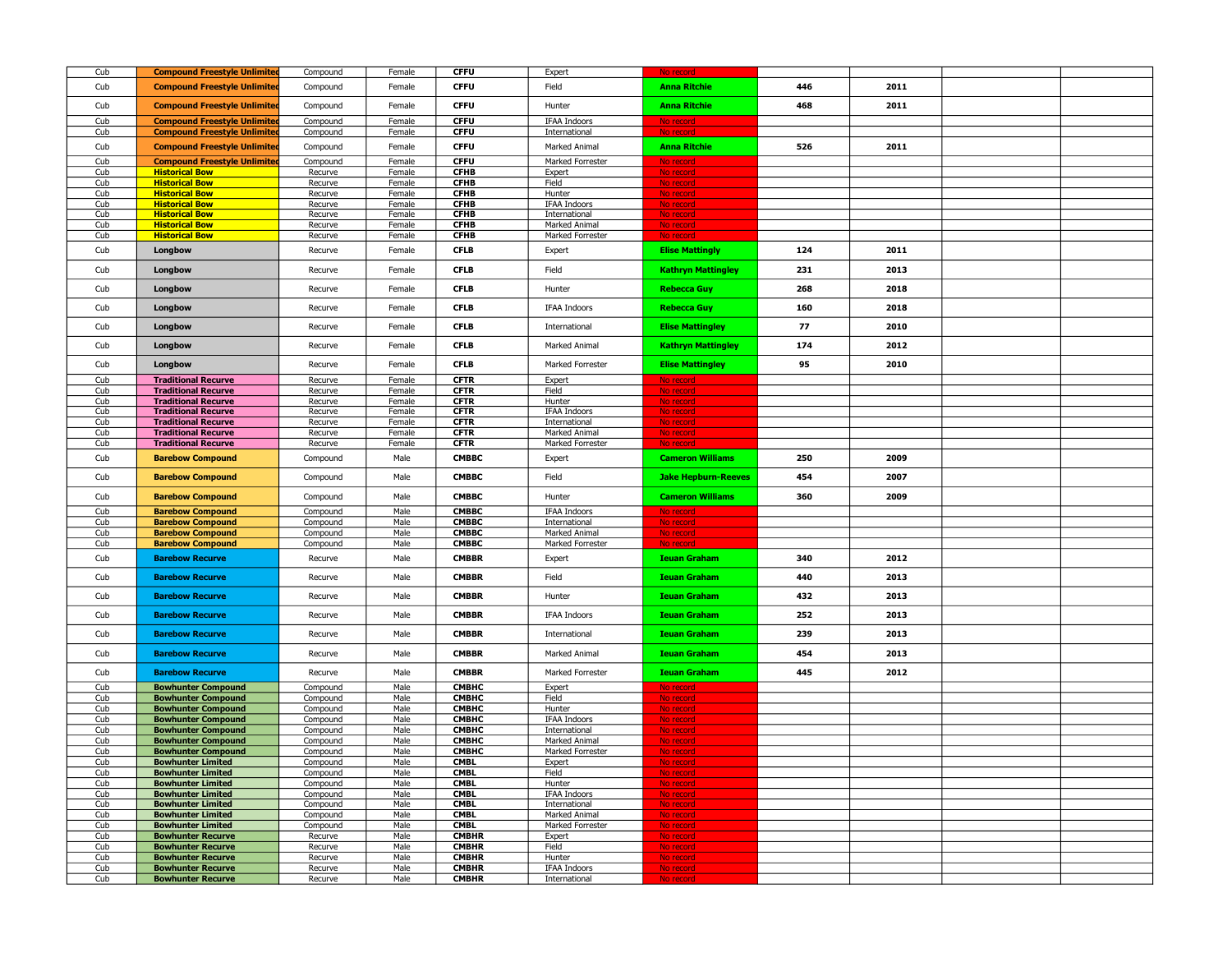| Cub    | <b>Bowhunter Recurve</b>            | Recurve  | Male   | <b>CMBHR</b> | Marked Animal       | No record                   |        |      |                                                       |        |
|--------|-------------------------------------|----------|--------|--------------|---------------------|-----------------------------|--------|------|-------------------------------------------------------|--------|
| Cub    | <b>Bowhunter Recurve</b>            | Recurve  | Male   | <b>CMBHR</b> | Marked Forrester    | No record                   |        |      |                                                       |        |
| Cub    | <b>Bowhunter Unlimited</b>          | Compound | Male   | <b>CMBU</b>  | Expert              | No record                   |        |      |                                                       |        |
| Cub    | <b>Bowhunter Unlimited</b>          | Compound | Male   | <b>CMBU</b>  | Field               | No record                   |        |      |                                                       |        |
| Cub    | <b>Bowhunter Unlimited</b>          | Compound | Male   | <b>CMBU</b>  | Hunter              | No record                   |        |      |                                                       |        |
|        |                                     |          |        |              |                     |                             |        |      |                                                       |        |
| Cub    | <b>Bowhunter Unlimited</b>          | Compound | Male   | <b>CMBU</b>  | IFAA Indoors        | No record                   |        |      |                                                       |        |
| Cub    | <b>Bowhunter Unlimited</b>          | Compound | Male   | <b>CMBU</b>  | International       | No record                   |        |      |                                                       |        |
| Cub    | <b>Bowhunter Unlimited</b>          | Compound | Male   | <b>CMBU</b>  | Marked Animal       | No record                   |        |      |                                                       |        |
| Cub    | <b>Bowhunter Unlimited</b>          | Compound | Male   | <b>CMBU</b>  | Marked Forrester    | No record                   |        |      |                                                       |        |
| Cub    | <b>Freestyle Limited Compound</b>   | Compound | Male   | <b>CMFSC</b> | Expert              | No record                   |        |      |                                                       |        |
|        |                                     |          |        |              |                     |                             |        |      |                                                       |        |
| Cub    | <b>Freestyle Limited Compound</b>   | Compound | Male   | <b>CMFSC</b> | Field               | <b>Dean Penrose</b>         | 465    | 1999 |                                                       |        |
|        |                                     |          |        |              |                     |                             |        |      |                                                       |        |
| Cub    | <b>Freestyle Limited Compound</b>   | Compound | Male   | <b>CMFSC</b> | Hunter              | <b>Dean Penrose</b>         | 415    | 1999 |                                                       |        |
|        |                                     |          |        |              |                     |                             |        |      |                                                       |        |
| Cub    | <b>Freestyle Limited Compound</b>   | Compound | Male   | <b>CMFSC</b> | <b>IFAA Indoors</b> | <b>Geriant Tucker</b>       | 191    | 1995 |                                                       |        |
|        |                                     |          | Male   | <b>CMFSC</b> |                     |                             |        |      |                                                       |        |
| Cub    | <b>Freestyle Limited Compound</b>   | Compound |        |              | International       | No record                   |        |      |                                                       |        |
| Cub    | <b>Freestyle Limited Compound</b>   | Compound | Male   | <b>CMFSC</b> | Marked Animal       | No record                   |        |      |                                                       |        |
| Cub    | <b>Freestyle Limited Compound</b>   | Compound | Male   | <b>CMFSC</b> | Marked Forrester    | No record                   |        |      |                                                       |        |
| Cub    | <b>Freestyle Limited Recurve</b>    | Recurve  | Male   | <b>CMFSR</b> | Expert              | <b>Elis Marriott</b>        | 419    | 2012 |                                                       |        |
|        |                                     |          |        |              |                     |                             |        |      |                                                       |        |
| Cub    | <b>Freestyle Limited Recurve</b>    | Recurve  | Male   | <b>CMFSR</b> | Field               | <b>Elis Marriott</b>        | 464    | 2012 |                                                       |        |
|        |                                     |          |        |              |                     |                             |        |      |                                                       |        |
| Cub    | <b>Freestyle Limited Recurve</b>    | Recurve  | Male   | <b>CMFSR</b> | Hunter              | <b>Elis Marriott</b>        | 442    | 2012 |                                                       |        |
|        |                                     |          |        |              |                     |                             |        |      |                                                       |        |
| Cub    | <b>Freestyle Limited Recurve</b>    | Recurve  | Male   | <b>CMFSR</b> | <b>IFAA Indoors</b> | <b>Elis Marriott</b>        | 277    | 2013 |                                                       |        |
|        |                                     |          |        |              |                     |                             |        |      |                                                       |        |
| Cub    | <b>Freestyle Limited Recurve</b>    | Recurve  | Male   | <b>CMFSR</b> | International       | <b>Ioan Billins</b>         | 116    | 2019 | FMT <sub>2</sub>                                      |        |
|        |                                     |          |        |              |                     |                             |        |      | North Gwent Archers - 07/04/19                        |        |
| Cub    | <b>Freestyle Limited Recurve</b>    | Recurve  | Male   | <b>CMFSR</b> | Marked Animal       | <b>Calum Young</b>          | 458    | 2012 |                                                       |        |
|        |                                     |          |        |              |                     |                             |        |      |                                                       |        |
| Cub    | <b>Freestyle Limited Recurve</b>    | Recurve  | Male   | <b>CMFSR</b> | Marked Forrester    | <b>Elis Marriot</b>         | 350    | 2013 |                                                       |        |
|        |                                     |          |        |              |                     |                             |        |      |                                                       |        |
| Cub    | <b>Compound Freestyle Unlimited</b> |          | Male   | <b>CMFU</b>  |                     | <b>Steffan Rawdin-Jones</b> | 438    | 2015 |                                                       |        |
|        |                                     | Compound |        |              | Expert              |                             |        |      |                                                       |        |
| Cub    | <b>Compound Freestyle Unlimited</b> |          |        | <b>CMFU</b>  | Field               | <b>Ioan Rees</b>            | 532    | 2019 | <b>UKIFAC 2019</b>                                    |        |
|        |                                     | Compound | Male   |              |                     |                             |        |      | Afan Nedd - 13/07/19                                  |        |
| Cub    | <b>Compound Freestyle Unlimited</b> |          |        | <b>CMFU</b>  |                     | <b>Ioan Rees</b>            | 530    | 2019 | FMT <sub>1</sub>                                      |        |
|        |                                     | Compound | Male   |              | Hunter              |                             |        |      | Fonmon - 03/03/19                                     |        |
|        |                                     |          |        |              |                     |                             |        |      | <b>Welsh &amp; Open Indoors</b>                       |        |
| Cub    | <b>Compound Freestyle Unlimited</b> | Compound | Male   | <b>CMFU</b>  | <b>IFAA Indoors</b> | <b>Ioan Rees</b>            | 300.51 | 2020 | RAF St. Athens - 26/01/20                             | 51 X's |
|        |                                     |          | Male   | <b>CMFU</b>  |                     | <b>Ioan Rees</b>            | 279    | 2019 | FMT 2                                                 |        |
| Cub    | <b>Compound Freestyle Unlimited</b> | Compound |        |              | International       |                             |        |      | North Gwent Archers - 07/04/19                        |        |
|        | <b>Compound Freestyle Unlimited</b> |          | Male   | <b>CMFU</b>  | Marked Animal       | <b>Toan Rees</b>            | 560    | 2019 | FMT 6                                                 |        |
| Cub    |                                     | Compound |        |              |                     |                             |        |      | North Gwent Archers - 06/10/19                        |        |
| Cub    | <b>Compound Freestyle Unlimited</b> |          | Male   | <b>CMFU</b>  | Marked Forrester    | <b>Ioan Rees</b>            | 800    | 2017 |                                                       |        |
|        |                                     | Compound |        |              |                     |                             |        |      |                                                       |        |
| Cub    | <b>Historical Bow</b>               | Recurve  | Male   | <b>CMHB</b>  | Expert              | No record                   |        |      |                                                       |        |
| Cub    | <b>Historical Bow</b>               | Recurve  | Male   | СМНВ         | Field               | No record                   |        |      |                                                       |        |
| Cub    | <b>Historical Bow</b>               | Recurve  | Male   | <b>CMHB</b>  | Hunter              | No record                   |        |      |                                                       |        |
| Cub    |                                     |          | Male   |              |                     |                             |        |      |                                                       |        |
|        | <b>Historical Bow</b>               | Recurve  |        | <b>CMHB</b>  | IFAA Indoors        | No record                   |        |      |                                                       |        |
| Cub    | <b>Historical Bow</b>               | Recurve  | Male   | СМНВ         | International       | No record                   |        |      |                                                       |        |
| Cub    | <b>Historical Bow</b>               | Recurve  | Male   | <b>CMHB</b>  | Marked Animal       | No record                   |        |      |                                                       |        |
| Cub    | <b>Historical Bow</b>               | Recurve  | Male   | <b>CMHB</b>  | Marked Forrester    | No record                   |        |      |                                                       |        |
| Cub    | Longbow                             | Recurve  | Male   | <b>CMLB</b>  | Expert              | No record                   |        |      |                                                       |        |
| Cub    | Longbow                             | Recurve  | Male   | <b>CMLB</b>  | Field               | No record                   |        |      |                                                       |        |
| Cub    | Longbow                             | Recurve  | Male   | <b>CMLB</b>  | Hunter              | No record                   |        |      |                                                       |        |
|        |                                     |          |        |              |                     |                             |        |      |                                                       |        |
| Cub    | Longbow                             | Recurve  | Male   | <b>CMLB</b>  | <b>IFAA Indoors</b> | <b>Owen Rawdin-Jones</b>    | 73     | 2015 |                                                       |        |
| Cub    | Longbow                             | Recurve  | Male   | <b>CMLB</b>  | International       | No record                   |        |      |                                                       |        |
| Cub    | Longbow                             | Recurve  | Male   | <b>CMLB</b>  | Marked Animal       | No record                   |        |      |                                                       |        |
| Cub    |                                     |          | Male   | <b>CMLB</b>  | Marked Forrester    |                             |        |      |                                                       |        |
|        | Longbow                             | Recurve  |        |              |                     | No record                   |        |      |                                                       |        |
| Cub    | <b>Traditional Recurve</b>          | Recurve  | Male   | <b>CMTR</b>  | Expert              | No record                   |        |      |                                                       |        |
| Cub    | <b>Traditional Recurve</b>          | Recurve  | Male   | <b>CMTR</b>  | Field               | No record                   |        |      |                                                       |        |
| Cub    | <b>Traditional Recurve</b>          | Recurve  | Male   | <b>CMTR</b>  | Hunter              | No record                   |        |      |                                                       |        |
| Cub    | <b>Traditional Recurve</b>          | Recurve  | Male   | <b>CMTR</b>  | <b>IFAA Indoors</b> | No record                   |        |      |                                                       |        |
| Cub    | <b>Traditional Recurve</b>          | Recurve  | Male   | <b>CMTR</b>  | International       | No record                   |        |      |                                                       |        |
| Cub    | <b>Traditional Recurve</b>          | Recurve  | Male   | CMTR         | Marked Animal       | No record                   |        |      |                                                       |        |
| Cub    | <b>Traditional Recurve</b>          | Recurve  | Male   | <b>CMTR</b>  | Marked Forrester    | No record                   |        |      |                                                       |        |
| Junior | <b>Barebow Compound</b>             | Compound | Female | <b>JFBBC</b> | Expert              |                             |        |      |                                                       |        |
| Junior |                                     |          |        | <b>JFBBC</b> | Field               | No record                   |        |      |                                                       |        |
|        | <b>Barebow Compound</b>             | Compound | Female |              |                     |                             |        |      |                                                       |        |
| Junior | <b>Barebow Compound</b>             | Compound | Female | <b>JFBBC</b> | Hunter              | No record                   |        |      |                                                       |        |
| Junior | <b>Barebow Compound</b>             | Compound | Female | <b>JFBBC</b> | <b>IFAA Indoors</b> | No record                   |        |      |                                                       |        |
| Junior | <b>Barebow Compound</b>             | Compound | Female | <b>JFBBC</b> | International       | No record                   |        |      |                                                       |        |
| Junior | <b>Barebow Compound</b>             | Compound | Female | <b>JFBBC</b> | Marked Animal       | No record                   |        |      |                                                       |        |
| Junior | <b>Barebow Compound</b>             | Compound | Female | <b>JFBBC</b> | Marked Forrester    | No record                   |        |      |                                                       |        |
| Junior | <b>Barebow Recurve</b>              | Recurve  | Female | <b>JFBBR</b> | Expert              | No record                   |        |      |                                                       |        |
|        |                                     |          |        |              |                     |                             |        |      |                                                       |        |
|        |                                     |          |        |              |                     |                             |        |      |                                                       |        |
| Junior | <b>Barebow Recurve</b>              | Recurve  | Female | <b>JFBBR</b> | Field               | <b>Amelia Thomas</b>        | 389    | 2019 | <b>Welsh &amp; Open Champs</b><br>Red Kite - 23/06/19 |        |
| Junior | <b>Barebow Recurve</b>              | Recurve  | Female | <b>JFBBR</b> | Hunter              | <b>Amelia Thomas</b>        | 348    | 2019 | <b>Welsh &amp; Open Champs</b>                        |        |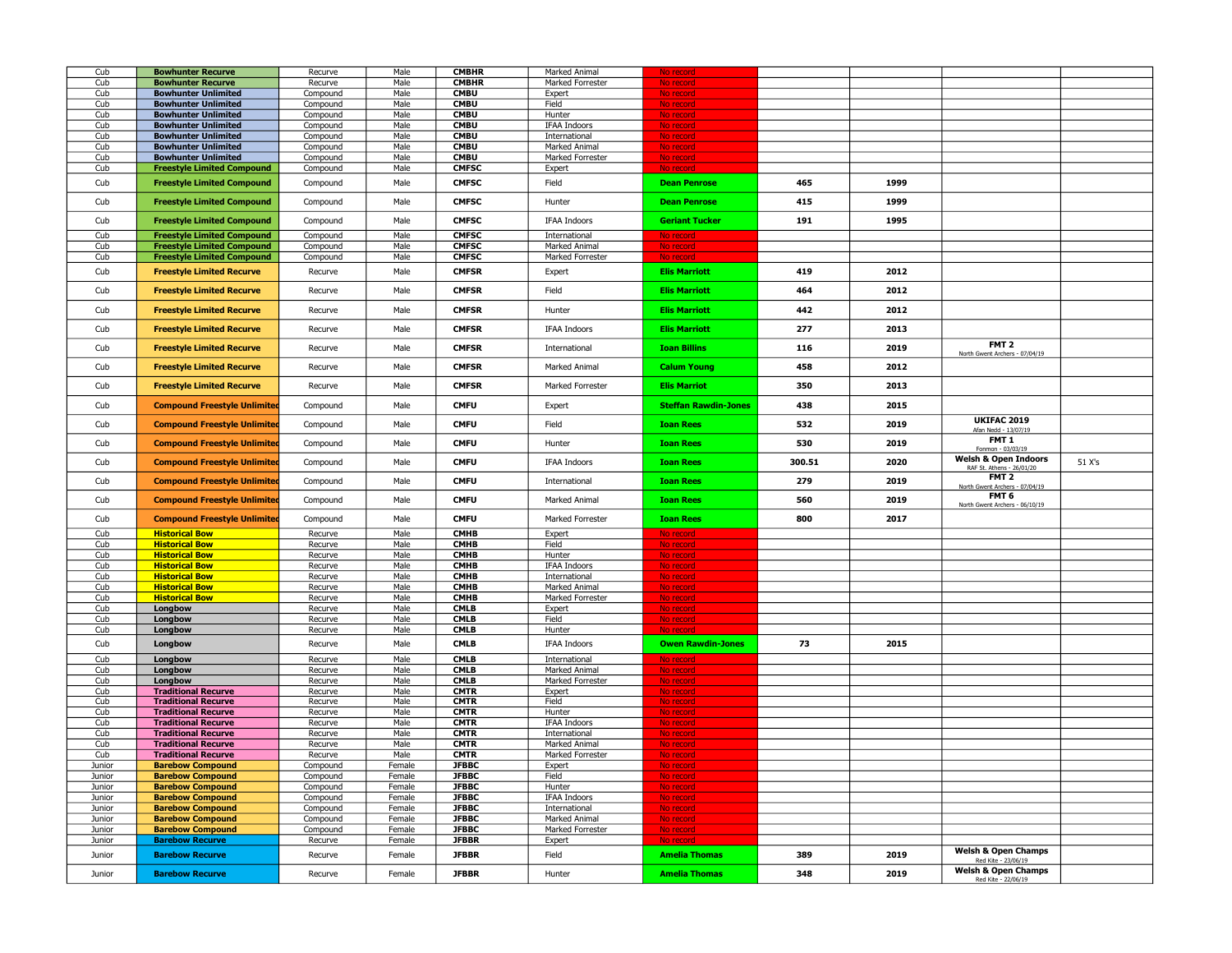| Junior | <b>Barebow Recurve</b>              | Recurve  | Female           | <b>JFBBR</b> | <b>IFAA Indoors</b>            | <b>Amelia Thomas</b>      | 247 | 2020 | <b>Welsh &amp; Open Indoors</b><br>RAF St. Athens - 26/01/20 |  |
|--------|-------------------------------------|----------|------------------|--------------|--------------------------------|---------------------------|-----|------|--------------------------------------------------------------|--|
| Junior | <b>Barebow Recurve</b>              | Recurve  | Female           | <b>JFBBR</b> | International                  | <b>Amber Farquahar</b>    | 15  | 2012 |                                                              |  |
| Junior | <b>Barebow Recurve</b>              | Recurve  | Female           | <b>JFBBR</b> | Marked Animal                  | <b>Sarah Wallington</b>   | 302 | 2007 |                                                              |  |
| Junior | <b>Barebow Recurve</b>              | Recurve  | Female           | <b>JFBBR</b> | Marked Forrester               | No record                 |     |      |                                                              |  |
| Junior | <b>Bowhunter Compound</b>           | Compound | Female           | <b>JFBHC</b> | Expert                         | No record                 |     |      |                                                              |  |
| Junior | <b>Bowhunter Compound</b>           | Compound | Female           | <b>JFBHC</b> | Field                          | No record                 |     |      |                                                              |  |
| Junior | <b>Bowhunter Compound</b>           | Compound | Female           | <b>JFBHC</b> | Hunter                         | No record                 |     |      |                                                              |  |
| Junior | <b>Bowhunter Compound</b>           | Compound | Female           | <b>JFBHC</b> | <b>IFAA Indoors</b>            | No record                 |     |      |                                                              |  |
| Junior | <b>Bowhunter Compound</b>           | Compound | Female           | <b>JFBHC</b> | International                  | No record                 |     |      |                                                              |  |
| Junior | <b>Bowhunter Compound</b>           | Compound | Female           | <b>JFBHC</b> | Marked Animal                  | No record                 |     |      |                                                              |  |
| Junior | <b>Bowhunter Compound</b>           | Compound | Female           | <b>JFBHC</b> | Marked Forrester               | No record                 |     |      |                                                              |  |
| Junior | <b>Bowhunter Limited</b>            | Compound | Female           | <b>JFBL</b>  | Expert                         | No recon                  |     |      |                                                              |  |
|        |                                     |          |                  | <b>JFBL</b>  | Field                          |                           |     |      |                                                              |  |
| Junior | <b>Bowhunter Limited</b>            | Compound | Female           |              |                                | No record                 |     |      |                                                              |  |
| Junior | <b>Bowhunter Limited</b>            | Compound | Female           | <b>JFBL</b>  | Hunter                         | No record                 |     |      |                                                              |  |
| Junior | <b>Bowhunter Limited</b>            | Compound | Female           | <b>JFBL</b>  | <b>IFAA Indoors</b>            | No record                 |     |      |                                                              |  |
| Junior | <b>Bowhunter Limited</b>            | Compound | Female           | <b>JFBL</b>  | International                  | No record                 |     |      |                                                              |  |
| Junior | <b>Bowhunter Limited</b>            | Compound | Female           | <b>JFBL</b>  | Marked Animal                  | No record                 |     |      |                                                              |  |
| Junior | <b>Bowhunter Limited</b>            | Compound | Female           | <b>JFBL</b>  | Marked Forrester               | No record                 |     |      |                                                              |  |
| Junior | <b>Bowhunter Recurve</b>            | Recurve  | Female           | <b>JFBHR</b> | Expert                         | No record                 |     |      |                                                              |  |
| Junior | <b>Bowhunter Recurve</b>            | Recurve  | Female           | <b>JFBHR</b> | Field                          | <b>Bethan Langford</b>    | 212 | 2014 |                                                              |  |
|        |                                     |          |                  |              |                                |                           |     |      |                                                              |  |
| Junior | <b>Bowhunter Recurve</b>            | Recurve  | Female           | <b>JFBHR</b> | Hunter                         | <b>Bethan Langford</b>    | 193 | 2014 |                                                              |  |
| Junior | <b>Bowhunter Recurve</b>            | Recurve  | Female           | <b>JFBHR</b> | IFAA Indoors                   | <b>Olivia James</b>       | 155 | 2019 | <b>Welsh &amp; Open Indoors</b>                              |  |
|        |                                     |          |                  |              |                                |                           |     |      | RAF St. Athens - 27/01/19                                    |  |
| Junior | <b>Bowhunter Recurve</b>            | Recurve  | Female           | <b>JFBHR</b> | International                  | No record                 |     |      |                                                              |  |
| Junior | <b>Bowhunter Recurve</b>            | Recurve  | Female           | <b>JFBHR</b> | Marked Animal                  | No record                 |     |      |                                                              |  |
| Junior | <b>Bowhunter Recurve</b>            | Recurve  | Female           | <b>JFBHR</b> | Marked Forrester               | <b>Bethan Langford</b>    | 115 | 2013 |                                                              |  |
| Junior | <b>Bowhunter Unlimited</b>          | Compound | Female           | <b>JFBU</b>  | Expert                         | No record                 |     |      |                                                              |  |
| Junior | <b>Bowhunter Unlimited</b>          | Compound | Female           | <b>JFBU</b>  | Field                          | No record                 |     |      |                                                              |  |
| Junior | <b>Bowhunter Unlimited</b>          | Compound | Female           | <b>JFBU</b>  | <b>Hunter</b>                  | No record                 |     |      |                                                              |  |
| Junior | <b>Bowhunter Unlimited</b>          | Compound | Female           | <b>JFBU</b>  | <b>IFAA Indoors</b>            | No record                 |     |      |                                                              |  |
| Junior | <b>Bowhunter Unlimited</b>          | Compound | Female           | <b>JFBU</b>  | International                  | No record                 |     |      |                                                              |  |
| Junior | <b>Bowhunter Unlimited</b>          | Compound | Female           | <b>JFBU</b>  | Marked Animal                  | No record                 |     |      |                                                              |  |
| Junior | <b>Bowhunter Unlimited</b>          | Compound | Female           | <b>JFBU</b>  | Marked Forrester               | No record                 |     |      |                                                              |  |
| Junior | <b>Freestyle Limited Compound</b>   | Compound | Female           | <b>JFFSC</b> | Expert                         | No record                 |     |      |                                                              |  |
| Junior | <b>Freestyle Limited Compound</b>   | Compound | Female           | <b>JFFSC</b> | Field                          | No record                 |     |      |                                                              |  |
| Junior | <b>Freestyle Limited Compound</b>   | Compound | Female           | <b>JFFSC</b> | Hunter                         | No record                 |     |      |                                                              |  |
| Junior | <b>Freestyle Limited Compound</b>   | Compound | Female           | <b>JFFSC</b> | <b>IFAA Indoors</b>            | No record                 |     |      |                                                              |  |
| Junior | <b>Freestyle Limited Compound</b>   | Compound | Female           | <b>JFFSC</b> | International                  | No record                 |     |      |                                                              |  |
| Junior | <b>Freestyle Limited Compound</b>   | Compound | Female           | <b>JFFSC</b> | Marked Animal                  | No record                 |     |      |                                                              |  |
| Junior | <b>Freestyle Limited Compound</b>   | Compound | Female           | <b>JFFSC</b> | Marked Forrester               | No record                 |     |      |                                                              |  |
| Junior | <b>Freestyle Limited Recurve</b>    | Recurve  | Female           | <b>JFFSR</b> | Expert                         | No recon                  |     |      |                                                              |  |
| Junior | <b>Freestyle Limited Recurve</b>    | Recurve  | Female           | <b>JFFSR</b> | Field                          | No record                 |     |      |                                                              |  |
| Junior | <b>Freestyle Limited Recurve</b>    | Recurve  | Female           | <b>JFFSR</b> | Hunter                         | No record                 |     |      |                                                              |  |
|        |                                     |          |                  |              |                                |                           |     |      |                                                              |  |
| Junior | <b>Freestyle Limited Recurve</b>    | Recurve  | Female           | <b>JFFSR</b> | IFAA Indoors                   | <b>Grace Barrett-Rees</b> | 231 | 2016 |                                                              |  |
| Junior | <b>Freestyle Limited Recurve</b>    | Recurve  | Female           | <b>JFFSR</b> | International                  | <b>Sarah Smith</b>        | 51  | 2013 |                                                              |  |
| Junior | <b>Freestyle Limited Recurve</b>    | Recurve  | Female           | <b>JFFSR</b> | Marked Animal                  | No record                 |     |      |                                                              |  |
| Junior | <b>Freestyle Limited Recurve</b>    | Recurve  | Female           | <b>JFFSR</b> | Marked Forrester               | No record                 |     |      |                                                              |  |
| Junior | <b>Compound Freestyle Unlimited</b> | Compound | Female           | <b>JFFU</b>  | Expert                         | <b>Imogen Kent</b>        | 339 | 2013 |                                                              |  |
| Junior | <b>Compound Freestyle Unlimited</b> | Compound | Female           | <b>JFFU</b>  | Field                          | <b>Cyra Rawdin-Jones</b>  | 435 | 2017 |                                                              |  |
| Junior | <b>Compound Freestyle Unlimited</b> | Compound | Female           | <b>JFFU</b>  | Hunter                         | <b>Imogen Kent</b>        | 420 | 2013 |                                                              |  |
|        |                                     |          |                  |              |                                |                           |     |      |                                                              |  |
| Junior | <b>Compound Freestyle Unlimited</b> | Compound | Female           | <b>JFFU</b>  | <b>IFAA Indoors</b>            | <b>Imogen Kent</b>        | 266 | 2012 |                                                              |  |
| Junior | <b>Compound Freestyle Unlimited</b> | Compound | Female           | <b>JFFU</b>  | International                  | <b>Imogen Kent</b>        | 197 | 2011 |                                                              |  |
| Junior | <b>Compound Freestyle Unlimited</b> | Compound | Female           | <b>JFFU</b>  | Marked Animal                  | No recor                  |     |      |                                                              |  |
| Junior | <b>Compound Freestyle Unlimited</b> | Compound | Female           | <b>JFFU</b>  | Marked Forrester               | <b>Imogen Kent</b>        | 440 | 2011 |                                                              |  |
| Junior | <b>Historical Bow</b>               | Recurve  | Female           | <b>JFHB</b>  | Expert                         |                           |     |      |                                                              |  |
| Junior | <b>Historical Bow</b>               | Recurve  | Female           | <b>JFHB</b>  | Field                          | No record                 |     |      |                                                              |  |
| Junior | <b>Historical Bow</b>               | Recurve  | Female           | <b>JFHB</b>  | Hunter                         | No record                 |     |      |                                                              |  |
| Junior | <b>Historical Bow</b>               | Recurve  | Female           | <b>JFHB</b>  | IFAA Indoors                   |                           |     |      |                                                              |  |
|        |                                     |          |                  | <b>JFHB</b>  |                                | No record                 |     |      |                                                              |  |
| Junior | <b>Historical Bow</b>               | Recurve  | Female<br>Female | <b>JFHB</b>  | International<br>Marked Animal | No record                 |     |      |                                                              |  |
| Junior | <b>Historical Bow</b>               | Recurve  |                  | <b>JFHB</b>  |                                | No record                 |     |      |                                                              |  |
| Junior | <b>Historical Bow</b>               | Recurve  | Female           |              | Marked Forrester               | No record                 |     |      |                                                              |  |
| Junior | Longbow                             | Recurve  | Female           | <b>JFLB</b>  | Expert                         | No record                 |     |      |                                                              |  |
| Junior | Longbow                             | Recurve  | Female           | <b>JFLB</b>  | Field                          | <b>Anna Ritchie</b>       | 64  | 2013 |                                                              |  |
| Junior | Longbow                             | Recurve  | Female           | <b>JFLB</b>  | Hunter                         | <b>Elise Mattingley</b>   | 68  | 2013 |                                                              |  |
|        |                                     |          |                  |              |                                |                           |     |      |                                                              |  |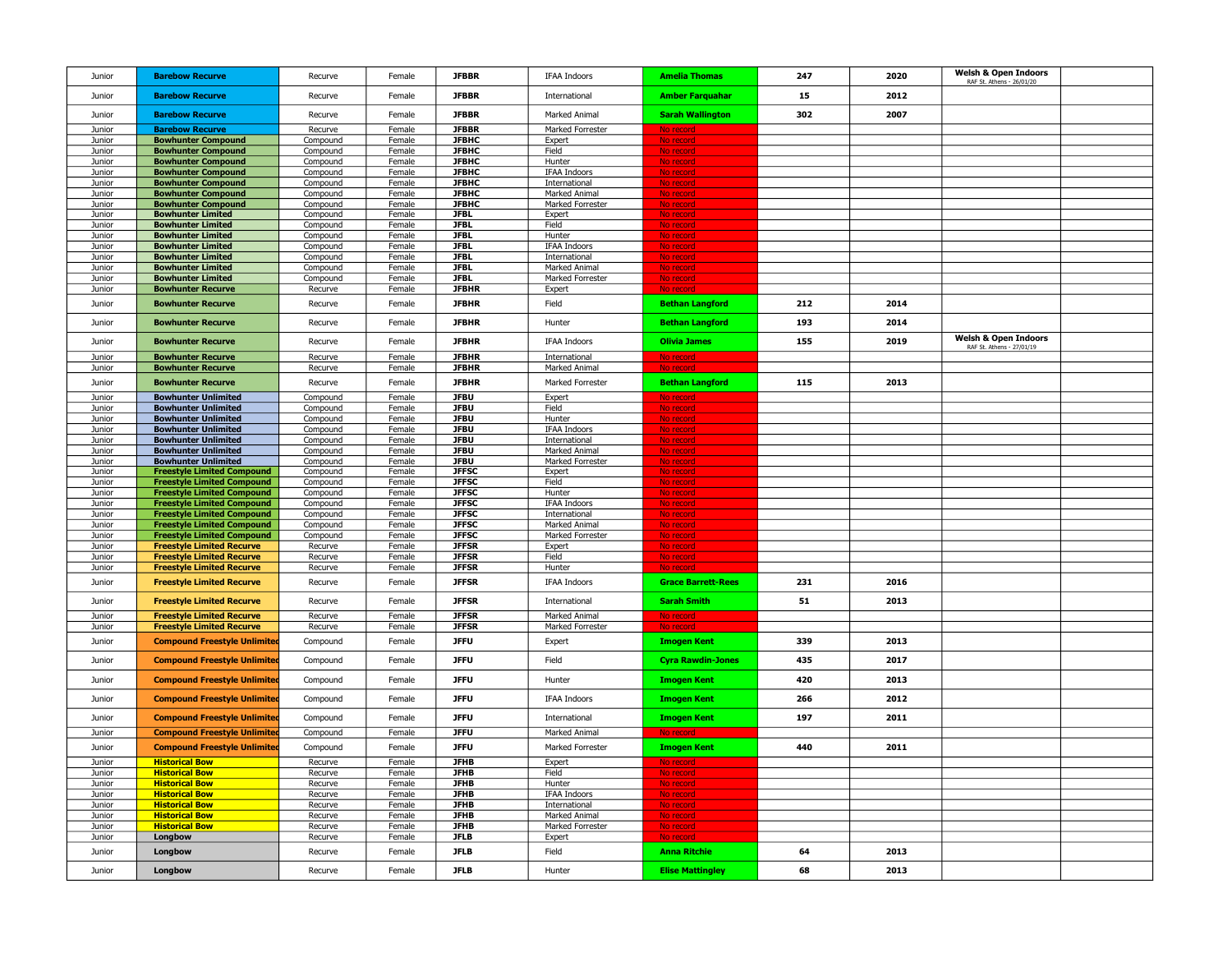| Junior           | Longbow                                                                | Recurve              | Female         | <b>JFLB</b>                  | IFAA Indoors                         | <b>Cyra Rawdin-Jones</b> | 80  | 2014 |                                                       |  |
|------------------|------------------------------------------------------------------------|----------------------|----------------|------------------------------|--------------------------------------|--------------------------|-----|------|-------------------------------------------------------|--|
| Junior           | Longbow                                                                | Recurve              | Female         | <b>JFLB</b>                  | International                        | <b>Arwen Hobson</b>      | 30  | 2019 | FMT <sub>2</sub><br>North Gwent Archers - 07/04/19    |  |
| Junior           | Longbow                                                                | Recurve              | Female         | <b>JFLB</b>                  | Marked Animal                        | <b>Anna Ritchie</b>      | 136 | 2013 |                                                       |  |
| Junior           | Longbow                                                                | Recurve              | Female         | <b>JFLB</b>                  | Marked Forrester                     | No record                |     |      |                                                       |  |
| Junior           | <b>Traditional Recurve</b>                                             | Recurve              | Female         | <b>JFTR</b>                  | Expert                               | No reco                  |     |      |                                                       |  |
| Junior           | <b>Traditional Recurve</b>                                             | Recurve              | Female         | <b>JFTR</b>                  | Field                                | <b>Arwen Hobson</b>      | 101 | 2019 | <b>Welsh &amp; Open Champs</b><br>Red Kite - 23/06/19 |  |
| Junior           | <b>Traditional Recurve</b>                                             | Recurve              | Female         | <b>JFTR</b>                  | Hunter                               | No reco                  |     |      |                                                       |  |
| Junior           | <b>Traditional Recurve</b>                                             | Recurve              | Female         | <b>JFTR</b>                  | <b>IFAA Indoors</b>                  | No reco                  |     |      |                                                       |  |
| Junior           | <b>Traditional Recurve</b>                                             | Recurve              | Female         | <b>JFTR</b>                  | International                        | No recor                 |     |      |                                                       |  |
| Junior           | <b>Traditional Recurve</b><br><b>Traditional Recurve</b>               | Recurve              | Female         | <b>JFTR</b><br><b>JFTR</b>   | Marked Animal<br>Marked Forrester    | No record<br>No recor    |     |      |                                                       |  |
| Junior<br>Junior | <b>Barebow Compound</b>                                                | Recurve<br>Compound  | Female<br>Male | <b>JMBBC</b>                 | Expert                               | No record                |     |      |                                                       |  |
| Junior           | <b>Barebow Compound</b>                                                | Compound             | Male           | <b>JMBBC</b>                 | Field                                | No record                |     |      |                                                       |  |
| Junior           | <b>Barebow Compound</b>                                                | Compound             | Male           | <b>JMBBC</b>                 | Hunter                               | No record                |     |      |                                                       |  |
| Junior           | <b>Barebow Compound</b>                                                | Compound             | Male           | <b>JMBBC</b>                 | <b>IFAA Indoors</b>                  | No record                |     |      |                                                       |  |
| Junior           | <b>Barebow Compound</b>                                                | Compound             | Male           | <b>JMBBC</b>                 | International                        | No record                |     |      |                                                       |  |
| Junior<br>Junior | <b>Barebow Compound</b><br><b>Barebow Compound</b>                     | Compound<br>Compound | Male<br>Male   | <b>JMBBC</b><br><b>JMBBC</b> | Marked Animal<br>Marked Forrester    | No record<br>No reco     |     |      |                                                       |  |
|                  |                                                                        |                      |                |                              |                                      |                          |     |      |                                                       |  |
| Junior           | <b>Barebow Recurve</b>                                                 | Recurve              | Male           | <b>JMBBR</b>                 | Expert                               | <b>Ieuan Graham</b>      | 235 | 2017 |                                                       |  |
| Junior           | <b>Barebow Recurve</b>                                                 | Recurve              | Male           | <b>JMBBR</b>                 | Field                                | <b>Ieuan Graham</b>      | 403 | 2017 |                                                       |  |
| Junior           | <b>Barebow Recurve</b>                                                 | Recurve              | Male           | <b>JMBBR</b>                 | Hunter                               | <b>Ieuan Graham</b>      | 367 | 2017 |                                                       |  |
| Junior           | <b>Barebow Recurve</b>                                                 | Recurve              | Male           | <b>JMBBR</b>                 | <b>IFAA Indoors</b>                  | <b>Ieuan Graham</b>      | 198 | 2017 |                                                       |  |
| Junior           | <b>Barebow Recurve</b>                                                 | Recurve              | Male           | <b>JMBBR</b>                 | International                        | <b>Ieuan Graham</b>      | 148 | 2017 |                                                       |  |
| Junior           | <b>Barebow Recurve</b>                                                 | Recurve              | Male           | <b>JMBBR</b>                 | Marked Animal                        | <b>Ieuan Graham</b>      | 450 | 2017 |                                                       |  |
| Junior           | <b>Barebow Recurve</b>                                                 | Recurve              | Male           | <b>JMBBR</b>                 | Marked Forrester                     | <b>Michael Morgan</b>    | 240 | 2007 |                                                       |  |
| Junior           | <b>Bowhunter Compound</b>                                              | Compound             | Male           | <b>JMBHC</b>                 | Expert                               | No record                |     |      |                                                       |  |
| Junior           | <b>Bowhunter Compound</b>                                              | Compound             | Male           | <b>JMBHC</b>                 | Field                                | No record                |     |      |                                                       |  |
| Junior           | <b>Bowhunter Compound</b>                                              | Compound             | Male           | <b>JMBHC</b>                 | Hunter                               | No record                |     |      |                                                       |  |
| Junior<br>Junior | <b>Bowhunter Compound</b><br><b>Bowhunter Compound</b>                 | Compound<br>Compound | Male<br>Male   | <b>JMBHC</b><br><b>JMBHC</b> | <b>IFAA Indoors</b><br>International | No record<br>No reco     |     |      |                                                       |  |
| Junior           | <b>Bowhunter Compound</b>                                              | Compound             | Male           | <b>JMBHC</b>                 | Marked Animal                        | <b>Barnaby Like</b>      | 144 | 2015 |                                                       |  |
| Junior           | <b>Bowhunter Compound</b>                                              | Compound             | Male           | <b>JMBHC</b>                 | Marked Forrester                     | No reco                  |     |      |                                                       |  |
| Junior           | <b>Bowhunter Limited</b>                                               | Compound             | Male           | <b>JMBL</b>                  | Expert                               | No record                |     |      |                                                       |  |
| Junior           | <b>Bowhunter Limited</b>                                               | Compound             | Male           | <b>JMBL</b>                  | Field                                | No record                |     |      |                                                       |  |
| Junior           | <b>Bowhunter Limited</b>                                               | Compound             | Male           | <b>JMBL</b>                  | Hunter                               | No record                |     |      |                                                       |  |
| Junior<br>Junior | <b>Bowhunter Limited</b><br><b>Bowhunter Limited</b>                   | Compound             | Male<br>Male   | <b>JMBL</b><br><b>JMBL</b>   | <b>IFAA Indoors</b><br>International | No record<br>No record   |     |      |                                                       |  |
| Junior           | <b>Bowhunter Limited</b>                                               | Compound<br>Compound | Male           | <b>JMBL</b>                  | Marked Animal                        | No record                |     |      |                                                       |  |
| Junior           | <b>Bowhunter Limited</b>                                               | Compound             | Male           | <b>JMBL</b>                  | Marked Forrester                     | <b>Oliver Gardener</b>   | 280 | 2010 |                                                       |  |
| Junior           | <b>Bowhunter Recurve</b>                                               | Recurve              | Male           | <b>JMBHR</b>                 | Expert                               | No recor                 |     |      |                                                       |  |
| Junior           | <b>Bowhunter Recurve</b>                                               | Recurve              | Male           | <b>JMBHR</b>                 | Field                                | <b>Steffan Hall</b>      | 248 | 2018 |                                                       |  |
|                  |                                                                        |                      |                |                              |                                      |                          |     |      |                                                       |  |
| Junior           | <b>Bowhunter Recurve</b>                                               | Recurve              | Male           | <b>JMBHR</b>                 | Hunter                               | <b>Steffan Hall</b>      | 238 | 2018 |                                                       |  |
| Junior           | <b>Bowhunter Recurve</b>                                               | Recurve              | Male<br>Male   | <b>JMBHR</b><br><b>JMBHR</b> | <b>IFAA Indoors</b>                  | <b>Owain Langford</b>    | 86  | 2010 |                                                       |  |
| Junior           | <b>Bowhunter Recurve</b>                                               | Recurve              |                |                              | International                        |                          |     |      |                                                       |  |
| Junior           | <b>Bowhunter Recurve</b>                                               | Recurve              | Male           | <b>JMBHR</b>                 | Marked Animal                        | <b>Owain Langford</b>    | 110 | 2013 |                                                       |  |
| Junior           | <b>Bowhunter Recurve</b>                                               | Recurve              | Male           | <b>JMBHR</b>                 | Marked Forrester                     | <b>Owain Langford</b>    | 40  | 2010 |                                                       |  |
| Junior           | <b>Bowhunter Unlimited</b>                                             | Compound             | Male           | <b>JMBU</b><br><b>JMBU</b>   | Expert                               | No record                |     |      |                                                       |  |
| Junior<br>Junior | <b>Bowhunter Unlimited</b><br><b>Bowhunter Unlimited</b>               | Compound<br>Compound | Male<br>Male   | <b>JMBU</b>                  | Field<br>Hunter                      | No recor<br>No record    |     |      |                                                       |  |
| Junior           | <b>Bowhunter Unlimited</b>                                             | Compound             | Male           | <b>JMBU</b>                  | <b>IFAA Indoors</b>                  | No record                |     |      |                                                       |  |
| Junior           | <b>Bowhunter Unlimited</b>                                             | Compound             | Male           | <b>JMBU</b>                  | International                        | No record                |     |      |                                                       |  |
| Junior           | <b>Bowhunter Unlimited</b>                                             | Compound             | Male           | <b>JMBU</b>                  | Marked Animal                        | No record                |     |      |                                                       |  |
| Junior           | <b>Bowhunter Unlimited</b>                                             | Compound             | Male           | <b>JMBU</b>                  | Marked Forrester                     | No record                |     |      |                                                       |  |
| Junior<br>Junior | <b>Freestyle Limited Compound</b><br><b>Freestyle Limited Compound</b> | Compound<br>Compound | Male<br>Male   | <b>JMFSC</b><br><b>JMFSC</b> | Expert<br>Field                      | No record<br>No record   |     |      |                                                       |  |
| Junior           | <b>Freestyle Limited Compound</b>                                      | Compound             | Male           | <b>JMFSC</b>                 | Hunter                               | No record                |     |      |                                                       |  |
| Junior           | <b>Freestyle Limited Compound</b>                                      | Compound             | Male           | <b>JMFSC</b>                 | <b>IFAA Indoors</b>                  | No record                |     |      |                                                       |  |
| Junior           | <b>Freestyle Limited Compound</b>                                      | Compound             | Male           | <b>JMFSC</b>                 | International                        | No record                |     |      |                                                       |  |
| Junior           | <b>Freestyle Limited Compound</b>                                      | Compound             | Male           | <b>JMFSC</b>                 | Marked Animal                        | No record                |     |      |                                                       |  |
| Junior           | <b>Freestyle Limited Compound</b>                                      | Compound             | Male           | <b>JMFSC</b>                 | Marked Forrester                     | No record                |     |      |                                                       |  |
| Junior           | <b>Freestyle Limited Recurve</b>                                       | Recurve              | Male           | <b>JMFSR</b>                 | Expert                               | <b>Chris Gray</b>        | 435 | 2011 |                                                       |  |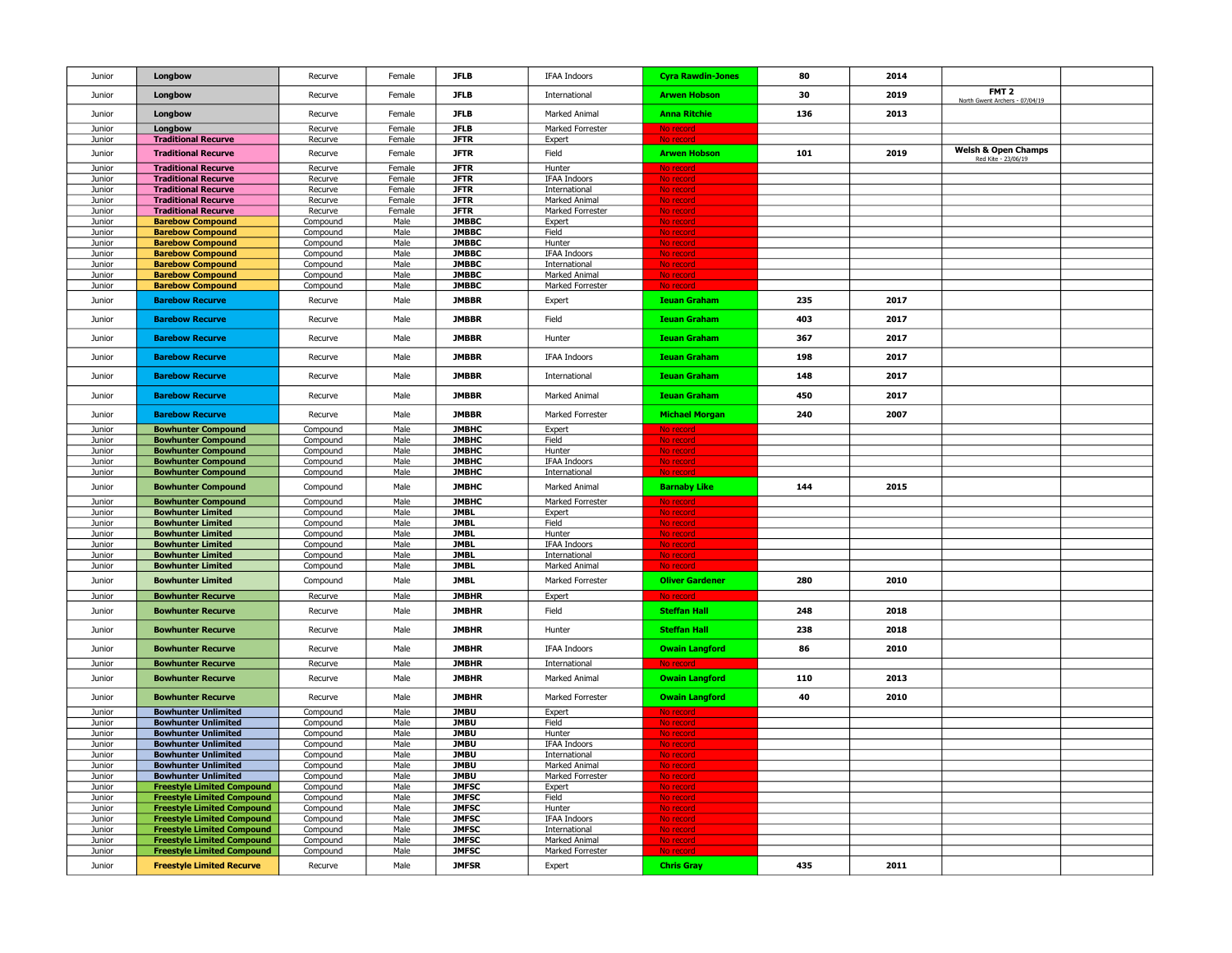| Junior                     | <b>Freestyle Limited Recurve</b>                         | Recurve              | Male             | <b>JMFSR</b>                   | Field                          | <b>Chris Gray</b>         | 457 | 2012 |                                                    |  |
|----------------------------|----------------------------------------------------------|----------------------|------------------|--------------------------------|--------------------------------|---------------------------|-----|------|----------------------------------------------------|--|
| Junior                     | <b>Freestyle Limited Recurve</b>                         | Recurve              | Male             | <b>JMFSR</b>                   | Hunter                         | <b>Chris Gray</b>         | 450 | 2012 |                                                    |  |
| Junior                     | <b>Freestyle Limited Recurve</b>                         | Recurve              | Male             | <b>JMFSR</b>                   | IFAA Indoors                   | <b>Chris Gray</b>         | 278 | 2012 |                                                    |  |
| Junior                     | <b>Freestyle Limited Recurve</b>                         | Recurve              | Male             | <b>JMFSR</b>                   | International                  | <b>Elis Marriot</b>       | 134 | 2013 |                                                    |  |
| Junior                     | <b>Freestyle Limited Recurve</b>                         | Recurve              | Male             | <b>JMFSR</b>                   | Marked Animal                  | <b>Ethan Ashley-Perks</b> | 240 | 2013 |                                                    |  |
| Junior                     | <b>Freestyle Limited Recurve</b>                         | Recurve              | Male             | <b>JMFSR</b>                   | Marked Forrester               | <b>Chris Gray</b>         | 395 | 2010 |                                                    |  |
| Junior                     | <b>Compound Freestyle Unlimited</b>                      | Compound             | Male             | <b>JMFU</b>                    | Expert                         | <b>Jake Kent</b>          | 409 | 2008 |                                                    |  |
| Junior                     | <b>Compound Freestyle Unlimited</b>                      | Compound             | Male             | <b>JMFU</b>                    | Field                          | <b>Jon Norman</b>         | 457 | 1993 |                                                    |  |
| Junior                     | <b>Compound Freestyle Unlimited</b>                      | Compound             | Male             | <b>JMFU</b>                    | Hunter                         | <b>Jon Norman</b>         | 439 | 1993 |                                                    |  |
| Junior                     | <b>Compound Freestyle Unlimited</b>                      | Compound             | Male             | <b>JMFU</b>                    | IFAA Indoors                   | <b>Chris Gray</b>         | 299 | 2013 |                                                    |  |
| Junior                     | <b>Compound Freestyle Unlimited</b>                      | Compound             | Male             | <b>JMFU</b>                    | International                  | No record                 |     |      |                                                    |  |
| Junior                     | <b>Compound Freestyle Unlimited</b>                      | Compound             | Male             | <b>JMFU</b>                    | Marked Animal                  | <b>Jake Kent</b>          | 508 | 2008 |                                                    |  |
| Junior                     | <b>Compound Freestyle Unlimited</b>                      | Compound             | Male             | <b>JMFU</b>                    | Marked Forrester               | No record                 |     |      |                                                    |  |
| Junior                     | <b>Historical Bow</b>                                    | Recurve              | Male             | <b>JMHB</b>                    | Expert                         | No record                 |     |      |                                                    |  |
| Junior<br>Junior           | <b>Historical Bow</b><br><b>Historical Bow</b>           | Recurve<br>Recurve   | Male<br>Male     | <b>JMHB</b><br><b>JMHB</b>     | Field<br>Hunter                | No record<br>No record    |     |      |                                                    |  |
| Junior                     | <b>Historical Bow</b>                                    | Recurve              | Male             | <b>JMHB</b>                    | <b>IFAA Indoors</b>            | No record                 |     |      |                                                    |  |
| Junior                     | <b>Historical Bow</b>                                    | Recurve              | Male             | <b>JMHB</b>                    | International                  | No record                 |     |      |                                                    |  |
| Junior                     | <b>Historical Bow</b>                                    | Recurve              | Male             | <b>JMHB</b>                    | Marked Animal                  | No record                 |     |      |                                                    |  |
| Junior                     | <b>Historical Bow</b>                                    | Recurve              | Male             | <b>JMHB</b>                    | Marked Forrester               | No record                 |     |      |                                                    |  |
| Junior                     | Longbow                                                  | Recurve              | Male             | <b>JMLB</b>                    | Expert                         | <b>Cameron Williams</b>   | 86  | 2012 |                                                    |  |
| Junior                     | Longbow                                                  | Recurve              | Male             | <b>JMLB</b>                    | Field                          | <b>Cameron Williams</b>   | 89  | 2013 |                                                    |  |
| Junior                     | Longbow                                                  | Recurve              | Male             | <b>JMLB</b>                    | Hunter                         | <b>Ieuan Thomas</b>       | 110 | 2014 |                                                    |  |
| Junior                     | Longbow                                                  | Recurve              | Male             | <b>JMLB</b>                    | <b>IFAA Indoors</b>            | <b>Adam Tucker</b>        | 57  | 2014 |                                                    |  |
| Junior                     | Longbow                                                  | Recurve              | Male             | <b>JMLB</b>                    | International                  | <b>Owen Rawdin-Jones</b>  | 42  | 2019 | FMT <sub>2</sub><br>North Gwent Archers - 07/04/19 |  |
| Junior                     | Longbow                                                  |                      |                  | <b>JMLB</b>                    |                                |                           |     |      |                                                    |  |
|                            |                                                          | Recurve              | Male             |                                | Marked Animal                  | No record                 |     |      |                                                    |  |
| Junior                     | Longbow                                                  | Recurve              | Male             | <b>JMLB</b>                    | Marked Forrester               | No record                 |     |      |                                                    |  |
| Junior                     | <b>Traditional Recurve</b>                               | Recurve              | Male             | <b>JMTR</b>                    | Expert                         | No record                 |     |      |                                                    |  |
| Junior<br>Junior           | <b>Traditional Recurve</b><br><b>Traditional Recurve</b> | Recurve<br>Recurve   | Male<br>Male     | <b>JMTR</b><br><b>JMTR</b>     | Field<br>Hunter                | No record<br>No record    |     |      |                                                    |  |
| Junior                     | <b>Traditional Recurve</b>                               | Recurve              | Male             | <b>JMTR</b>                    | <b>IFAA Indoors</b>            | No record                 |     |      |                                                    |  |
| Junior                     | <b>Traditional Recurve</b>                               | Recurve              | Male             | <b>JMTR</b>                    | International                  | No record                 |     |      |                                                    |  |
| Junior                     | <b>Traditional Recurve</b>                               | Recurve              | Male             | <b>JMTR</b>                    | Marked Animal                  | No record                 |     |      |                                                    |  |
| Junior                     | <b>Traditional Recurve</b>                               | Recurve              | Male             | <b>JMTR</b>                    | Marked Forrester               | No record                 |     |      |                                                    |  |
| Young Adult                | <b>Barebow Compound</b>                                  | Compound             | Female           | <b>YAFBBC</b><br>YAFBBC        | Expert<br>Field                | No record                 |     |      |                                                    |  |
| Young Adult<br>Young Adult | <b>Barebow Compound</b><br><b>Barebow Compound</b>       | Compound<br>Compound | Female<br>Female | YAFBBC                         | Hunter                         | No record<br>No record    |     |      |                                                    |  |
| Young Adult                | <b>Barebow Compound</b>                                  | Compound             | Female           | YAFBBC                         | <b>IFAA Indoors</b>            | No record                 |     |      |                                                    |  |
| Young Adult                | <b>Barebow Compound</b>                                  | Compound             | Female           | YAFBBC                         | International                  | No record                 |     |      |                                                    |  |
| Young Adult                | <b>Barebow Compound</b>                                  | Compound             | Female           | YAFBBC                         | Marked Animal                  | No record                 |     |      |                                                    |  |
| Young Adult                | <b>Barebow Compound</b>                                  | Compound             | Female           | YAFBBC                         | Marked Forrester               | No record                 |     |      |                                                    |  |
| Young Adult<br>Young Adult | <b>Barebow Recurve</b><br><b>Barebow Recurve</b>         | Recurve<br>Recurve   | Female<br>Female | <b>YAFBBR</b><br><b>YAFBBR</b> | Expert<br>Field                | No record<br>No record    |     |      |                                                    |  |
| Young Adult                | <b>Barebow Recurve</b>                                   | Recurve              | Female           | <b>YAFBBR</b>                  | Hunter                         | No record                 |     |      |                                                    |  |
| Young Adult                | <b>Barebow Recurve</b>                                   | Recurve              | Female           | <b>YAFBBR</b>                  | <b>IFAA Indoors</b>            | No record                 |     |      |                                                    |  |
| Young Adult                | <b>Barebow Recurve</b>                                   | Recurve              | Female           | <b>YAFBBR</b>                  | International                  | No record                 |     |      |                                                    |  |
| Young Adult                | <b>Barebow Recurve</b>                                   | Recurve              | Female           | <b>YAFBBR</b>                  | Marked Animal                  | No record                 |     |      |                                                    |  |
| Young Adult<br>Young Adult | <b>Barebow Recurve</b><br><b>Bowhunter Compound</b>      | Recurve<br>Compound  | Female<br>Female | <b>YAFBBR</b><br>YAFBHC        | Marked Forrester<br>Expert     | No record<br>No record    |     |      |                                                    |  |
| Young Adult                | <b>Bowhunter Compound</b>                                | Compound             | Female           | YAFBHC                         | Field                          | No record                 |     |      |                                                    |  |
| Young Adult                | <b>Bowhunter Compound</b>                                | Compound             | Female           | YAFBHC                         | Hunter                         | No record                 |     |      |                                                    |  |
| Young Adult                | <b>Bowhunter Compound</b>                                | Compound             | Female           | YAFBHC                         | <b>IFAA Indoors</b>            | No record                 |     |      |                                                    |  |
| Young Adult                | <b>Bowhunter Compound</b>                                | Compound             | Female           | ҮАҒВНС                         | International                  |                           |     |      |                                                    |  |
| Young Adult                | <b>Bowhunter Compound</b>                                | Compound             | Female           | YAFBHC                         | Marked Animal                  | No record                 |     |      |                                                    |  |
| Young Adult<br>Young Adult | <b>Bowhunter Compound</b><br><b>Bowhunter Limited</b>    | Compound<br>Compound | Female<br>Female | YAFBHC<br><b>YAFBL</b>         | Marked Forrester<br>Expert     | No record<br>No record    |     |      |                                                    |  |
| Young Adult                | <b>Bowhunter Limited</b>                                 | Compound             | Female           | <b>YAFBL</b>                   | Field                          | No record                 |     |      |                                                    |  |
| Young Adult                | <b>Bowhunter Limited</b>                                 | Compound             | Female           | <b>YAFBL</b>                   | Hunter                         | No record                 |     |      |                                                    |  |
| Young Adult                | <b>Bowhunter Limited</b>                                 | Compound             | Female           | YAFBL                          | <b>IFAA Indoors</b>            | No record                 |     |      |                                                    |  |
| Young Adult                | <b>Bowhunter Limited</b>                                 | Compound             | Female           | <b>YAFBL</b><br>YAFBL          | International<br>Marked Animal | No record                 |     |      |                                                    |  |
| Young Adult<br>Young Adult | <b>Bowhunter Limited</b><br><b>Bowhunter Limited</b>     | Compound<br>Compound | Female<br>Female | <b>YAFBL</b>                   | Marked Forrester               | No record<br>No record    |     |      |                                                    |  |
| Young Adult<br>Young Adult | <b>Bowhunter Recurve</b><br><b>Bowhunter Recurve</b>     | Recurve<br>Recurve   | Female<br>Female | <b>YAFBHR</b><br><b>YAFBHR</b> | Expert<br>Field                | No record<br>No record    |     |      |                                                    |  |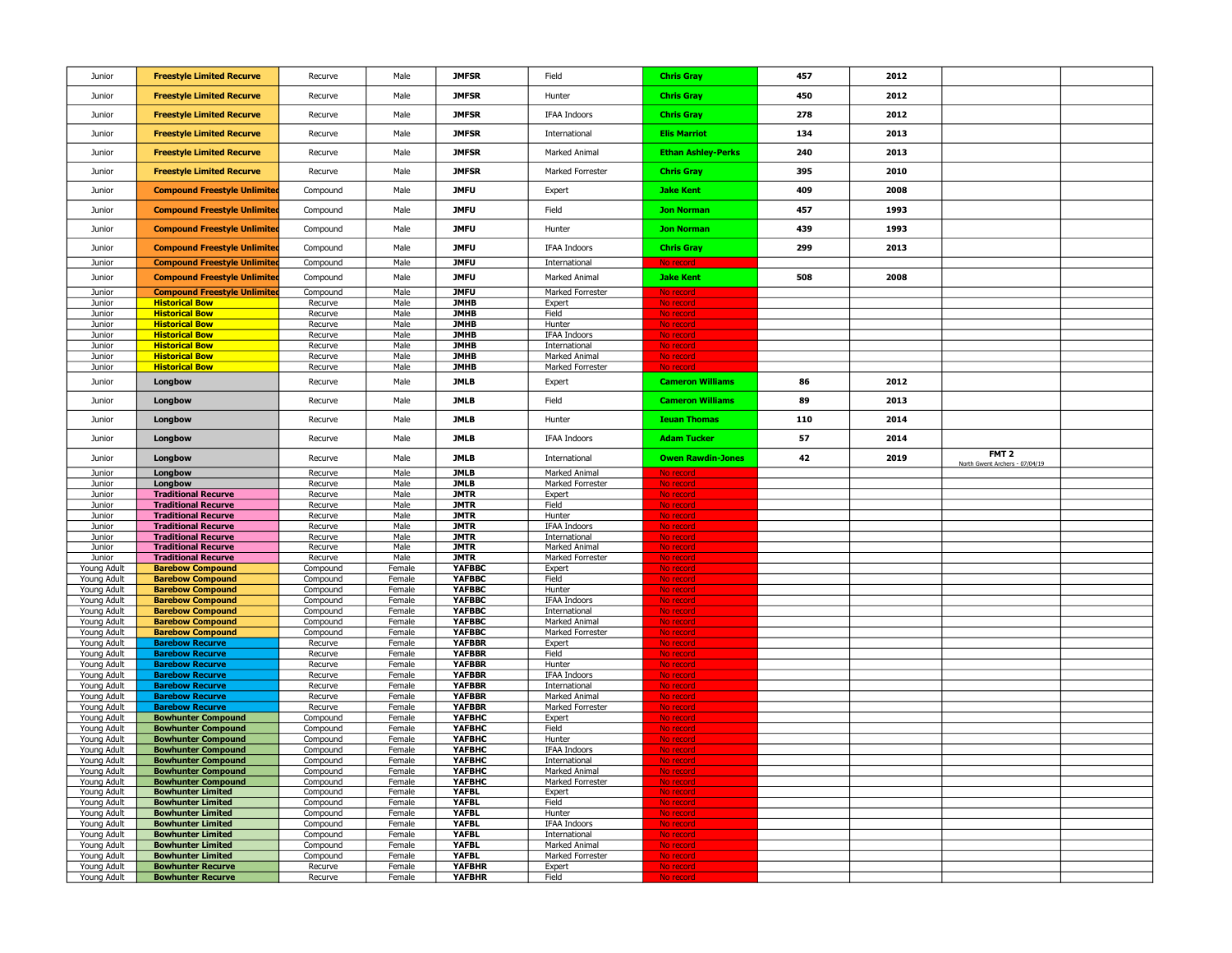| Young Adult                | <b>Bowhunter Recurve</b>                                               | Recurve              | Female           | <b>YAFBHR</b>                | Hunter                               |                          |     |      |                                                     |  |
|----------------------------|------------------------------------------------------------------------|----------------------|------------------|------------------------------|--------------------------------------|--------------------------|-----|------|-----------------------------------------------------|--|
| Young Adult                | <b>Bowhunter Recurve</b>                                               | Recurve              | Female           | <b>YAFBHR</b>                | <b>IFAA Indoors</b>                  | <b>Olivia James</b>      | 121 | 2020 | Welsh & Open Indoors                                |  |
| Young Adult                | <b>Bowhunter Recurve</b>                                               | Recurve              | Female           | <b>YAFBHR</b>                | International                        |                          |     |      | RAF St. Athens - 26/01/20                           |  |
| Young Adult                | <b>Bowhunter Recurve</b>                                               | Recurve              | Female           | <b>YAFBHR</b>                | Marked Animal                        | No recor<br>No record    |     |      |                                                     |  |
| Young Adult                | <b>Bowhunter Recurve</b>                                               | Recurve              | Female           | <b>YAFBHR</b>                | Marked Forrester                     | No record                |     |      |                                                     |  |
| Young Adult                | <b>Bowhunter Unlimited</b>                                             | Compound             | Female           | <b>YAFBU</b>                 | Expert                               | No record                |     |      |                                                     |  |
| Young Adult                | <b>Bowhunter Unlimited</b>                                             | Compound             | Female           | <b>YAFBU</b>                 | Field                                | No record                |     |      |                                                     |  |
| Young Adult                | <b>Bowhunter Unlimited</b>                                             | Compound             | Female           | <b>YAFBU</b>                 | Hunter                               | No record                |     |      |                                                     |  |
| Young Adult                | <b>Bowhunter Unlimited</b>                                             | Compound             | Female           | YAFBU                        | <b>IFAA Indoors</b>                  | No record                |     |      |                                                     |  |
| Young Adult                | <b>Bowhunter Unlimited</b>                                             | Compound             | Female           | <b>YAFBU</b>                 | International                        | No record                |     |      |                                                     |  |
| Young Adult                | <b>Bowhunter Unlimited</b>                                             | Compound             | Female           | YAFBU                        | Marked Animal                        | No record                |     |      |                                                     |  |
| Young Adult                | <b>Bowhunter Unlimited</b>                                             | Compound             | Female           | YAFBU                        | Marked Forrester                     | No record                |     |      |                                                     |  |
| Young Adult<br>Young Adult | <b>Freestyle Limited Compound</b><br><b>Freestyle Limited Compound</b> | Compound<br>Compound | Female<br>Female | YAFFSC<br><b>YAFFSC</b>      | Expert<br>Field                      | No record<br>No record   |     |      |                                                     |  |
| Young Adult                | <b>Freestyle Limited Compound</b>                                      | Compound             | Female           | YAFFSC                       | Hunter                               | No record                |     |      |                                                     |  |
| Young Adult                | <b>Freestyle Limited Compound</b>                                      | Compound             | Female           | <b>YAFFSC</b>                | <b>IFAA Indoors</b>                  | No record                |     |      |                                                     |  |
| Young Adult                | <b>Freestyle Limited Compound</b>                                      | Compound             | Female           | <b>YAFFSC</b>                | International                        | No record                |     |      |                                                     |  |
| Young Adult                | <b>Freestyle Limited Compound</b>                                      | Compound             | Female           | <b>YAFFSC</b>                | Marked Animal                        | No record                |     |      |                                                     |  |
| Young Adult                | <b>Freestyle Limited Compound</b>                                      | Compound             | Female           | <b>YAFFSC</b>                | Marked Forrester                     | <u>No record</u>         |     |      |                                                     |  |
| Young Adult                | <b>Freestyle Limited Recurve</b>                                       | Recurve              | Female           | <b>YAFFSR</b>                | Expert                               | No record                |     |      |                                                     |  |
| Young Adult                | <b>Freestyle Limited Recurve</b>                                       | Recurve              | Female           | <b>YAFFSR</b>                | Field                                | <b>Alice Reynolds</b>    | 277 | 2016 |                                                     |  |
| Young Adult                | <b>Freestyle Limited Recurve</b>                                       | Recurve              | Female           | <b>YAFFSR</b>                | Hunter                               | No reco                  |     |      |                                                     |  |
|                            |                                                                        |                      |                  |                              |                                      |                          |     |      |                                                     |  |
| Young Adult                | <b>Freestyle Limited Recurve</b>                                       | Recurve              | Female           | <b>YAFFSR</b>                | <b>IFAA Indoors</b>                  | <b>Alice Reynolds</b>    | 254 | 2016 |                                                     |  |
| Young Adult                | <b>Freestyle Limited Recurve</b>                                       | Recurve              | Female           | <b>YAFFSR</b>                | International                        | <u>No record</u>         |     |      |                                                     |  |
| Young Adult                | <b>Freestyle Limited Recurve</b>                                       | Recurve              | Female           | <b>YAFFSR</b>                | Marked Animal                        | No recol                 |     |      |                                                     |  |
| Young Adult                | <b>Freestyle Limited Recurve</b>                                       | Recurve              | Female           | <b>YAFFSR</b>                | <b>Marked Forrester</b>              | No record                |     |      |                                                     |  |
| Young Adult                | <b>Compound Freestyle Unlimited</b>                                    | Compound             | Female           | <b>YAFFU</b>                 | Expert                               | No recoi                 |     |      |                                                     |  |
| Young Adult                | <b>Compound Freestyle Unlimited</b>                                    | Compound             | Female           | <b>YAFFU</b>                 | Field                                | <b>Cyra Rawdin-Jones</b> | 376 | 2019 | <b>Spring Champs</b><br>Red Kite Archers - 14/04/19 |  |
| Young Adult                | <b>Compound Freestyle Unlimited</b>                                    | Compound             | Female           | <b>YAFFU</b>                 | Hunter                               | No recor                 |     |      |                                                     |  |
| Young Adult                | <b>Compound Freestyle Unlimited</b>                                    | Compound             | Female           | <b>YAFFU</b>                 | IFAA Indoors                         | <b>Cyra Rawdin-Jones</b> | 280 | 2019 | Welsh & Open Indoors                                |  |
|                            |                                                                        |                      |                  |                              |                                      |                          |     |      | RAF St. Athens - 27/01/19                           |  |
| Young Adult                | <b>Compound Freestyle Unlimited</b>                                    | Compound             | Female           | <b>YAFFU</b>                 | International                        | <b>Cyra Rawdin-Jones</b> | 211 | 2019 | FMT <sub>2</sub><br>North Gwent Archers - 07/04/19  |  |
| Young Adult                | <b>Compound Freestyle Unlimited</b>                                    | Compound             | Female           | <b>YAFFU</b>                 | Marked Animal                        | <b>Cyra Rawdin-Jones</b> | 490 | 2019 | FMT 6                                               |  |
|                            |                                                                        |                      |                  |                              |                                      |                          |     |      | North Gwent Archers - 06/10/19                      |  |
| Young Adult                | <b>Compound Freestyle Unlimited</b><br><b>Historical Bow</b>           | Compound             | Female           | <b>YAFFU</b><br><b>YAFHB</b> | Marked Forrester                     | <u>No recor</u>          |     |      |                                                     |  |
| Young Adult<br>Young Adult | <b>Historical Bow</b>                                                  | Recurve<br>Recurve   | Female<br>Female | <b>YAFHB</b>                 | Expert<br>Field                      | No record<br>No record   |     |      |                                                     |  |
| Young Adult                | <b>Historical Bow</b>                                                  | Recurve              | Female           | <b>YAFHB</b>                 | Hunter                               | No record                |     |      |                                                     |  |
| Young Adult                | <b>Historical Bow</b>                                                  | Recurve              | Female           | YAFHB                        | <b>IFAA Indoors</b>                  | No record                |     |      |                                                     |  |
| Young Adult                | <b>Historical Bow</b>                                                  | Recurve              | Female           | <b>YAFHB</b>                 | International                        | No record                |     |      |                                                     |  |
| Young Adult                | <b>Historical Bow</b>                                                  | Recurve              | Female           | <b>YAFHB</b>                 | Marked Animal                        | No record                |     |      |                                                     |  |
| Young Adult                | <b>Historical Bow</b>                                                  | Recurve              | Female           | YAFHB                        | Marked Forrester                     | No record                |     |      |                                                     |  |
| Young Adult                | Longbow                                                                | Recurve              | Female           | YAFLB                        | Expert                               | No record                |     |      |                                                     |  |
| Young Adult                | Longbow                                                                | Recurve<br>Recurve   | Female<br>Female | YAFLB<br>YAFL B              | Field<br>Hunter                      | No record<br>No record   |     |      |                                                     |  |
| Young Adult                | Longbow                                                                |                      |                  |                              |                                      |                          |     |      | <b>Welsh &amp; Open Indoors</b>                     |  |
| Young Adult                | Longbow                                                                | Recurve              | Female           | YAFLB                        | <b>IFAA Indoors</b>                  | <b>Cyra Rawdin-Jones</b> | 39  | 2020 | RAF St. Athens - 26/01/20                           |  |
| Young Adult                | Longbow                                                                | Recurve              | Female           | <b>YAFLB</b>                 | International                        | No record                |     |      |                                                     |  |
| Young Adult                | Longbow                                                                | Recurve              | Female           | <b>YAFLB</b>                 | Marked Animal                        | No recor                 |     |      |                                                     |  |
| Young Adult                | Longbow                                                                | Recurve              | Female           | YAFLB                        | Marked Forrester                     | No recor                 |     |      |                                                     |  |
| Young Adult                | <b>Traditional Recurve</b><br><b>Traditional Recurve</b>               | Recurve<br>Recurve   | Female<br>Female | <b>YAFTR</b><br><b>YAFTR</b> | Expert<br>Field                      | No record<br>No recor    |     |      |                                                     |  |
| Young Adult<br>Young Adult | <b>Traditional Recurve</b>                                             | Recurve              | Female           | <b>YAFTR</b>                 | Hunter                               | No record                |     |      |                                                     |  |
| Young Adult                | <b>Traditional Recurve</b>                                             | Recurve              | Female           | <b>YAFTR</b>                 | <b>IFAA Indoors</b>                  | No record                |     |      |                                                     |  |
| Young Adult                | <b>Traditional Recurve</b>                                             | Recurve              | Female           | <b>YAFTR</b>                 | International                        | No record                |     |      |                                                     |  |
| Young Adult                | <b>Traditional Recurve</b>                                             | Recurve              | Female           | <b>YAFTR</b>                 | Marked Animal                        | No record                |     |      |                                                     |  |
| Young Adult                | <b>Traditional Recurve</b>                                             | Recurve              | Female           | <b>YAFTR</b>                 | Marked Forrester                     | No record                |     |      |                                                     |  |
| Young Adult                | <b>Barebow Compound</b>                                                | Compound             | Male             | YAMBBC                       | Expert                               | No record                |     |      |                                                     |  |
| Young Adult                | <b>Barebow Compound</b>                                                | Compound             | Male             | YAMBBC                       | Field                                | <u>No record</u>         |     |      |                                                     |  |
| Young Adult                | <b>Barebow Compound</b>                                                | Compound             | Male             | YAMBBC<br>YAMBBC             | Hunter                               | No recor                 |     |      |                                                     |  |
| Young Adult<br>Young Adult | <b>Barebow Compound</b><br><b>Barebow Compound</b>                     | Compound<br>Compound | Male<br>Male     | YAMBBC                       | <b>IFAA Indoors</b><br>International | No recor                 |     |      |                                                     |  |
| Young Adult                | <b>Barebow Compound</b>                                                | Compound             | Male             | YAMBBC                       | Marked Animal                        | No recor<br>No record    |     |      |                                                     |  |
| Young Adult                | <b>Barebow Compound</b>                                                | Compound             | Male             | YAMBBC                       | Marked Forrester                     | No record                |     |      |                                                     |  |
| Young Adult                | <b>Barebow Recurve</b>                                                 | Recurve              | Male             | <b>YAMBBR</b>                | Expert                               |                          |     |      |                                                     |  |
| Young Adult                | <b>Barebow Recurve</b>                                                 | Recurve              | Male             | <b>YAMBBR</b>                | Field                                | <b>Ieuan Graham</b>      | 324 | 2019 | FMT <sub>3</sub>                                    |  |
|                            |                                                                        |                      |                  |                              |                                      |                          |     |      | Zenith - 09/06/19                                   |  |
| Young Adult                | <b>Barebow Recurve</b>                                                 | Recurve              | Male             | <b>YAMBBR</b>                | Hunter                               | <b>Ieuan Graham</b>      | 343 | 2019 | FMT <sub>1</sub><br>Fonmon - 03/03/19               |  |
| Young Adult                | <b>Barebow Recurve</b>                                                 | Recurve              | Male             | <b>YAMBBR</b>                | <b>IFAA Indoors</b>                  | <b>Ieuan Graham</b>      | 214 | 2020 | <b>Welsh &amp; Open Indoors</b>                     |  |
|                            |                                                                        |                      |                  |                              |                                      |                          |     |      | RAF St. Athens - 26/01/20                           |  |
| Young Adult                | <b>Barebow Recurve</b>                                                 | Recurve              | Male             | <b>YAMBBR</b>                | <b>International</b>                 | <b>Ieuan Graham</b>      | 159 | 2019 | FMT <sub>2</sub><br>North Gwent Archers - 07/04/19  |  |
| Young Adult                | <b>Barebow Recurve</b>                                                 | Recurve              | Male             | <b>YAMBBR</b>                | Marked Animal                        |                          |     |      |                                                     |  |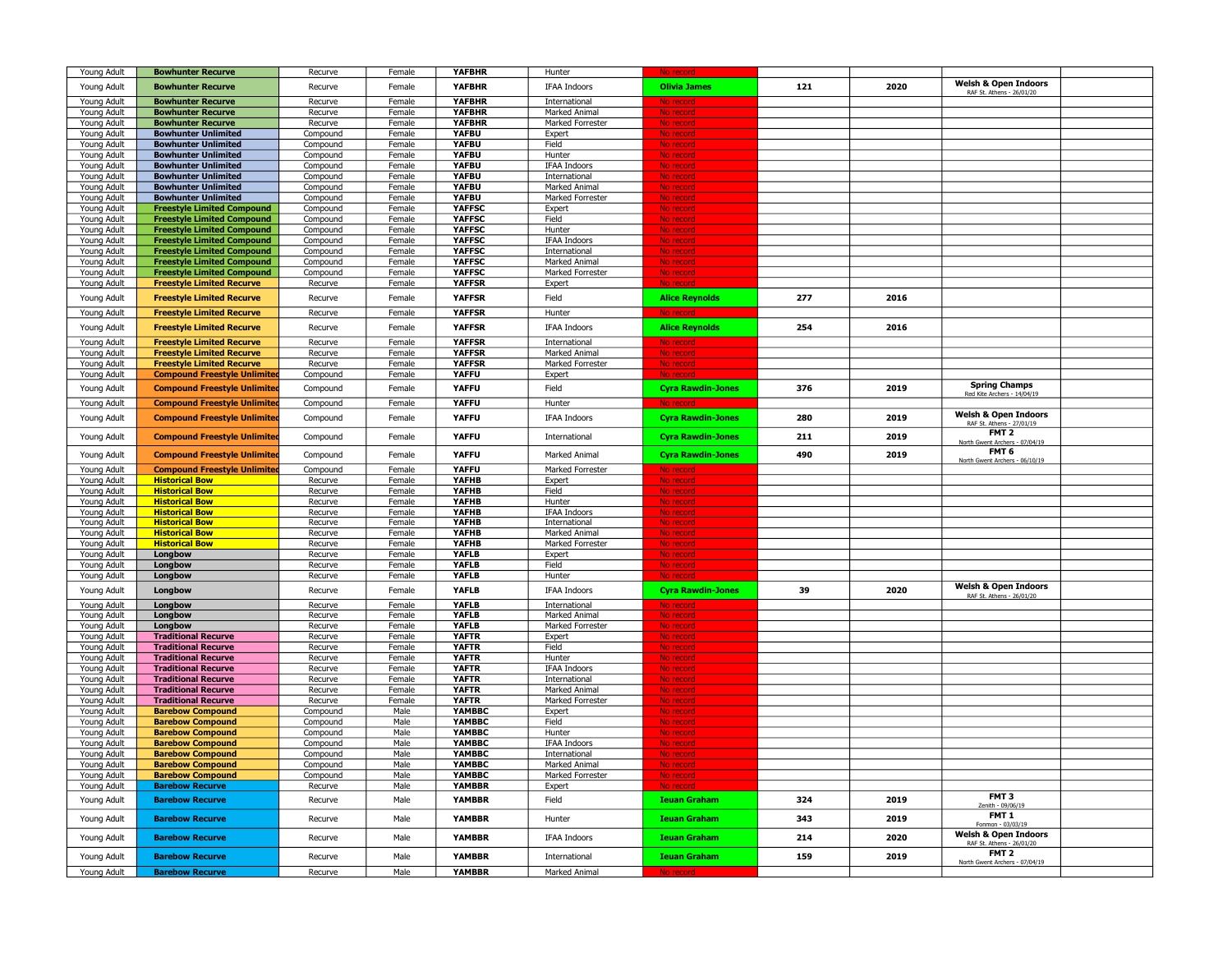| Young Adult                | <b>Barebow Recurve</b>                                                  | Recurve              | Male         | <b>YAMBBR</b>                  | Marked Forrester                            | <b>Ieuan Graham</b>    | 375    | 2019 | <b>LMA Club Shoot</b><br>Fonmon - 10/02/19                     |        |
|----------------------------|-------------------------------------------------------------------------|----------------------|--------------|--------------------------------|---------------------------------------------|------------------------|--------|------|----------------------------------------------------------------|--------|
| Young Adult                | <b>Bowhunter Compound</b>                                               | Compound             | Male         | <b>ҮАМВНС</b>                  | Expert                                      |                        |        |      |                                                                |        |
| Young Adult                | <b>Bowhunter Compound</b>                                               | Compound             | Male         | <b>ҮАМВНС</b>                  | Field                                       |                        |        |      |                                                                |        |
| Young Adult                | <b>Bowhunter Compound</b>                                               | Compound             | Male         | YAMBHC                         | Hunter                                      |                        |        |      |                                                                |        |
| Young Adult                | <b>Bowhunter Compound</b>                                               | Compound             | Male         | <b>ҮАМВНС</b>                  | <b>IFAA Indoors</b>                         |                        |        |      |                                                                |        |
| Young Adult<br>Young Adult | <b>Bowhunter Compound</b><br><b>Bowhunter Compound</b>                  | Compound<br>Compound | Male<br>Male | <b>ҮАМВНС</b><br><b>ҮАМВНС</b> | International<br>Marked Animal              | No recor<br>No record  |        |      |                                                                |        |
| Young Adult                | <b>Bowhunter Compound</b>                                               | Compound             | Male         | YAMBHC                         | Marked Forrester                            | No record              |        |      |                                                                |        |
| Young Adult                | <b>Bowhunter Limited</b>                                                | Compound             | Male         | <b>YAMBL</b>                   | Expert                                      | No record              |        |      |                                                                |        |
| Young Adult                | <b>Bowhunter Limited</b>                                                | Compound             | Male         | <b>YAMBL</b>                   | Field                                       | No record              |        |      |                                                                |        |
| Young Adult                | <b>Bowhunter Limited</b>                                                | Compound             | Male         | <b>YAMBL</b>                   | Hunter                                      | No record              |        |      |                                                                |        |
| Young Adult                | <b>Bowhunter Limited</b>                                                | Compound             | Male         | <b>YAMBL</b>                   | <b>IFAA Indoors</b>                         | No record              |        |      |                                                                |        |
| Young Adult                | <b>Bowhunter Limited</b>                                                | Compound             | Male         | <b>YAMBL</b>                   | International                               | No record              |        |      |                                                                |        |
| Young Adult<br>Young Adult | <b>Bowhunter Limited</b><br><b>Bowhunter Limited</b>                    | Compound<br>Compound | Male<br>Male | <b>YAMBL</b><br>YAMBL          | Marked Animal<br>Marked Forrester           | No record<br>No record |        |      |                                                                |        |
| Young Adult                | <b>Bowhunter Recurve</b>                                                | Recurve              | Male         | <b>YAMBHR</b>                  | Expert                                      | No record              |        |      |                                                                |        |
|                            |                                                                         |                      |              |                                |                                             |                        |        |      |                                                                |        |
| Young Adult                | <b>Bowhunter Recurve</b>                                                | Recurve              | Male         | <b>YAMBHR</b>                  | Field                                       | <b>Steffan Hall</b>    | 235    | 2019 | <b>UKIFAC 2019</b><br>Afan Nedd - 13/07/19                     |        |
| Young Adult                | <b>Bowhunter Recurve</b>                                                | Recurve              | Male         | <b>YAMBHR</b>                  | Hunter                                      | <b>Steffan Hall</b>    | 253    | 2019 | FMT <sub>1</sub><br>Fonmon - 03/03/1                           |        |
| Young Adult                | <b>Bowhunter Recurve</b>                                                | Recurve              | Male         | <b>YAMBHR</b>                  | <b>IFAA Indoors</b>                         | <b>Steffan Hall</b>    | 211    | 2019 | <b>Welsh &amp; Open Indoors</b><br>RAF St. Athens - 27/01/19   |        |
| Young Adult                | <b>Bowhunter Recurve</b>                                                | Recurve              | Male         | <b>YAMBHR</b>                  | International                               | <b>Steffan Hall</b>    | 89     | 2019 | <b>LMA Club Shoot</b><br>Fonmon - 20/01/19<br>FMT <sub>6</sub> |        |
| Young Adult                | <b>Bowhunter Recurve</b>                                                | Recurve              | Male         | <b>YAMBHR</b>                  | Marked Animal                               | <b>Steffan Hall</b>    | 344    | 2019 | lorth Gwent Archers - 06/10/19                                 |        |
| Young Adult                | <b>Bowhunter Recurve</b>                                                | Recurve              | Male         | <b>YAMBHR</b>                  | Marked Forrester                            | <b>Steffan Hall</b>    | 265    | 2019 | <b>LMA Club Shoot</b><br>Fonmon - 10/02/1                      |        |
| Young Adult                | <b>Bowhunter Unlimited</b>                                              | Compound             | Male         | YAMBU                          | Expert                                      | <b>Ieuan Thomas</b>    | 434    | 2016 |                                                                |        |
| Young Adult                | <b>Bowhunter Unlimited</b>                                              | Compound             | Male         | YAMBU                          | Field                                       | <b>Ieuan Thomas</b>    | 498    | 2016 |                                                                |        |
| Young Adult                | <b>Bowhunter Unlimited</b>                                              | Compound             | Male         | YAMBU<br>YAMBU                 | Hunter                                      | <b>Ieuan Thomas</b>    | 503    | 2016 |                                                                |        |
| Young Adult<br>Young Adult | <b>Bowhunter Unlimited</b><br><b>Bowhunter Unlimited</b>                | Compound<br>Compound | Male<br>Male | YAMBU                          | <b>IFAA Indoors</b><br>International        | No record<br>No record |        |      |                                                                |        |
| Young Adult                | <b>Bowhunter Unlimited</b>                                              | Compound             | Male         | YAMBU                          | Marked Animal                               | No record              |        |      |                                                                |        |
| Young Adult                | <b>Bowhunter Unlimited</b>                                              | Compound             | Male         | YAMBU                          | Marked Forrester                            | <u>No record</u>       |        |      |                                                                |        |
| Young Adult                | <b>Freestyle Limited Compound</b>                                       | Compound             | Male         | <b>YAMFSC</b>                  | Expert                                      | No recorc              |        |      |                                                                |        |
| Young Adult                | <b>Freestyle Limited Compound</b>                                       | Compound             | Male         | <b>YAMFSC</b>                  | Field                                       | No record              |        |      |                                                                |        |
| Young Adult                | <b>Freestyle Limited Compound</b>                                       | Compound             | Male         | <b>YAMFSC</b>                  | Hunter                                      | No record              |        |      |                                                                |        |
| Young Adult<br>Young Adult | <b>Freestyle Limited Compound</b><br><b>Freestyle Limited Compound</b>  | Compound<br>Compound | Male<br>Male | <b>YAMFSC</b><br><b>YAMFSC</b> | <b>IFAA Indoors</b><br><b>International</b> | <u>No record</u>       |        |      |                                                                |        |
| Young Adult                | <b>Freestyle Limited Compound</b>                                       | Compound             | Male         | <b>YAMFSC</b>                  | Marked Animal                               | No record<br>No record |        |      |                                                                |        |
| Young Adult                | <b>Freestyle Limited Compound</b>                                       | Compound             | Male         | <b>YAMFSC</b>                  | Marked Forrester                            | No record              |        |      |                                                                |        |
| Young Adult                | <b>Freestyle Limited Recurve</b>                                        | Recurve              | Male         | <b>YAMFSR</b>                  | Expert                                      |                        |        |      |                                                                |        |
| Young Adult                | <b>Freestyle Limited Recurve</b>                                        | Recurve              | Male         | <b>YAMFSR</b>                  | Field                                       | <b>Ieuan Graham</b>    | 384    | 2019 | FMT <sub>5</sub><br>Afan Nedd - 01/09/19                       |        |
| Young Adult                | <b>Freestyle Limited Recurve</b>                                        | Recurve              | Male         | <b>YAMFSR</b>                  | Hunter                                      | <b>Ieuan Graham</b>    | 328    | 2019 | <b>EFAC 2019</b><br>Netherlands - 06/08/19                     |        |
| Young Adult                | <b>Freestyle Limited Recurve</b>                                        | Recurve              | Male         | <b>YAMFSR</b>                  | <b>IFAA Indoors</b>                         | <b>Ieuan Graham</b>    | 266    | 2020 | <b>Welsh &amp; Open Indoors</b><br>RAF St. Athens - 26/01/20   |        |
| Young Adult                | <b>Freestyle Limited Recurve</b>                                        | Recurve              | Male         | <b>YAMFSR</b>                  | International                               | No record              |        |      |                                                                |        |
| Young Adult                | <b>Freestyle Limited Recurve</b>                                        | Recurve              | Male         | <b>YAMFSR</b>                  | Marked Animal                               | <b>Ieuan Graham</b>    | 446    | 2019 | <b>EFAC 2019</b><br>Netherlands - 07/08/19                     |        |
| Young Adult<br>Young Adult | <b>Freestyle Limited Recurve</b><br><b>Compound Freestyle Unlimited</b> | Recurve<br>Compound  | Male<br>Male | YAMFSR<br>YAMFU                | Marked Forrester<br>Expert                  | No record              |        |      |                                                                |        |
| Young Adult                | <b>Compound Freestyle Unlimited</b>                                     | Compound             | Male         | <b>YAMFU</b>                   | Field                                       | <b>Ieuan Thomas</b>    | 528    | 2019 | <b>Welsh &amp; Open Champs</b><br>Red Kite - 23/06/19          |        |
| Young Adult                | <b>Compound Freestyle Unlimited</b>                                     | Compound             | Male         | YAMFU                          | Hunter                                      | <b>Ieuan Thomas</b>    | 522    | 2019 | <b>UKIFAC 2019</b><br>Afan Nedd - 13/07/19                     |        |
| Young Adult                | <b>Compound Freestyle Unlimited</b>                                     | Compound             | Male         | YAMFU                          | <b>IFAA Indoors</b>                         | <b>Ieuan Thomas</b>    | 295.34 | 2019 | <b>Welsh &amp; Open Indoors</b><br>RAF St. Athens - 27/01/19   | 34 X's |
| Young Adult                | <b>Compound Freestyle Unlimited</b>                                     | Compound             | Male         | YAMFU                          | International                               | <b>Ieuan Thomas</b>    | 260    | 2019 | FMT <sub>2</sub><br>North Gwent Archers - 07/04/19             |        |
| Young Adult                | <b>Compound Freestyle Unlimited</b>                                     | Compound             | Male         | YAMFU                          | Marked Animal                               | <b>Ieuan Thomas</b>    | 560    | 2019 | FMT <sub>6</sub><br>North Gwent Archers - 06/10/19             |        |
| Young Adult                | <b>Compound Freestyle Unlimited</b>                                     | Compound             | Male         | YAMFU                          | Marked Forrester                            | <b>Ieuan Thomas</b>    | 765    | 2019 | <b>LMA Club Shoot</b><br>Fonmon - 10/02/                       |        |
| Young Adult                | <b>Historical Bow</b>                                                   | Recurve              | Male         | YAMHB                          | Expert                                      | No record              |        |      |                                                                |        |
| Young Adult<br>Young Adult | <b>Historical Bow</b><br><b>Historical Bow</b>                          | Recurve<br>Recurve   | Male<br>Male | YAMHB<br>YAMHB                 | Field<br>Hunter                             | No record<br>No record |        |      |                                                                |        |
| Young Adult                | <b>Historical Bow</b>                                                   | Recurve              | Male         | YAMHB                          | <b>IFAA Indoors</b>                         | No record              |        |      |                                                                |        |
| Young Adult                | <b>Historical Bow</b>                                                   | Recurve              | Male         | YAMHB                          | International                               | No record              |        |      |                                                                |        |
| Young Adult                | <b>Historical Bow</b>                                                   | Recurve              | Male         | YAMHB                          | Marked Animal                               | No record              |        |      |                                                                |        |
| Young Adult                | <b>Historical Bow</b>                                                   | Recurve              | Male         | YAMHB                          | Marked Forrester                            | No record              |        |      |                                                                |        |
| Young Adult                | Longbow                                                                 | Recurve              | Male         | YAMLB                          | Expert                                      | No record              |        |      |                                                                |        |
| Young Adult                | Longbow                                                                 | Recurve              | Male         | <b>YAMLB</b>                   | Field                                       | No record              |        |      |                                                                |        |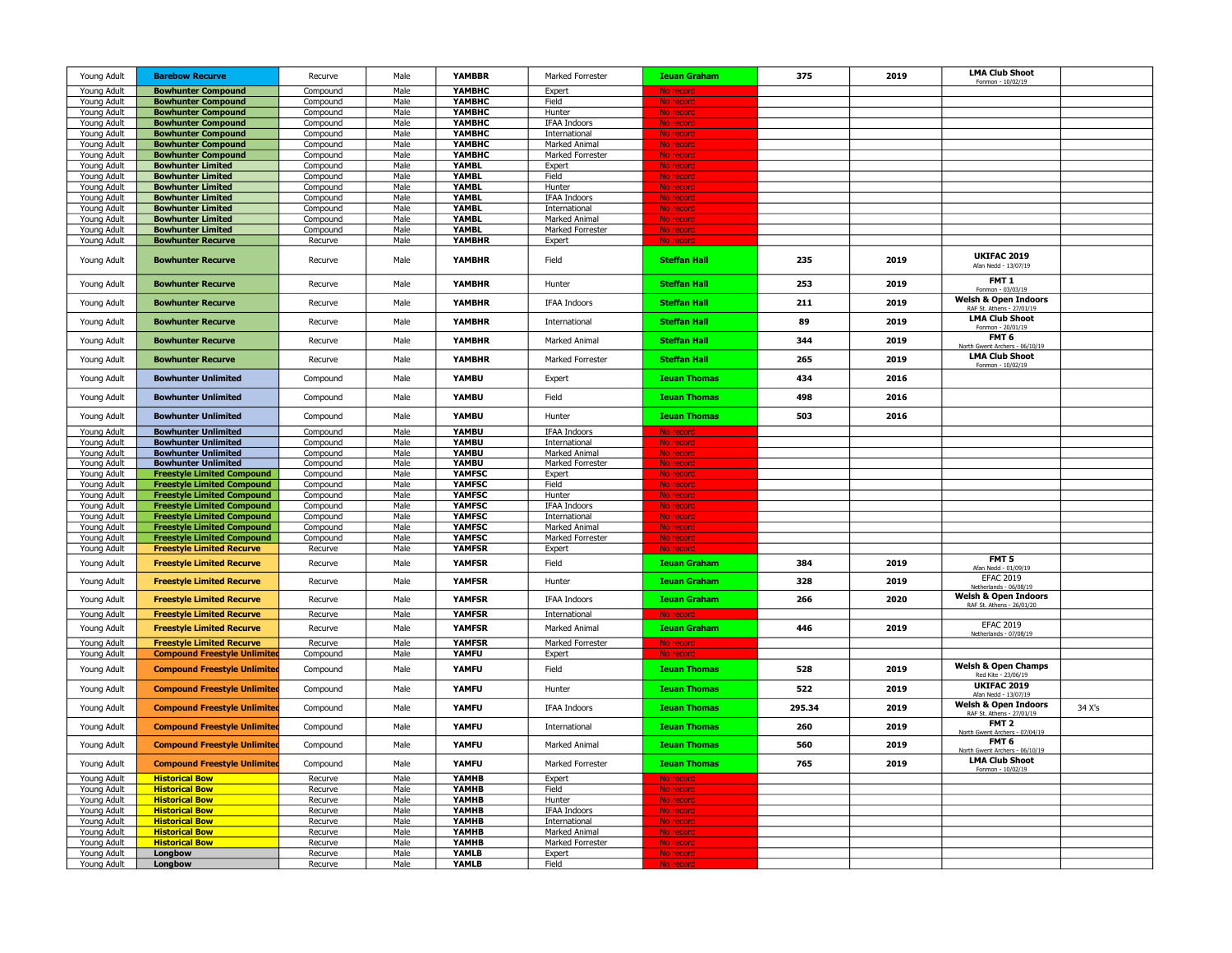| Young Adult                |                                                          | Recurve              | Male             | YAMLB                        | Hunter                               |                               | 171 | 2017 |                                                       |  |
|----------------------------|----------------------------------------------------------|----------------------|------------------|------------------------------|--------------------------------------|-------------------------------|-----|------|-------------------------------------------------------|--|
|                            | Longbow                                                  |                      |                  |                              |                                      | <b>Jamie August</b>           |     |      |                                                       |  |
| Young Adult                | Longbow                                                  | Recurve              | Male             | YAMLB                        | <b>IFAA Indoors</b>                  | No reco                       |     |      |                                                       |  |
| Young Adult<br>Young Adult | Longbow<br>Longbow                                       | Recurve<br>Recurve   | Male<br>Male     | <b>YAMLB</b><br>YAMLB        | International<br>Marked Animal       | No recor<br>No record         |     |      |                                                       |  |
| Young Adult                | Longbow                                                  | Recurve              | Male             | <b>YAMLB</b>                 | Marked Forrester                     | No record                     |     |      |                                                       |  |
| Young Adult                | <b>Traditional Recurve</b>                               | Recurve              | Male             | <b>YAMTR</b>                 | Expert                               | No record                     |     |      |                                                       |  |
| Young Adult                | <b>Traditional Recurve</b>                               | Recurve              | Male             | <b>YAMTR</b>                 | Field                                | No record                     |     |      |                                                       |  |
| Young Adult                | <b>Traditional Recurve</b>                               | Recurve              | Male             | <b>YAMTR</b>                 | Hunter                               | No record                     |     |      |                                                       |  |
| Young Adult                | <b>Traditional Recurve</b>                               | Recurve              | Male<br>Male     | <b>YAMTR</b>                 | <b>IFAA Indoors</b>                  | No record                     |     |      |                                                       |  |
| Young Adult<br>Young Adult | <b>Traditional Recurve</b><br><b>Traditional Recurve</b> | Recurve<br>Recurve   | Male             | <b>YAMTR</b><br><b>YAMTR</b> | International<br>Marked Animal       | No record<br>No record        |     |      |                                                       |  |
| Young Adult                | <b>Traditional Recurve</b>                               | Recurve              | Male             | <b>YAMTR</b>                 | Marked Forrester                     | No record                     |     |      |                                                       |  |
| Adult                      | <b>Barebow Compound</b>                                  | Compound             | Female           | <b>AFBBC</b>                 | Expert                               | No record                     |     |      |                                                       |  |
| Adult                      | <b>Barebow Compound</b>                                  | Compound             | Female           | <b>AFBBC</b>                 | Field                                | <b>Chris Farr</b>             | 382 | 1996 |                                                       |  |
| Adult                      | <b>Barebow Compound</b>                                  | Compound             | Female           | <b>AFBBC</b>                 | Hunter                               | <b>Chris Farr</b>             | 274 | 1996 |                                                       |  |
| Adult                      | <b>Barebow Compound</b>                                  | Compound             | Female           | <b>AFBBC</b>                 | <b>IFAA Indoors</b>                  | No record                     |     |      |                                                       |  |
| Adult<br>Adult             | <b>Barebow Compound</b><br><b>Barebow Compound</b>       | Compound<br>Compound | Female<br>Female | <b>AFBBC</b><br><b>AFBBC</b> | International<br>Marked Animal       | No record<br>No record        |     |      |                                                       |  |
| Adult                      | <b>Barebow Compound</b>                                  | Compound             | Female           | <b>AFBBC</b>                 | Marked Forrester                     | No record                     |     |      |                                                       |  |
| Adult                      | <b>Barebow Recurve</b>                                   | Recurve              | Female           | <b>AFBBR</b>                 | Expert                               | <b>Yoke Lunn</b>              | 187 | 2007 |                                                       |  |
| Adult                      | <b>Barebow Recurve</b>                                   | Recurve              | Female           | <b>AFBBR</b>                 | Field                                | <b>Vic Williams</b>           | 414 | 2013 |                                                       |  |
| Adult                      | <b>Barebow Recurve</b>                                   | Recurve              | Female           | <b>AFBBR</b>                 | Hunter                               | <b>Vic Williams</b>           | 432 | 2014 |                                                       |  |
| Adult                      | <b>Barebow Recurve</b>                                   | Recurve              | Female           | <b>AFBBR</b>                 | <b>IFAA Indoors</b>                  | <b>Vic Kalimaru</b>           | 276 | 2013 |                                                       |  |
| Adult                      | <b>Barebow Recurve</b>                                   | Recurve              | Female           | <b>AFBBR</b>                 | International                        | <b>Vic Kalimaru</b>           | 211 | 2012 |                                                       |  |
| Adult                      | <b>Barebow Recurve</b>                                   | Recurve              | Female           | <b>AFBBR</b>                 | Marked Animal                        | <b>Vic Williams</b>           | 516 | 2015 |                                                       |  |
| Adult<br>Adult             | <b>Barebow Recurve</b><br><b>Bowhunter Compound</b>      | Recurve<br>Compound  | Female<br>Female | <b>AFBBR</b><br><b>AFBHC</b> | Marked Forrester                     | No record<br>No record        |     |      |                                                       |  |
|                            |                                                          |                      |                  |                              | Expert                               |                               |     |      |                                                       |  |
| Adult                      | <b>Bowhunter Compound</b>                                | Compound             | Female           | <b>AFBHC</b>                 | Field                                | <b>Carol Flavell</b>          | 315 | 2006 |                                                       |  |
| Adult                      | <b>Bowhunter Compound</b>                                | Compound             | Female           | <b>AFBHC</b>                 | Hunter                               | <b>Carol Flavell</b>          | 345 | 2006 |                                                       |  |
| Adult                      | <b>Bowhunter Compound</b>                                | Compound             | Female           | <b>AFBHC</b>                 | <b>IFAA Indoors</b>                  | No record                     |     |      |                                                       |  |
| Adult                      | <b>Bowhunter Compound</b>                                | Compound             | Female           | <b>AFBHC</b>                 | International                        | <b>Leana Beattie</b>          | 55  | 2012 |                                                       |  |
| Adult                      | <b>Bowhunter Compound</b>                                | Compound             | Female           | <b>AFBHC</b>                 | Marked Animal                        | <b>Carol Flavell</b>          | 357 | 2006 |                                                       |  |
| Adult                      | <b>Bowhunter Compound</b>                                | Compound             | Female           | <b>AFBHC</b>                 | Marked Forrester                     | No record                     |     |      |                                                       |  |
| Adult                      | <b>Bowhunter Limited</b>                                 | Compound             | Female           | <b>AFBL</b>                  | Expert                               | No record                     |     |      |                                                       |  |
| Adult                      | <b>Bowhunter Limited</b>                                 | Compound             | Female           | <b>AFBL</b>                  | Field                                | <b>Emily Williams</b>         | 411 | 2012 |                                                       |  |
| Adult                      | <b>Bowhunter Limited</b>                                 | Compound             | Female           | <b>AFBL</b>                  | Hunter                               | <b>Emily Williams</b>         | 424 | 2013 |                                                       |  |
| Adult<br>Adult             | <b>Bowhunter Limited</b><br><b>Bowhunter Limited</b>     | Compound<br>Compound | Female<br>Female | <b>AFBL</b><br><b>AFBL</b>   | <b>IFAA Indoors</b><br>International | No record<br>No reco          |     |      |                                                       |  |
| Adult                      | <b>Bowhunter Limited</b>                                 | Compound             | Female           | <b>AFBL</b>                  | Marked Animal                        | <b>Emily Williams</b>         | 476 | 2013 |                                                       |  |
| Adult                      | <b>Bowhunter Limited</b>                                 | Compound             | Female           | <b>AFBL</b>                  | Marked Forrester                     | <b>Emily Williams</b>         | 430 | 2013 |                                                       |  |
| Adult                      | <b>Bowhunter Recurve</b>                                 | Recurve              | Female           | <b>AFBHR</b>                 | Expert                               | <b>Helen Langford</b>         | 223 | 2016 |                                                       |  |
| Adult                      | <b>Bowhunter Recurve</b>                                 | Recurve              | Female           | <b>AFBHR</b>                 | Field                                | <b>Helen Hall</b>             | 215 | 2019 | <b>Welsh &amp; Open Champs</b><br>Red Kite - 23/06/19 |  |
| Adult                      | <b>Bowhunter Recurve</b>                                 | Recurve              | Female           | <b>AFBHR</b>                 | Hunter                               | <b>Ceri Griffiths</b>         | 225 | 2019 | <b>UKIFAC 2019</b><br>Afan Nedd - 13/07/19            |  |
| Adult                      | <b>Bowhunter Recurve</b>                                 | Recurve              | Female           | <b>AFBHR</b>                 | <b>IFAA Indoors</b>                  | <b>Helen Langford</b>         | 239 | 2016 |                                                       |  |
| Adult                      | <b>Bowhunter Recurve</b>                                 | Recurve              | Female           | <b>AFBHR</b>                 | International                        | <b>Helen Hall</b>             | 80  | 2019 | <b>LMA Club Shoot</b><br>Fonmon - 20/01/19            |  |
| Adult                      | <b>Bowhunter Recurve</b>                                 | Recurve              | Female           | <b>AFBHR</b>                 | Marked Animal                        | <b>Helen Langford</b>         | 368 | 2016 |                                                       |  |
| Adult                      | <b>Bowhunter Recurve</b>                                 | Recurve              | Female           | <b>AFBHR</b>                 | Marked Forrester                     | <b>Helen Langford</b>         | 170 | 2013 |                                                       |  |
| Adult                      | <b>Bowhunter Unlimited</b><br><b>Bowhunter Unlimited</b> | Compound             | Female           | <b>AFBU</b><br><b>AFBU</b>   | Expert                               | No record                     |     |      |                                                       |  |
| Adult<br>Adult             | <b>Bowhunter Unlimited</b>                               | Compound<br>Compound | Female<br>Female | <b>AFBU</b>                  | Field<br>Hunter                      | <u>No record</u><br>No record |     |      |                                                       |  |
| Adult                      | <b>Bowhunter Unlimited</b>                               | Compound             | Female           | <b>AFBU</b>                  | <b>IFAA Indoors</b>                  | No record                     |     |      |                                                       |  |
| Adult                      | <b>Bowhunter Unlimited</b>                               | Compound             | Female           | <b>AFBU</b>                  | International                        |                               |     |      |                                                       |  |
| Adult                      | <b>Bowhunter Unlimited</b>                               | Compound             | Female           | <b>AFBU</b>                  | Marked Animal                        | <b>Alison Rees</b>            | 460 | 2017 |                                                       |  |
| Adult                      | <b>Bowhunter Unlimited</b>                               | Compound             | Female           | <b>AFBU</b>                  | Marked Forrester                     | No record                     |     |      |                                                       |  |
| Adult                      | <b>Freestyle Limited Compound</b>                        | Compound             | Female           | <b>AFFSC</b>                 | Expert                               | No record                     |     |      |                                                       |  |
| Adult                      | <b>Freestyle Limited Compound</b>                        | Compound             | Female           | <b>AFFSC</b>                 | Field                                | No record                     |     |      |                                                       |  |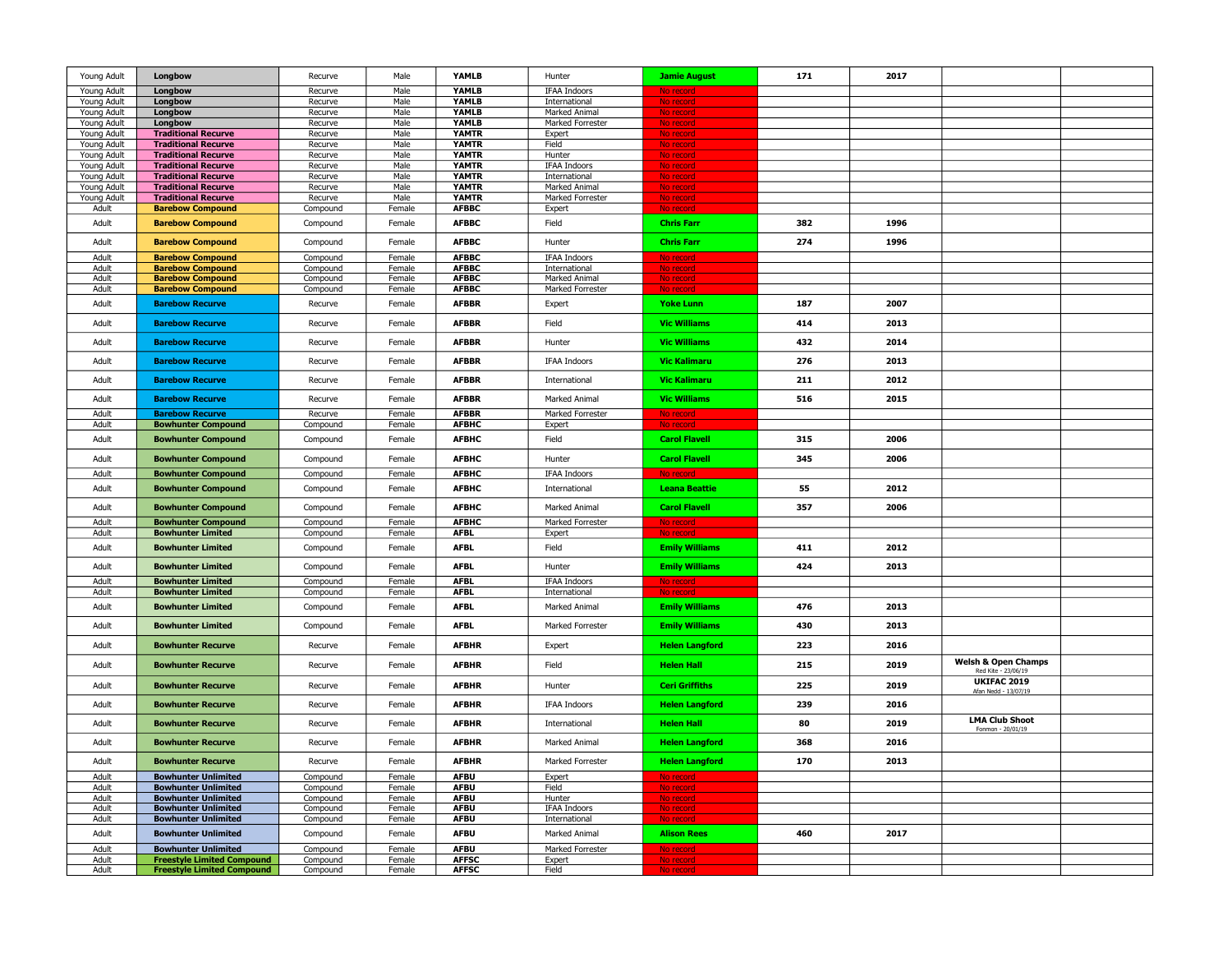| Adult          | <b>Freestyle Limited Compound</b>                        | Compound           | Female           | <b>AFFSC</b>               | Hunter                         | No record               |     |        |                                                       |  |
|----------------|----------------------------------------------------------|--------------------|------------------|----------------------------|--------------------------------|-------------------------|-----|--------|-------------------------------------------------------|--|
| Adult          | <b>Freestyle Limited Compound</b>                        | Compound           | Female           | <b>AFFSC</b>               | <b>IFAA Indoors</b>            | <b>Emily Williams</b>   | 264 | 2013   |                                                       |  |
| Adult          | <b>Freestyle Limited Compound</b>                        | Compound           | Female           | <b>AFFSC</b>               | International                  | No recori               |     |        |                                                       |  |
| Adult          | <b>Freestyle Limited Compound</b>                        | Compound           | Female           | <b>AFFSC</b>               | Marked Animal                  | No record               |     |        |                                                       |  |
| Adult          | <b>Freestyle Limited Compound</b>                        | Compound           | Female           | <b>AFFSC</b>               | Marked Forrester               |                         |     |        |                                                       |  |
| Adult          | <b>Freestyle Limited Recurve</b>                         | Recurve            | Female           | <b>AFFSR</b>               | Expert                         | <b>Theresa Gooodwin</b> | 397 | 2017   |                                                       |  |
| Adult          | <b>Freestyle Limited Recurve</b>                         | Recurve            | Female           | <b>AFFSR</b>               | Field                          | <b>Theresa Gooodwin</b> | 457 | 2019   | <b>UKIFAC 2019</b><br>Afan Nedd - 13/07/19            |  |
| Adult          | <b>Freestyle Limited Recurve</b>                         | Recurve            | Female           | <b>AFFSR</b>               | Hunter                         | <b>Theresa Gooodwin</b> | 476 | 2015   |                                                       |  |
| Adult          | <b>Freestyle Limited Recurve</b>                         | Recurve            | Female           | <b>AFFSR</b>               | <b>IFAA Indoors</b>            | <b>Marion Geach</b>     | 276 | 1996   |                                                       |  |
| Adult          | <b>Freestyle Limited Recurve</b>                         | Recurve            | Female           | <b>AFFSR</b>               | International                  | <b>Kate Kinchen</b>     | 305 | 2013   |                                                       |  |
| Adult          | <b>Freestyle Limited Recurve</b>                         | Recurve            | Female           | <b>AFFSR</b>               | Marked Animal                  | <b>Theresa Gooodwin</b> | 532 | 2016   |                                                       |  |
| Adult          | <b>Freestyle Limited Recurve</b>                         | Recurve            | Female           | <b>AFFSR</b>               | Marked Forrester               | <b>Theresa Gooodwin</b> | 650 | 2019   | <b>LMA Club Shoot</b><br>Fonmon - 10/02/19            |  |
| Adult          | <b>Compound Freestyle Unlimited</b>                      | Compound           | Female           | <b>AFFU</b>                | Expert                         | R Sparey - Taylor       | 359 | 2005   |                                                       |  |
| Adult          | <b>Compound Freestyle Unlimited</b>                      | Compound           | Female           | <b>AFFU</b>                | Field                          | <b>Susan Davies</b>     | 538 | 1998   |                                                       |  |
| Adult          | <b>Compound Freestyle Unlimited</b>                      | Compound           | Female           | <b>AFFU</b>                | Hunter                         | <b>Susan Davies</b>     | 542 | 1998   |                                                       |  |
| Adult          | <b>Compound Freestyle Unlimited</b>                      | Compound           | Female           | <b>AFFU</b>                | <b>IFAA Indoors</b>            | <b>Jan Howells</b>      | 300 | 1997   |                                                       |  |
| Adult          | <b>Compound Freestyle Unlimited</b>                      | Compound           | Female           | <b>AFFU</b>                | International                  | R Sparey - Taylor       | 218 | 2005   |                                                       |  |
| Adult          | <b>Compound Freestyle Unlimited</b>                      | Compound           | Female           | <b>AFFU</b>                | Marked Animal                  | <b>Susan Davies</b>     | 554 | 1998   |                                                       |  |
| Adult          | <b>Compound Freestyle Unlimited</b>                      | Compound           | Female           | <b>AFFU</b>                | Marked Forrester               | No record               |     | $\sim$ |                                                       |  |
| Adult          | <b>Historical Bow</b>                                    | Recurve            | Female           | <b>AFHB</b>                | Expert                         | <b>Sandra Anderson</b>  | 120 | 2012   |                                                       |  |
| Adult          | <b>Historical Bow</b>                                    | Recurve            | Female           | <b>AFHB</b>                | Field                          | <b>Sandra Anderson</b>  | 210 | 2013   |                                                       |  |
| Adult          | <b>Historical Bow</b>                                    | Recurve            | Female           | <b>AFHB</b>                | Hunter                         | <b>Sandra Anderson</b>  | 232 | 2015   |                                                       |  |
| Adult          | <b>Historical Bow</b>                                    | Recurve            | Female           | <b>AFHB</b>                | <b>IFAA Indoors</b>            | <b>Sandra Anderson</b>  | 177 | 2016   |                                                       |  |
| Adult          | <b>Historical Bow</b>                                    | Recurve            | Female           | <b>AFHB</b>                | International                  | No record               |     |        |                                                       |  |
| Adult          | <b>Historical Bow</b>                                    | Recurve            | Female           | <b>AFHB</b>                | Marked Animal                  | <b>Sandra Anderson</b>  | 310 | 2017   |                                                       |  |
| Adult          | <b>Historical Bow</b>                                    | Recurve            | Female           | <b>AFHB</b>                | Marked Forrester               | <b>Sandra Anderson</b>  | 324 | 2016   |                                                       |  |
| Adult          | Longbow                                                  | Recurve            | Female           | <b>AFLB</b>                | Expert                         | No record               |     |        |                                                       |  |
| Adult          | Longbow                                                  | Recurve            | Female           | <b>AFLB</b>                | Field                          | <b>Sandra Russell</b>   | 184 | 2014   |                                                       |  |
| Adult          | Longbow                                                  | Recurve            | Female           | <b>AFLB</b>                | Hunter                         | <b>Sandra Anderson</b>  | 177 | 2018   |                                                       |  |
| Adult          | Longbow                                                  | Recurve            | Female           | <b>AFLB</b>                | <b>IFAA Indoors</b>            | <b>Emily Williams</b>   | 169 | 2014   |                                                       |  |
| Adult          | Longbow                                                  | Recurve            | Female           | <b>AFLB</b>                | International                  | No re                   |     |        |                                                       |  |
| Adult          | Longbow                                                  | Recurve            | Female           | <b>AFLB</b>                | Marked Animal                  | <b>Emily Williams</b>   | 210 | 2014   |                                                       |  |
| Adult          | Longbow<br><b>Traditional Recurve</b>                    | Recurve            | Female           | <b>AFLB</b><br><b>AFTR</b> | Marked Forrester               | No record               |     |        |                                                       |  |
| Adult<br>Adult | <b>Traditional Recurve</b>                               | Recurve<br>Recurve | Female<br>Female | <b>AFTR</b>                | Expert<br>Field                | No record<br>No record  |     |        |                                                       |  |
| Adult          | <b>Traditional Recurve</b>                               | Recurve            | Female           | <b>AFTR</b>                | Hunter                         | No record               |     |        |                                                       |  |
| Adult          | <b>Traditional Recurve</b>                               | Recurve            | Female           | <b>AFTR</b>                | IFAA Indoors                   | No record               |     |        |                                                       |  |
| Adult<br>Adult | <b>Traditional Recurve</b><br><b>Traditional Recurve</b> | Recurve            | Female<br>Female | <b>AFTR</b><br><b>AFTR</b> | International<br>Marked Animal | No recor                |     |        |                                                       |  |
| Adult          | <b>Traditional Recurve</b>                               | Recurve<br>Recurve | Female           | <b>AFTR</b>                | Marked Forrester               | No recon<br>No record   |     |        |                                                       |  |
| Adult          | <b>Barebow Compound</b>                                  | Compound           | Male             | <b>AMBBC</b>               | Expert                         | No recor                |     |        |                                                       |  |
| Adult          | <b>Barebow Compound</b>                                  | Compound           | Male             | <b>AMBBC</b>               | Field                          | <b>Phil Bowen</b>       | 444 | 1999   |                                                       |  |
| Adult          | <b>Barebow Compound</b>                                  | Compound           | Male             | <b>AMBBC</b>               | Hunter                         | <b>Phil Bowen</b>       | 470 | 1999   |                                                       |  |
| Adult          | <b>Barebow Compound</b>                                  | Compound           | Male             | <b>AMBBC</b>               | IFAA Indoors                   | <b>Rod Umney</b>        | 246 | 2013   |                                                       |  |
| Adult          | <b>Barebow Compound</b>                                  | Compound           | Male             | <b>AMBBC</b>               | International                  | No record               |     |        |                                                       |  |
| Adult          | <b>Barebow Compound</b>                                  | Compound           | Male             | <b>AMBBC</b>               | Marked Animal                  | <b>Matthew Howard</b>   | 368 | 2007   |                                                       |  |
| Adult          | <b>Barebow Compound</b>                                  | Compound           | Male             | <b>AMBBC</b>               | Marked Forrester               | No rec                  |     |        |                                                       |  |
| Adult          | <b>Barebow Recurve</b>                                   | Recurve            | Male             | <b>AMBBR</b>               | Expert                         | <b>Neil Bowdler</b>     | 300 | 2015   |                                                       |  |
| Adult          | <b>Barebow Recurve</b>                                   | Recurve            | Male             | <b>AMBBR</b>               | Field                          | <b>Matthew Thomas</b>   | 431 | 2019   | <b>Welsh &amp; Open Champs</b><br>Red Kite - 23/06/19 |  |
| Adult          | <b>Barebow Recurve</b>                                   | Recurve            | Male             | <b>AMBBR</b>               | Hunter                         | <b>Matthew Thomas</b>   | 447 | 2019   | <b>Welsh &amp; Open Champs</b><br>Red Kite - 22/06/19 |  |
| Adult          | <b>Barebow Recurve</b>                                   | Recurve            | Male             | <b>AMBBR</b>               | <b>IFAA Indoors</b>            | <b>Jeff Williams</b>    | 278 | 2003   |                                                       |  |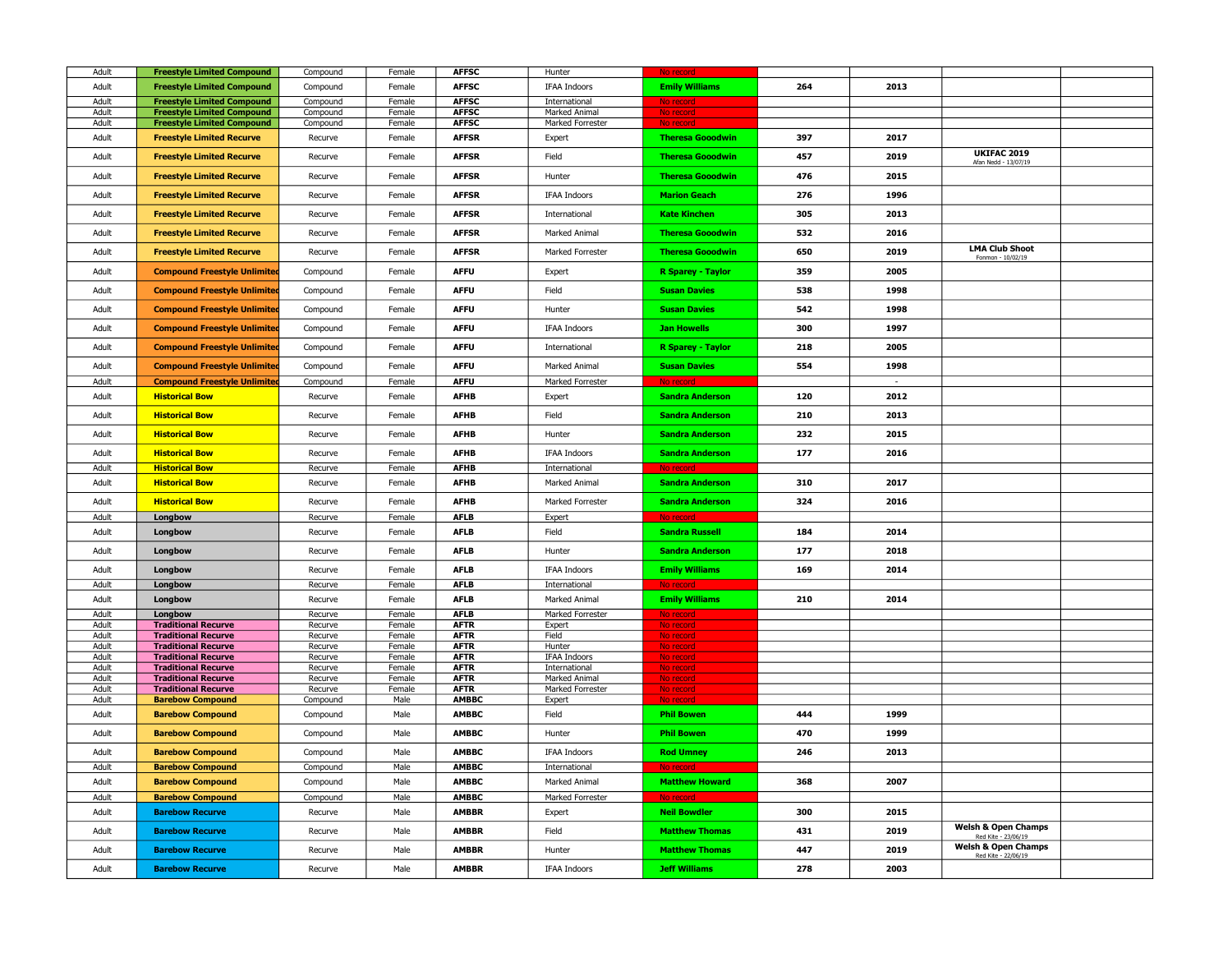| Adult          | <b>Barebow Recurve</b>                               | Recurve             | Male         | <b>AMBBR</b>                | International              | <b>Martin Billingham</b>       | 185    | 2019 | FMT <sub>2</sub><br>North Gwent Archers - 07/04/19           |        |
|----------------|------------------------------------------------------|---------------------|--------------|-----------------------------|----------------------------|--------------------------------|--------|------|--------------------------------------------------------------|--------|
| Adult          | <b>Barebow Recurve</b>                               | Recurve             | Male         | <b>AMBBR</b>                | Marked Animal              | <b>Mark Lunn</b>               | 498    | 2006 |                                                              |        |
| Adult          | <b>Barebow Recurve</b>                               | Recurve             | Male         | <b>AMBBR</b>                | Marked Forrester           | <b>Mark Lunn</b>               | 475    | 2007 |                                                              |        |
| Adult          | <b>Bowhunter Compound</b>                            | Compound            | Male         | <b>AMBHC</b>                | Expert                     | <b>Wynn Jones</b>              | 285    | 2004 |                                                              |        |
| Adult          | <b>Bowhunter Compound</b>                            | Compound            | Male         | <b>AMBHC</b>                | Field                      | <b>Gary Hart</b>               | 489    | 2013 |                                                              |        |
| Adult          | <b>Bowhunter Compound</b>                            | Compound            | Male         | <b>AMBHC</b>                | Hunter                     | <b>Gary Hart</b>               | 487    | 2006 |                                                              |        |
| Adult          | <b>Bowhunter Compound</b>                            | Compound            | Male         | <b>AMBHC</b>                | <b>IFAA Indoors</b>        | <b>Gary Hart</b>               | 287    | 2014 |                                                              |        |
| Adult          | <b>Bowhunter Compound</b>                            | Compound            | Male         | <b>AMBHC</b>                | International              | <b>Gary Hart</b>               | 225    | 2012 |                                                              |        |
| Adult          | <b>Bowhunter Compound</b>                            | Compound            | Male         | <b>AMBHC</b>                | Marked Animal              | <b>Gary Hart</b>               | 532    | 2007 |                                                              |        |
| Adult          | <b>Bowhunter Compound</b>                            | Compound            | Male         | <b>AMBHC</b>                | Marked Forrester           | <b>Gary Hart</b>               | 770    | 2010 |                                                              |        |
| Adult          | <b>Bowhunter Limited</b>                             | Compound            | Male         | <b>AMBL</b>                 | Expert                     |                                |        |      |                                                              |        |
| Adult          | <b>Bowhunter Limited</b>                             | Compound            | Male         | <b>AMBL</b>                 | Field                      | <b>Pug Molloy</b>              | 468    | 2014 |                                                              |        |
| Adult          | <b>Bowhunter Limited</b>                             | Compound            | Male         | <b>AMBL</b>                 | Hunter                     | <b>Phil Hart</b>               | 448    | 2007 |                                                              |        |
| Adult          | <b>Bowhunter Limited</b>                             | Compound            | Male         | <b>AMBL</b>                 | IFAA Indoors               | <b>Dom Stoneham</b>            | 231    | 2020 | <b>Welsh &amp; Open Indoors</b><br>RAF St. Athens - 26/01/20 |        |
| Adult          | <b>Bowhunter Limited</b>                             | Compound            | Male         | <b>AMBL</b>                 | International              | No record                      |        |      |                                                              |        |
| Adult          | <b>Bowhunter Limited</b>                             | Compound            | Male         | <b>AMBL</b>                 | Marked Animal              | <b>Andrew Lloyd</b>            | 376    | 2007 |                                                              |        |
| Adult<br>Adult | <b>Bowhunter Limited</b><br><b>Bowhunter Recurve</b> | Compound<br>Recurve | Male<br>Male | <b>AMBL</b><br><b>AMBHR</b> | Marked Forrester<br>Expert | No recor<br><b>Mike Lawson</b> | 275    | 2004 |                                                              |        |
|                |                                                      |                     |              |                             |                            |                                |        |      |                                                              |        |
| Adult          | <b>Bowhunter Recurve</b>                             | Recurve             | Male         | <b>AMBHR</b>                | Field                      | <b>Mike Lawson</b>             | 405    | 1983 |                                                              |        |
| Adult          | <b>Bowhunter Recurve</b>                             | Recurve             | Male         | <b>AMBHR</b>                | Hunter                     | <b>Mike Lawson</b>             | 401    | 1982 | <b>Welsh &amp; Open Indoors</b>                              |        |
| Adult          | <b>Bowhunter Recurve</b>                             | Recurve             | Male         | <b>AMBHR</b>                | <b>IFAA Indoors</b>        | <b>Martin Billingham</b>       | 233    | 2020 | RAF St. Athens - 26/01/20                                    |        |
| Adult          | <b>Bowhunter Recurve</b>                             | Recurve             | Male         | <b>AMBHR</b>                | International              | <b>Adrian Plenty</b>           | 172    | 2019 | FMT <sub>2</sub><br>North Gwent Archers - 07/04/19           |        |
| Adult          | <b>Bowhunter Recurve</b>                             | Recurve             | Male         | <b>AMBHR</b>                | Marked Animal              | <b>Mike Lawson</b>             | 462    | 2006 |                                                              |        |
| Adult          | <b>Bowhunter Recurve</b>                             | Recurve             | Male         | <b>AMBHR</b>                | Marked Forrester           | <b>Rick Preece</b>             | 165    | 2011 |                                                              |        |
| Adult          | <b>Bowhunter Unlimited</b>                           | Compound            | Male         | <b>AMBU</b>                 | Expert                     | <b>Nigel Kent</b>              | 472    | 2008 |                                                              |        |
| Adult          | <b>Bowhunter Unlimited</b>                           | Compound            | Male         | <b>AMBU</b>                 | Field                      | <b>Nigel Kent</b>              | 516    | 2012 |                                                              |        |
| Adult          | <b>Bowhunter Unlimited</b>                           | Compound            | Male         | <b>AMBU</b>                 | Hunter                     | <b>Shane Thomas</b>            | 505    | 2019 | FMT <sub>4</sub><br>Red Kite - 28/07/19                      |        |
| Adult          | <b>Bowhunter Unlimited</b>                           | Compound            | Male         | <b>AMBU</b>                 | <b>IFAA Indoors</b>        | <b>Jim Metcalfe</b>            | 292.34 | 2019 | <b>Welsh &amp; Open Indoors</b><br>RAF St. Athens - 27/01/19 | 34 X's |
| Adult          | <b>Bowhunter Unlimited</b>                           | Compound            | Male         | <b>AMBU</b>                 | International              | <b>Mike Penrose</b>            | 264    | 2008 |                                                              |        |
| Adult          | <b>Bowhunter Unlimited</b>                           | Compound            | Male         | <b>AMBU</b>                 | Marked Animal              | <b>Mike Penrose</b>            | 548    | 2007 |                                                              |        |
| Adult          | <b>Bowhunter Unlimited</b>                           | Compound            | Male         | <b>AMBU</b>                 | Marked Forrester           | <b>Andrew Lloyd</b>            | 795    | 2007 |                                                              |        |
| Adult          | <b>Bowhunter Unlimited</b>                           | Compound            | Male         | <b>AMBU</b>                 | Marked Forrester           | <b>Mike Penrose</b>            | 795    | 2007 |                                                              |        |
| Adult          | <b>Freestyle Limited Compound</b>                    | Compound            | Male         | <b>AMFSC</b>                | Expert                     | No record                      |        |      |                                                              |        |
| Adult          | <b>Freestyle Limited Compound</b>                    | Compound            | Male         | <b>AMFSC</b>                | Field                      | <b>John Pinch</b>              | 487    | 1994 |                                                              |        |
| Adult          | <b>Freestyle Limited Compound</b>                    | Compound            | Male         | <b>AMFSC</b>                | Hunter                     | <b>John Pinch</b>              | 501    | 1994 |                                                              |        |
| Adult          | <b>Freestyle Limited Compound</b>                    | Compound            | Male         | <b>AMFSC</b>                | <b>IFAA Indoors</b>        | <b>John Pinch</b>              | 294    | 1996 |                                                              |        |
| Adult          | <b>Freestyle Limited Compound</b>                    | Compound            | Male         | <b>AMFSC</b>                | International              | <b>Nigel Kent</b>              | 224    | 2007 |                                                              |        |
| Adult          | <b>Freestyle Limited Compound</b>                    | Compound            | Male         | <b>AMFSC</b>                | Marked Animal              | <b>G Sparey-Taylor</b>         | 524    | 2006 |                                                              |        |
| Adult          | <b>Freestyle Limited Compound</b>                    | Compound            | Male         | <b>AMFSC</b>                | Marked Animal              | <b>Nigel Kent</b>              | 524    | 2007 |                                                              |        |
| Adult          | <b>Freestyle Limited Compound</b>                    | Compound            | Male         | <b>AMFSC</b>                | Marked Forrester           | <b>Nigel Kent</b>              | 765    | 2007 |                                                              |        |
| Adult          | <b>Freestyle Limited Recurve</b>                     | Recurve             | Male         | <b>AMFSR</b>                | Expert                     | <b>Matthew Symonds</b>         | 458    | 2007 |                                                              |        |
| Adult          | <b>Freestyle Limited Recurve</b>                     | Recurve             | Male         | <b>AMFSR</b>                | Field                      | <b>Gerald Farrell</b>          | 506    | 1994 |                                                              |        |
| Adult          | <b>Freestyle Limited Recurve</b>                     | Recurve             | Male         | <b>AMFSR</b>                | Hunter                     | <b>Matthew Symonds</b>         | 510    | 2006 |                                                              |        |
| Adult          | <b>Freestyle Limited Recurve</b>                     | Recurve             | Male         | <b>AMFSR</b>                | <b>IFAA Indoors</b>        | <b>Tony Lewis</b>              | 290    | 1996 |                                                              |        |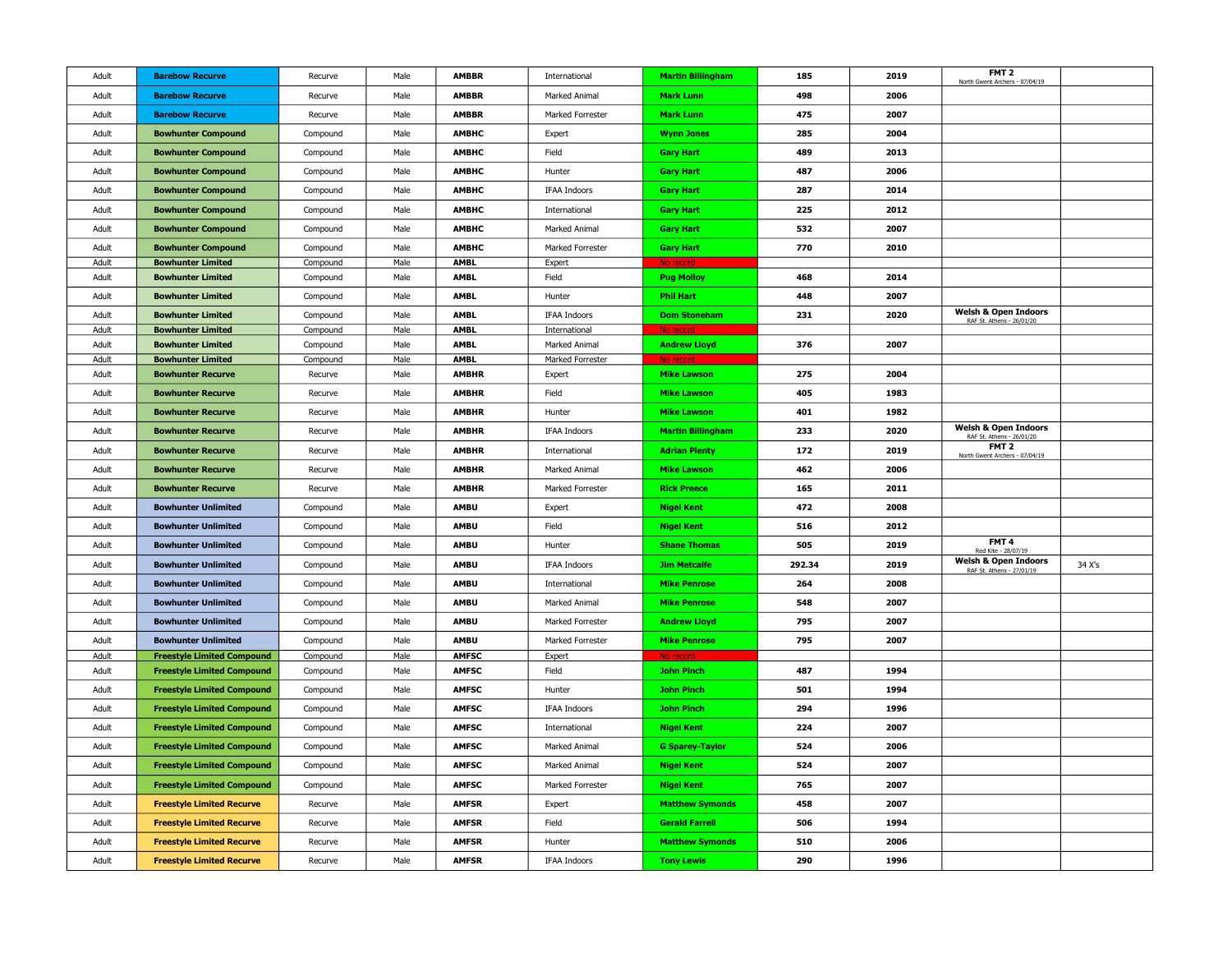| Adult              | <b>Freestyle Limited Recurve</b>                      | Recurve              | Male             | <b>AMFSR</b>                 | International                  | <b>Neil Bowdler</b>      | 259    | 2010 |                                                              |        |
|--------------------|-------------------------------------------------------|----------------------|------------------|------------------------------|--------------------------------|--------------------------|--------|------|--------------------------------------------------------------|--------|
| Adult              | <b>Freestyle Limited Recurve</b>                      | Recurve              | Male             | <b>AMFSR</b>                 | Marked Animal                  | <b>Matthew Symonds</b>   | 554    | 2012 |                                                              |        |
| Adult              | <b>Freestyle Limited Recurve</b>                      | Recurve              | Male             | <b>AMFSR</b>                 | Marked Forrester               | <b>Matthew Symonds</b>   | 805    | 2007 |                                                              |        |
| Adult              | <b>Compound Freestyle Unlimited</b>                   | Compound             | Male             | <b>AMFU</b>                  | Expert                         | <b>Josh Davies</b>       | 544    | 2009 |                                                              |        |
| Adult              | <b>Compound Freestyle Unlimited</b>                   | Compound             | Male             | <b>AMFU</b>                  | Field                          | <b>Geraint Thomas</b>    | 550    | 2012 |                                                              |        |
| Adult              | <b>Compound Freestyle Unlimited</b>                   | Compound             | Male             | <b>AMFU</b>                  | Hunter                         | <b>Tapani Kalmaru</b>    | 560    | 2011 |                                                              |        |
| Adult              | <b>Compound Freestyle Unlimited</b>                   | Compound             | Male             | <b>AMFU</b>                  | <b>IFAA Indoors</b>            | <b>Geraint Thomas</b>    | 300.59 | 2014 |                                                              | 59 X's |
| Adult              | <b>Compound Freestyle Unlimited</b>                   | Compound             | Male             | <b>AMFU</b>                  | International                  | <b>Tapani Kalmaru</b>    | 292    | 2012 |                                                              |        |
| Adult              | <b>Compound Freestyle Unlimited</b>                   | Compound             | Male             | <b>AMFU</b>                  | Marked Animal                  | <b>Tom Duncan</b>        | 560    | 2014 |                                                              |        |
| Adult              | <b>Compound Freestyle Unlimited</b>                   | Compound             | Male             | <b>AMFU</b>                  | Marked Animal                  | <b>Jon Norman</b>        | 560    | 2019 | FMT <sub>6</sub><br>North Gwent Archers - 06/10/19           |        |
| Adult              | <b>Compound Freestyle Unlimited</b>                   | Compound             | Male             | <b>AMFU</b>                  | Marked Animal                  | <b>Rob Guy</b>           | 560    | 2019 | FMT <sub>6</sub><br>North Gwent Archers - 06/10/19           |        |
| Adult              | <b>Compound Freestyle Unlimited</b>                   | Compound             | Male             | <b>AMFU</b>                  | Marked Animal                  | <b>Dave Home</b>         | 560    | 2008 |                                                              |        |
| Adult              | <b>Compound Freestyle Unlimited</b>                   | Compound             | Male             | <b>AMFU</b>                  | Marked Animal                  | <b>Langdon Davies</b>    | 560    | 1983 |                                                              |        |
| Adult              | <b>Compound Freestyle Unlimited</b>                   | Compound             | Male             | <b>AMFU</b>                  | Marked Forrester               | <b>Dave Home</b>         | 950    | 2007 |                                                              |        |
| Adult              | <b>Historical Bow</b>                                 | Recurve              | Male             | <b>AMHB</b>                  | Expert                         | <b>Micharl Mattingly</b> | 193    | 2010 |                                                              |        |
| Adult              | <b>Historical Bow</b>                                 | Recurve              | Male             | <b>AMHB</b>                  | Field                          | <b>Micharl Mattingly</b> | 252    | 2010 |                                                              |        |
| Adult              | <b>Historical Bow</b>                                 | Recurve              | Male             | <b>AMHB</b>                  | Hunter                         | <b>Graham Anderson</b>   | 258    | 2013 |                                                              |        |
| Adult              | <b>Historical Bow</b>                                 | Recurve              | Male             | <b>AMHB</b>                  | <b>IFAA Indoors</b>            | <b>Alex Newnes</b>       | 235    | 2019 | <b>Welsh &amp; Open Indoors</b><br>RAF St. Athens - 27/01/19 |        |
| Adult              | <b>Historical Bow</b>                                 | Recurve              | Male             | <b>AMHB</b>                  | International                  | <b>Micharl Mattingly</b> | 141    | 2010 |                                                              |        |
| Adult              | <b>Historical Bow</b>                                 | Recurve              | Male             | <b>AMHB</b>                  | Marked Animal                  | <b>Micharl Mattingly</b> | 380    | 2012 |                                                              |        |
| Adult              | <b>Historical Bow</b>                                 | Recurve              | Male             | <b>AMHB</b>                  | Marked Forrester               | <b>Graham Anderson</b>   | 344    | 2016 |                                                              |        |
| Adult              | Longbow                                               | Recurve              | Male             | <b>AMLB</b>                  | Expert                         | <b>Michael Mattingly</b> | 175    | 2010 |                                                              |        |
| Adult              | Longbow                                               | Recurve              | Male             | <b>AMLB</b>                  | Field                          | <b>Wolfie Hughes</b>     | 308    | 2014 |                                                              |        |
| Adult              | Longbow                                               | Recurve              | Male             | <b>AMLB</b>                  | Hunter                         | <b>Wolfie Hughes</b>     | 334    | 2015 |                                                              |        |
| Adult              | Longbow                                               | Recurve              | Male             | <b>AMLB</b>                  | <b>IFAA Indoors</b>            | <b>Alex Newnes</b>       | 241    | 2019 | <b>Welsh &amp; Open Indoors</b><br>RAF St. Athens - 27/01/19 |        |
| Adult              | Longbow                                               | Recurve              | Male             | <b>AMLB</b>                  | International                  | <b>Edd Jones</b>         | 75     | 2019 | FMT <sub>2</sub><br>North Gwent Archers - 07/04/19           |        |
| Adult              | Longbow                                               | Recurve              | Male             | <b>AMLB</b>                  | Marked Animal                  | <b>Mike Lawson</b>       | 402    | 2010 |                                                              |        |
| Adult<br>Adult     | Longbow<br><b>Traditional Recurve</b>                 | Recurve<br>Recurve   | Male<br>Male     | <b>AMLB</b><br><b>AMTR</b>   | Marked Forrester<br>Expert     | No record                |        |      |                                                              |        |
| Adult              | <b>Traditional Recurve</b>                            | Recurve              | Male             | <b>AMTR</b>                  | Field                          | <b>Richard Dunlop</b>    | 265    | 2019 | <b>UKIFAC 2019</b><br>Afan Nedd - 13/07/19                   |        |
| Adult              | <b>Traditional Recurve</b>                            | Recurve              | Male             | <b>AMTR</b>                  | Hunter                         | <b>Richard Dunlop</b>    | 308    | 2019 | <b>UKIFAC 2019</b><br>Afan Nedd - 13/07/19                   |        |
| Adult              | <b>Traditional Recurve</b>                            | Recurve              | Male             | <b>AMTR</b>                  | <b>IFAA Indoors</b>            | <b>Martin Billingham</b> | 209    | 2020 | <b>Welsh &amp; Open Indoors</b><br>RAF St. Athens - 26/01/20 |        |
| Adult              | <b>Traditional Recurve</b>                            | Recurve              | Male             | <b>AMTR</b>                  | International                  | <b>Richard Dunlop</b>    | 149    | 2019 | FMT <sub>2</sub><br>North Gwent Archers - 07/04/19           |        |
| Adult              | <b>Traditional Recurve</b>                            | Recurve              | Male             | <b>AMTR</b>                  | Marked Animal                  | <b>Richard Dunlop</b>    | 398    | 2019 | FMT 6<br>North Gwent Archers - 06/10/19                      |        |
| Adult              | <b>Traditional Recurve</b><br><b>Barebow Compound</b> | Recurve              | Male<br>Female   | <b>AMTR</b><br><b>VFBBC</b>  | Marked Forrester               | No record                |        |      |                                                              |        |
| Veteran<br>Veteran | <b>Barebow Compound</b>                               | Compound<br>Compound | Female           | <b>VFBBC</b>                 | Expert<br>Field                | No record<br>No record   |        |      |                                                              |        |
| Veteran            | <b>Barebow Compound</b>                               | Compound             | Female           | <b>VFBBC</b>                 | Hunter                         | No record                |        |      |                                                              |        |
| Veteran            | <b>Barebow Compound</b>                               | Compound             | Female           | <b>VFBBC</b><br><b>VFBBC</b> | <b>IFAA Indoors</b>            | No record                |        |      |                                                              |        |
| Veteran<br>Veteran | <b>Barebow Compound</b><br><b>Barebow Compound</b>    | Compound<br>Compound | Female<br>Female | <b>VFBBC</b>                 | International<br>Marked Animal | No record<br>No recor    |        |      |                                                              |        |
| Veteran            | <b>Barebow Compound</b>                               | Compound             | Female           | <b>VFBBC</b>                 | Marked Forrester               | No recor                 |        |      |                                                              |        |
| Veteran            | <b>Barebow Recurve</b>                                | Recurve              | Female           | <b>VFBBR</b>                 | Expert                         | No record                |        |      |                                                              |        |
| Veteran<br>Veteran | <b>Barebow Recurve</b><br><b>Barebow Recurve</b>      | Recurve<br>Recurve   | Female<br>Female | <b>VFBBR</b><br><b>VFBBR</b> | Field<br>Hunter                | No record<br>No record   |        |      |                                                              |        |
| Veteran            | <b>Barebow Recurve</b>                                | Recurve              | Female           | <b>VFBBR</b>                 | IFAA Indoors                   | No record                |        |      |                                                              |        |
| Veteran            | <b>Barebow Recurve</b>                                | Recurve              | Female           | <b>VFBBR</b>                 | International                  | No record                |        |      |                                                              |        |
| Veteran            | <b>Barebow Recurve</b><br><b>Barebow Recurve</b>      | Recurve              | Female           | <b>VFBBR</b><br><b>VFBBR</b> | Marked Animal                  | No record                |        |      |                                                              |        |
| Veteran<br>Veteran | <b>Bowhunter Compound</b>                             | Recurve<br>Compound  | Female<br>Female | <b>VFBHC</b>                 | Marked Forrester<br>Expert     | No record<br>No record   |        |      |                                                              |        |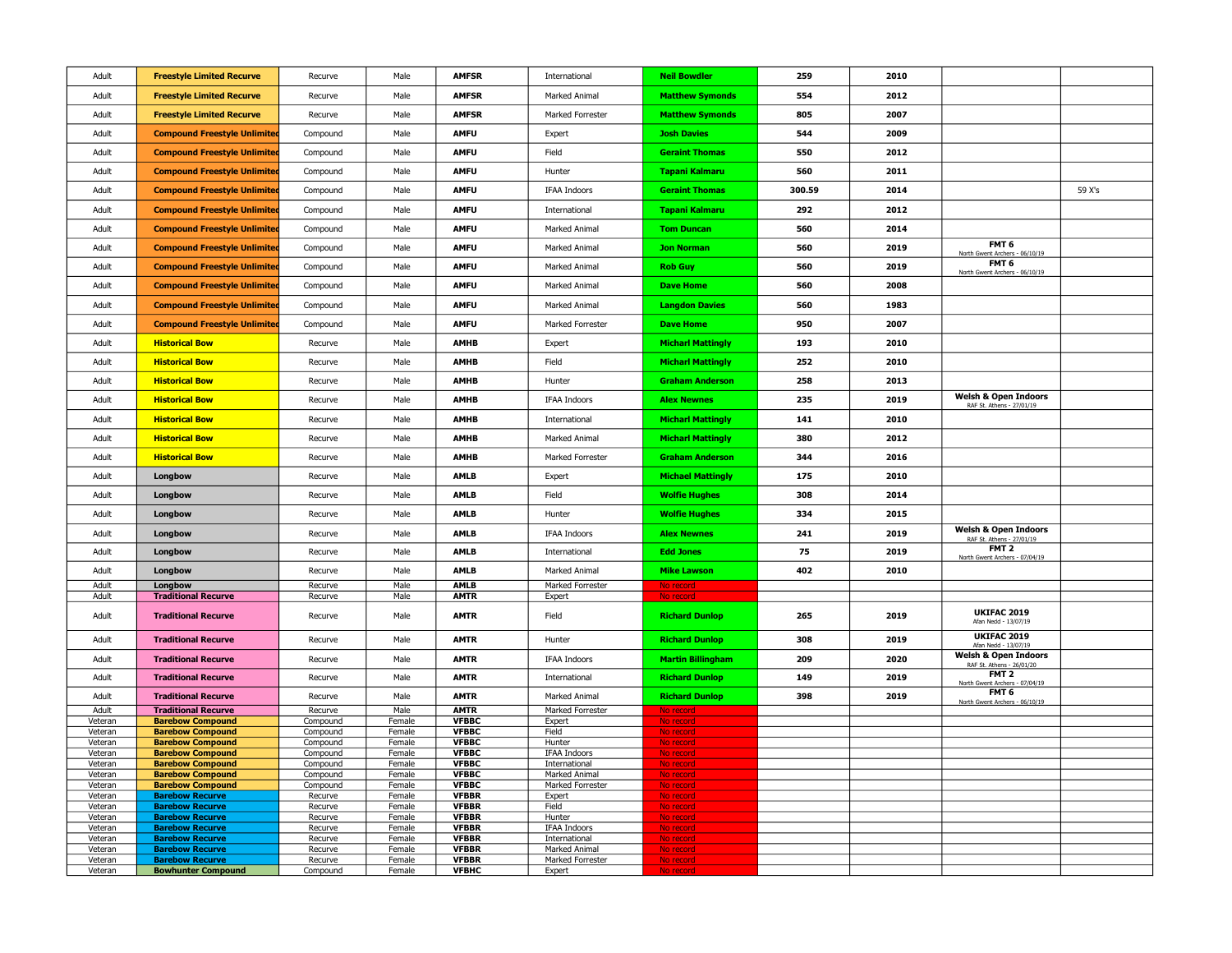| Veteran            | <b>Bowhunter Compound</b>                                | Compound           | Female           | <b>VFBHC</b>               | Field                          |                        |     |      |  |
|--------------------|----------------------------------------------------------|--------------------|------------------|----------------------------|--------------------------------|------------------------|-----|------|--|
| Veteran            | <b>Bowhunter Compound</b>                                | Compound           | Female           | <b>VFBHC</b>               | Hunter                         | No record              |     |      |  |
| Veteran            | <b>Bowhunter Compound</b>                                | Compound           | Female           | <b>VFBHC</b>               | <b>IFAA Indoors</b>            | No recor               |     |      |  |
| Veteran            | <b>Bowhunter Compound</b>                                | Compound           | Female           | <b>VFBHC</b>               | International                  | No recor               |     |      |  |
|                    |                                                          |                    |                  |                            |                                |                        |     |      |  |
| Veteran            | <b>Bowhunter Compound</b>                                | Compound           | Female           | <b>VFBHC</b>               | Marked Animal                  | No record              |     |      |  |
| Veteran            | <b>Bowhunter Compound</b>                                | Compound           | Female           | <b>VFBHC</b>               | Marked Forrester               | No record              |     |      |  |
| Veteran            | <b>Bowhunter Limited</b>                                 | Compound           | Female           | <b>VFBL</b>                | Expert                         | No record              |     |      |  |
| Veteran            | <b>Bowhunter Limited</b>                                 | Compound           | Female           | <b>VFBL</b>                | Field                          | No record              |     |      |  |
| Veteran            | <b>Bowhunter Limited</b>                                 | Compound           | Female           | <b>VFBL</b>                | Hunter                         | No record              |     |      |  |
| Veteran            | <b>Bowhunter Limited</b>                                 | Compound           | Female           | <b>VFBL</b>                | <b>IFAA Indoors</b>            | No recor               |     |      |  |
| Veteran            | <b>Bowhunter Limited</b>                                 | Compound           | Female           | <b>VFBL</b>                | International                  | No recor               |     |      |  |
| Veteran            | <b>Bowhunter Limited</b>                                 | Compound           | Female           | <b>VFBL</b>                | Marked Animal                  | No recor               |     |      |  |
| Veteran            | <b>Bowhunter Limited</b>                                 | Compound           | Female           | <b>VFBL</b>                | Marked Forrester               | No reco                |     |      |  |
| Veteran            | <b>Bowhunter Recurve</b>                                 | Recurve            | Female           | <b>VFBHR</b>               | Expert                         | No recor               |     |      |  |
| Veteran            | <b>Bowhunter Recurve</b>                                 | Recurve            | Female           | <b>VFBHR</b>               | Field                          | No record              |     |      |  |
| Veteran            | <b>Bowhunter Recurve</b>                                 | Recurve            | Female           | <b>VFBHR</b>               | Hunter                         | No record              |     |      |  |
| Veteran            | <b>Bowhunter Recurve</b>                                 | Recurve            | Female           | <b>VFBHR</b>               | <b>IFAA Indoors</b>            | <mark>No recor</mark>  |     |      |  |
| Veteran            | <b>Bowhunter Recurve</b>                                 | Recurve            | Female           | <b>VFBHR</b>               | International                  |                        |     |      |  |
| Veteran            | <b>Bowhunter Recurve</b>                                 | Recurve            | Female           | <b>VFBHR</b>               | Marked Animal                  | No recor               |     |      |  |
| Veteran            | <b>Bowhunter Recurve</b>                                 | Recurve            | Female           | <b>VFBHR</b>               | Marked Forrester               | No recor               |     |      |  |
| Veteran            | <b>Bowhunter Unlimited</b>                               | Compound           | Female           | <b>VFBU</b>                | Expert                         | No record              |     |      |  |
| Veteran            | <b>Bowhunter Unlimited</b>                               | Compound           | Female           | <b>VFBU</b>                | Field                          | No record              |     |      |  |
| Veteran            | <b>Bowhunter Unlimited</b>                               | Compound           | Female           | <b>VFBU</b>                | Hunter                         | No record              |     |      |  |
| Veteran            | <b>Bowhunter Unlimited</b>                               | Compound           | Female           | <b>VFBU</b>                | <b>IFAA Indoors</b>            | No record              |     |      |  |
| Veteran            | <b>Bowhunter Unlimited</b>                               | Compound           | Female           | <b>VFBU</b>                | International                  | No record              |     |      |  |
| Veteran            | <b>Bowhunter Unlimited</b>                               | Compound           | Female           | <b>VFBU</b>                | Marked Animal                  | No record              |     |      |  |
| Veteran            | <b>Bowhunter Unlimited</b>                               | Compound           | Female           | <b>VFBU</b>                | Marked Forrester               | No record              |     |      |  |
| Veteran            | <b>Freestyle Limited Compound</b>                        | Compound           | Female           | <b>VFFSC</b>               | Expert                         | No record              |     |      |  |
| Veteran            | <b>Freestyle Limited Compound</b>                        | Compound           | Female           | <b>VFFSC</b>               | Field                          | No record              |     |      |  |
| Veteran            | <b>Freestyle Limited Compound</b>                        | Compound           | Female           | <b>VFFSC</b>               | Hunter                         | No record              |     |      |  |
| Veteran            | <b>Freestyle Limited Compound</b>                        | Compound           | Female           | <b>VFFSC</b>               | <b>IFAA Indoors</b>            | No record              |     |      |  |
| Veteran            | <b>Freestyle Limited Compound</b>                        | Compound           | Female           | <b>VFFSC</b>               | International                  | No record              |     |      |  |
| Veteran            | <b>Freestyle Limited Compound</b>                        | Compound           | Female           | <b>VFFSC</b>               | Marked Animal                  | No record              |     |      |  |
| Veteran            | <b>Freestyle Limited Compound</b>                        | Compound           | Female           | <b>VFFSC</b>               | Marked Forrester               | No record              |     |      |  |
| Veteran            | <b>Freestyle Limited Recurve</b>                         | Recurve            | Female           | <b>VFFSR</b>               | Expert                         | No record              |     |      |  |
| Veteran            | <b>Freestyle Limited Recurve</b>                         | Recurve            | Female           | <b>VFFSR</b>               | Field                          | No record              |     |      |  |
| Veteran            | <b>Freestyle Limited Recurve</b>                         | Recurve            | Female           | <b>VFFSR</b>               | Hunter                         | No record              |     |      |  |
| Veteran            | <b>Freestyle Limited Recurve</b>                         | Recurve            | Female           | <b>VFFSR</b>               | <b>IFAA Indoors</b>            | No record              |     |      |  |
| Veteran            | <b>Freestyle Limited Recurve</b>                         | Recurve            | Female           | <b>VFFSR</b>               | International                  | No recor               |     |      |  |
| Veteran            | <b>Freestyle Limited Recurve</b>                         | Recurve            | Female           | <b>VFFSR</b>               | Marked Animal                  | No record              |     |      |  |
|                    |                                                          |                    |                  |                            |                                |                        |     |      |  |
|                    |                                                          |                    |                  | <b>VFFSR</b>               |                                | No record              |     |      |  |
| Veteran            | <b>Freestyle Limited Recurve</b>                         | Recurve            | Female           | <b>VFFU</b>                | Marked Forrester               |                        |     |      |  |
| Veteran            | <b>Compound Freestyle Unlimited</b>                      | Compound           | Female           |                            | Expert                         |                        |     |      |  |
| Veteran            | <b>Compound Freestyle Unlimited</b>                      | Compound           | Female           | <b>VFFU</b>                | Field                          | <b>Susan Davies</b>    | 531 | 2009 |  |
|                    |                                                          |                    | Female           | <b>VFFU</b>                |                                | <b>Susan Davies</b>    | 537 | 2009 |  |
| Veteran            | <b>Compound Freestyle Unlimited</b>                      | Compound           |                  |                            | Hunter                         |                        |     |      |  |
| Veteran            | <b>Compound Freestyle Unlimited</b>                      | Compound           | Female           | <b>VFFU</b>                | <b>IFAA Indoors</b>            | <u>No record</u>       |     |      |  |
| Veteran            | <b>Compound Freestyle Unlimited</b>                      | Compound           | Female           | <b>VFFU</b>                | International                  | <mark>No recor</mark>  |     |      |  |
| Veteran            | <b>Compound Freestyle Unlimited</b>                      | Compound           | Female           | <b>VFFU</b>                | Marked Animal                  | No record              |     |      |  |
| Veteran            | <b>Compound Freestyle Unlimited</b>                      | Compound           | Female           | <b>VFFU</b>                | Marked Forrester               | No recor               |     |      |  |
| Veteran            | <b>Historical Bow</b>                                    | Recurve            | Female           | <b>VFHB</b>                | Expert                         | <u>No recor</u>        |     |      |  |
| Veteran            | <b>Historical Bow</b>                                    | Recurve            | Female           | <b>VFHB</b>                | Field                          | No recor               |     |      |  |
| Veteran            | <b>Historical Bow</b>                                    | Recurve            | Female           | <b>VFHB</b>                | Hunter                         |                        |     |      |  |
| Veteran            | <b>Historical Bow</b>                                    | Recurve            | Female           | <b>VFHB</b>                | IFAA Indoors                   | No recor               |     |      |  |
| Veteran            | <b>Historical Bow</b>                                    | Recurve            | Female           | <b>VFHB</b>                | International                  | No recor               |     |      |  |
| Veteran            | <b>Historical Bow</b>                                    | Recurve            | Female           | <b>VFHB</b>                | Marked Animal                  | No record              |     |      |  |
| Veteran            | <b>Historical Bow</b>                                    | Recurve            | Female           | <b>VFHB</b>                | Marked Forrester               | No record              |     |      |  |
| Veteran            | Longbow                                                  | Recurve            | Female           | <b>VFLB</b>                | Expert                         | No record              |     |      |  |
| Veteran            | Longbow                                                  | Recurve            | Female           | <b>VFLB</b>                | Field                          | No record              |     |      |  |
| Veteran            | Longbow                                                  | Recurve            | Female           | <b>VFLB</b>                | Hunter                         | No record              |     |      |  |
| Veteran            | Longbow                                                  | Recurve            | Female           | <b>VFLB</b>                | <b>IFAA Indoors</b>            | No record              |     |      |  |
| Veteran            | Longbow                                                  | Recurve            | Female           | <b>VFLB</b>                | International                  | No record              |     |      |  |
| Veteran            | Longbow                                                  | Recurve            | Female           | <b>VFLB</b>                | Marked Animal                  | No record              |     |      |  |
| Veteran            | Longbow                                                  | Recurve            | Female           | <b>VFLB</b>                | Marked Forrester               | No record              |     |      |  |
| Veteran            | <b>Traditional Recurve</b>                               | Recurve            | Female           | <b>VFTR</b>                | Expert                         | No record              |     |      |  |
| Veteran            | <b>Traditional Recurve</b>                               | Recurve            | Female           | <b>VFTR</b>                | Field                          | No record              |     |      |  |
| Veteran            | <b>Traditional Recurve</b>                               | Recurve            | Female           | <b>VFTR</b>                | Hunter                         | No record              |     |      |  |
| Veteran            | <b>Traditional Recurve</b>                               | Recurve            | Female           | <b>VFTR</b><br><b>VFTR</b> | <b>IFAA Indoors</b>            | No record              |     |      |  |
| Veteran            | <b>Traditional Recurve</b><br><b>Traditional Recurve</b> | Recurve            | Female           | <b>VFTR</b>                | International<br>Marked Animal | No record              |     |      |  |
| Veteran<br>Veteran | <b>Traditional Recurve</b>                               | Recurve<br>Recurve | Female<br>Female | <b>VFTR</b>                | Marked Forrester               | No record<br>No record |     |      |  |
|                    |                                                          |                    |                  |                            |                                |                        |     |      |  |
| Veteran            | <b>Barebow Compound</b>                                  | Compound           | Male             | <b>VMBBC</b>               | Expert                         | <b>Wynn Jones</b>      | 259 | 2013 |  |
| Veteran            | <b>Barebow Compound</b>                                  | Compound           | Male             | <b>VMBBC</b>               | Field                          | <b>Wynn Jones</b>      | 386 | 2014 |  |
| Veteran            | <b>Barebow Compound</b>                                  | Compound           | Male             | <b>VMBBC</b>               | Hunter                         | <b>Wynn Jones</b>      | 353 | 2007 |  |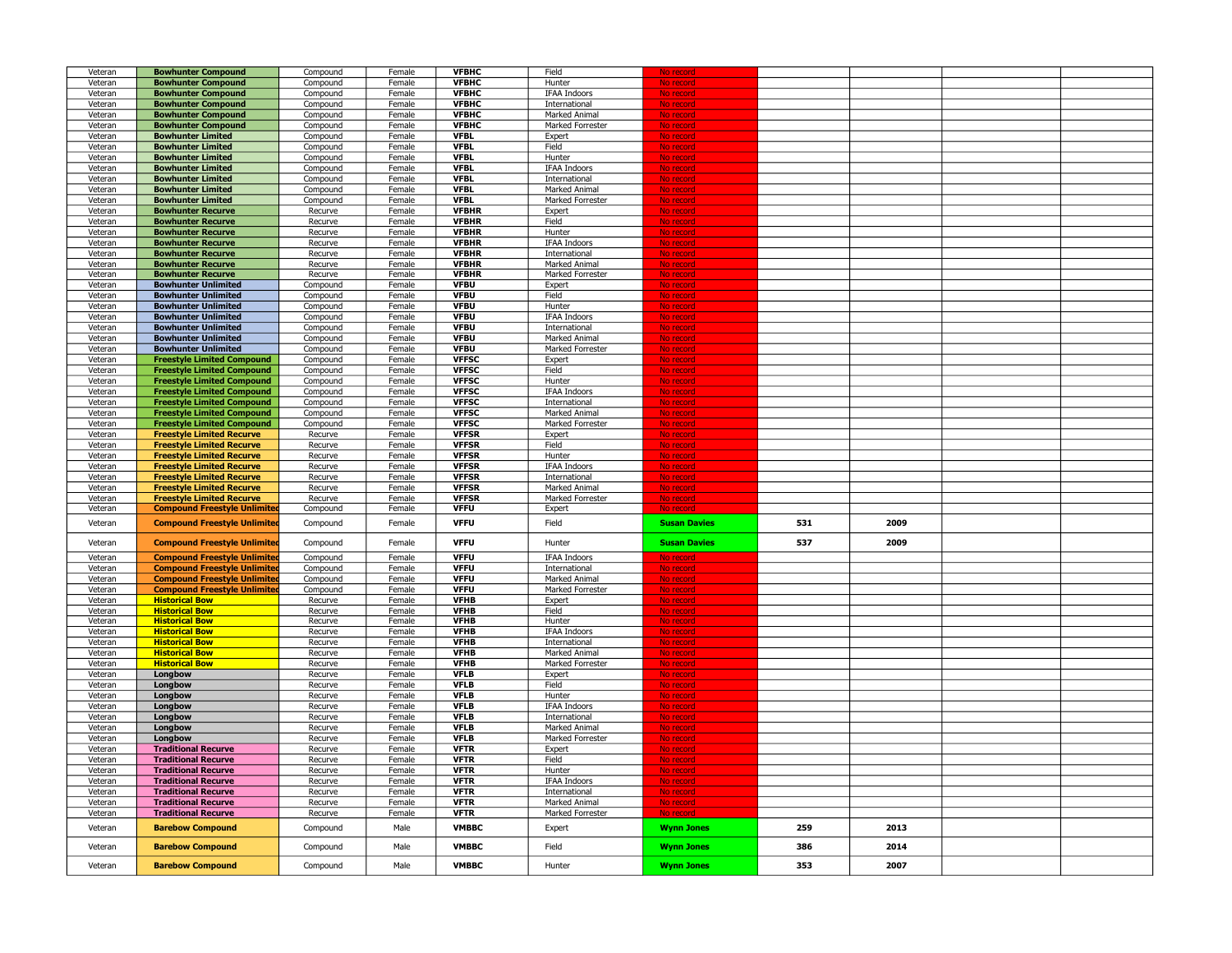| Veteran            | <b>Barebow Compound</b>             | Compound           | Male         | <b>VMBBC</b>                 | <b>IFAA Indoors</b>               | No record              |        |      |                                                              |        |
|--------------------|-------------------------------------|--------------------|--------------|------------------------------|-----------------------------------|------------------------|--------|------|--------------------------------------------------------------|--------|
| Veteran            | <b>Barebow Compound</b>             | Compound           | Male         | <b>VMBBC</b>                 | International                     | No record              |        |      |                                                              |        |
|                    |                                     |                    |              |                              |                                   |                        |        |      |                                                              |        |
| Veteran            | <b>Barebow Compound</b>             | Compound           | Male         | <b>VMBBC</b>                 | Marked Animal                     | <b>Wynn Jones</b>      | 452    | 2007 |                                                              |        |
| Veteran            | <b>Barebow Compound</b>             | Compound           | Male         | <b>VMBBC</b>                 | Marked Forrester                  | No record              |        |      |                                                              |        |
| Veteran            | <b>Barebow Recurve</b>              | Recurve            | Male         | <b>VMBBR</b>                 | Expert                            | No record              |        |      |                                                              |        |
| Veteran            | <b>Barebow Recurve</b>              | Recurve            | Male         | <b>VMBBR</b>                 | Field                             | No record              |        |      |                                                              |        |
| Veteran            | <b>Barebow Recurve</b>              | Recurve            | Male         | <b>VMBBR</b>                 | Hunter                            | No record              |        |      |                                                              |        |
| Veteran            | <b>Barebow Recurve</b>              | Recurve            | Male         | <b>VMBBR</b>                 | <b>IFAA Indoors</b>               | <b>Dave Home</b>       | 202    | 2020 | <b>Welsh &amp; Open Indoors</b>                              |        |
|                    | <b>Barebow Recurve</b>              |                    |              |                              |                                   |                        |        |      | RAF St. Athens - 26/01/20                                    |        |
| Veteran            | <b>Barebow Recurve</b>              | Recurve            | Male<br>Male | <b>VMBBR</b><br><b>VMBBR</b> | International                     | No record              |        |      |                                                              |        |
| Veteran<br>Veteran | <b>Barebow Recurve</b>              | Recurve<br>Recurve | Male         | <b>VMBBR</b>                 | Marked Animal<br>Marked Forrester | No record<br>No record |        |      |                                                              |        |
| Veteran            | <b>Bowhunter Compound</b>           | Compound           | Male         | <b>VMBHC</b>                 | Expert                            | No record              |        |      |                                                              |        |
|                    |                                     |                    |              |                              |                                   |                        |        |      |                                                              |        |
| Veteran            | <b>Bowhunter Compound</b>           | Compound           | Male         | <b>VMBHC</b>                 | Field                             | <b>Wynn Jones</b>      | 396    | 2012 |                                                              |        |
|                    |                                     |                    |              |                              |                                   |                        |        |      | FMT 1                                                        |        |
| Veteran            | <b>Bowhunter Compound</b>           | Compound           | Male         | <b>VMBHC</b>                 | Hunter                            | <b>Steve Dale</b>      | 412    | 2019 | Fonmon - 03/03/19                                            |        |
| Veteran            | <b>Bowhunter Compound</b>           | Compound           | Male         | <b>VMBHC</b>                 | <b>IFAA Indoors</b>               | No record              |        |      |                                                              |        |
| Veteran            | <b>Bowhunter Compound</b>           | Compound           | Male         | <b>VMBHC</b>                 | International                     | <b>Wynn Jones</b>      | 185    | 2013 |                                                              |        |
|                    |                                     |                    |              |                              |                                   |                        |        |      |                                                              |        |
| Veteran            | <b>Bowhunter Compound</b>           | Compound           | Male         | <b>VMBHC</b>                 | Marked Animal                     | <b>Wynn Jones</b>      | 478    | 2011 |                                                              |        |
|                    |                                     |                    |              |                              |                                   |                        |        |      |                                                              |        |
| Veteran            | <b>Bowhunter Compound</b>           | Compound           | Male         | <b>VMBHC</b>                 | Marked Forrester                  | <b>Wynn Jones</b>      | 355    | 2011 |                                                              |        |
| Veteran            | <b>Bowhunter Limited</b>            | Compound           | Male         | <b>VMBL</b>                  | Expert                            | No record              |        |      |                                                              |        |
| Veteran            | <b>Bowhunter Limited</b>            | Compound           | Male         | <b>VMBL</b>                  | Field                             | No record              |        |      |                                                              |        |
| Veteran            | <b>Bowhunter Limited</b>            | Compound           | Male         | <b>VMBL</b>                  | Hunter                            | No record              |        |      |                                                              |        |
| Veteran            | <b>Bowhunter Limited</b>            | Compound           | Male         | <b>VMBL</b>                  | IFAA Indoors                      | No record              |        |      |                                                              |        |
| Veteran            | <b>Bowhunter Limited</b>            | Compound           | Male         | <b>VMBL</b>                  | International                     | <b>Wynn Jones</b>      | 178    | 2019 | <b>LMA Club Shoot</b>                                        |        |
|                    |                                     |                    |              |                              |                                   |                        |        |      | Fonmon - 20/01/19                                            |        |
| Veteran            | <b>Bowhunter Limited</b>            | Compound           | Male         | <b>VMBL</b>                  | Marked Animal                     | No record              |        |      |                                                              |        |
| Veteran            | <b>Bowhunter Limited</b>            | Compound           | Male         | <b>VMBL</b>                  | Marked Forrester                  | No record              |        |      |                                                              |        |
| Veteran            | <b>Bowhunter Recurve</b>            | Recurve            | Male         | <b>VMBHR</b>                 | Expert                            | <b>Mike Lawson</b>     | 216    | 2009 |                                                              |        |
|                    |                                     |                    |              |                              |                                   |                        |        |      |                                                              |        |
| Veteran            | <b>Bowhunter Recurve</b>            | Recurve            | Male         | <b>VMBHR</b>                 | Field                             | <b>Mike Lawson</b>     | 348    | 2009 |                                                              |        |
|                    |                                     |                    |              |                              |                                   |                        |        |      |                                                              |        |
| Veteran            | <b>Bowhunter Recurve</b>            | Recurve            | Male         | <b>VMBHR</b>                 | Hunter                            | <b>Mike Lawson</b>     | 376    | 2012 |                                                              |        |
| Veteran            | <b>Bowhunter Recurve</b>            | Recurve            | Male         | <b>VMBHR</b>                 | <b>IFAA Indoors</b>               | <b>Ceri Thomas</b>     | 254    | 2019 | <b>Welsh &amp; Open Indoors</b>                              |        |
|                    |                                     |                    |              |                              |                                   |                        |        |      | RAF St. Athens - 27/01/19                                    |        |
| Veteran            | <b>Bowhunter Recurve</b>            | Recurve            | Male         | <b>VMBHR</b>                 | International                     | No record              |        |      |                                                              |        |
| Veteran            | <b>Bowhunter Recurve</b>            | Recurve            | Male         | <b>VMBHR</b>                 | Marked Animal                     | <b>Mike Lawson</b>     | 482    | 2010 |                                                              |        |
|                    |                                     |                    |              |                              |                                   |                        |        |      |                                                              |        |
| Veteran            | <b>Bowhunter Recurve</b>            | Recurve            | Male         | <b>VMBHR</b>                 | Marked Forrester                  | <b>Mike Lawson</b>     | 440    | 2010 |                                                              |        |
| Veteran            | <b>Bowhunter Unlimited</b>          | Compound           | Male         | <b>VMBU</b>                  | Expert                            | No record              |        |      |                                                              |        |
| Veteran            | <b>Bowhunter Unlimited</b>          | Compound           | Male         | <b>VMBU</b>                  | Field                             | No record              |        |      |                                                              |        |
| Veteran            | <b>Bowhunter Unlimited</b>          | Compound           | Male         | <b>VMBU</b>                  | Hunter                            | <b>Mike Penrose</b>    | 479    | 2013 |                                                              |        |
|                    |                                     |                    |              |                              |                                   |                        |        |      |                                                              |        |
| Veteran            | <b>Bowhunter Unlimited</b>          | Compound           | Male         | <b>VMBU</b>                  | <b>IFAA Indoors</b>               | No record              |        |      |                                                              |        |
| Veteran            | <b>Bowhunter Unlimited</b>          | Compound           | Male         | <b>VMBU</b>                  | International                     | <b>Mike Penrose</b>    | 259    | 2019 | <b>LMA Club Shoot</b>                                        |        |
|                    |                                     |                    |              |                              |                                   |                        |        |      | Fonmon - 20/01/19                                            |        |
| Veteran            | <b>Bowhunter Unlimited</b>          | Compound           | Male         | <b>VMBU</b>                  | Marked Animal                     | <b>Mike Penrose</b>    | 546    | 2013 |                                                              |        |
| Veteran            | <b>Bowhunter Unlimited</b>          | Compound           | Male         | <b>VMBU</b>                  | Marked Forrester                  | No record              |        |      |                                                              |        |
| Veteran            | <b>Freestyle Limited Compound</b>   | Compound           | Male         | <b>VMFSC</b>                 | Expert                            | No record              |        |      |                                                              |        |
| Veteran            | <b>Freestyle Limited Compound</b>   | Compound           | Male         | <b>VMFSC</b>                 | Field                             | No record              |        |      |                                                              |        |
| Veteran            | <b>Freestyle Limited Compound</b>   | Compound           | Male         | <b>VMFSC</b>                 | Hunter                            | No record              |        |      |                                                              |        |
| Veteran            | <b>Freestyle Limited Compound</b>   | Compound           | Male         | <b>VMFSC</b>                 | <b>IFAA Indoors</b>               | No record              |        |      |                                                              |        |
| Veteran            | <b>Freestyle Limited Compound</b>   | Compound           | Male         | <b>VMFSC</b>                 | International                     | No record              |        |      |                                                              |        |
| Veteran            | <b>Freestyle Limited Compound</b>   | Compound           | Male         | <b>VMFSC</b>                 | Marked Animal                     | No record              |        |      |                                                              |        |
| Veteran            | <b>Freestyle Limited Compound</b>   | Compound           | Male         | <b>VMFSC</b>                 | Marked Forrester                  | No record              |        |      |                                                              |        |
| Veteran            | <b>Freestyle Limited Recurve</b>    | Recurve            | Male         | <b>VMFSR</b>                 | Expert                            | No record              |        |      |                                                              |        |
| Veteran            | <b>Freestyle Limited Recurve</b>    | Recurve            | Male         | <b>VMFSR</b>                 | Field                             | No record              |        |      |                                                              |        |
| Veteran            | <b>Freestyle Limited Recurve</b>    | Recurve            | Male         | <b>VMFSR</b>                 | Hunter                            | No recor               |        |      |                                                              |        |
| Veteran            | <b>Freestyle Limited Recurve</b>    | Recurve            | Male         | <b>VMFSR</b>                 | <b>IFAA Indoors</b>               | <b>Ken Pothecary</b>   | 189    | 2020 | <b>Welsh &amp; Open Indoors</b><br>RAF St. Athens - 26/01/20 |        |
| Veteran            | <b>Freestyle Limited Recurve</b>    | Recurve            | Male         | <b>VMFSR</b>                 | International                     | No record              |        |      |                                                              |        |
|                    |                                     |                    |              |                              |                                   |                        |        |      |                                                              |        |
| Veteran            | <b>Freestyle Limited Recurve</b>    | Recurve            | Male         | <b>VMFSR</b>                 | Marked Animal                     | <b>Dave Gooch</b>      | 382    | 2006 |                                                              |        |
| Veteran            | <b>Freestyle Limited Recurve</b>    | Recurve            | Male         | <b>VMFSR</b>                 | Marked Forrester                  | No record              |        |      |                                                              |        |
| Veteran            | <b>Compound Freestyle Unlimited</b> | Compound           | Male         | <b>VMFU</b>                  | Expert                            | <b>Bob Lloyd</b>       | 496    | 2008 |                                                              |        |
|                    |                                     |                    |              |                              |                                   |                        |        |      |                                                              |        |
| Veteran            | <b>Compound Freestyle Unlimited</b> | Compound           | Male         | <b>VMFU</b>                  | Field                             | <b>Ray Howells</b>     | 534    | 2011 |                                                              |        |
|                    |                                     |                    |              |                              |                                   |                        |        |      | <b>EFAC 2019</b>                                             |        |
| Veteran            | <b>Compound Freestyle Unlimited</b> | Compound           | Male         | <b>VMFU</b>                  | Hunter                            | <b>Dave Home</b>       | 522    | 2019 | Netherlands - 06/08/19                                       |        |
|                    |                                     |                    |              |                              |                                   |                        |        |      | <b>Welsh &amp; Open Indoors</b>                              |        |
| Veteran            | <b>Compound Freestyle Unlimited</b> | Compound           | Male         | <b>VMFU</b>                  | IFAA Indoors                      | <b>Dave Home</b>       | 298.35 | 2020 | RAF St. Athens - 26/01/20                                    | 35 X's |
| Veteran            | <b>Compound Freestyle Unlimited</b> | Compound           | Male         | <b>VMFU</b>                  | International                     | <b>Colin Kettey</b>    | 268    | 2019 | FMT <sub>2</sub>                                             |        |
|                    |                                     |                    |              |                              |                                   |                        |        |      | North Gwent Archers - 07/04/19                               |        |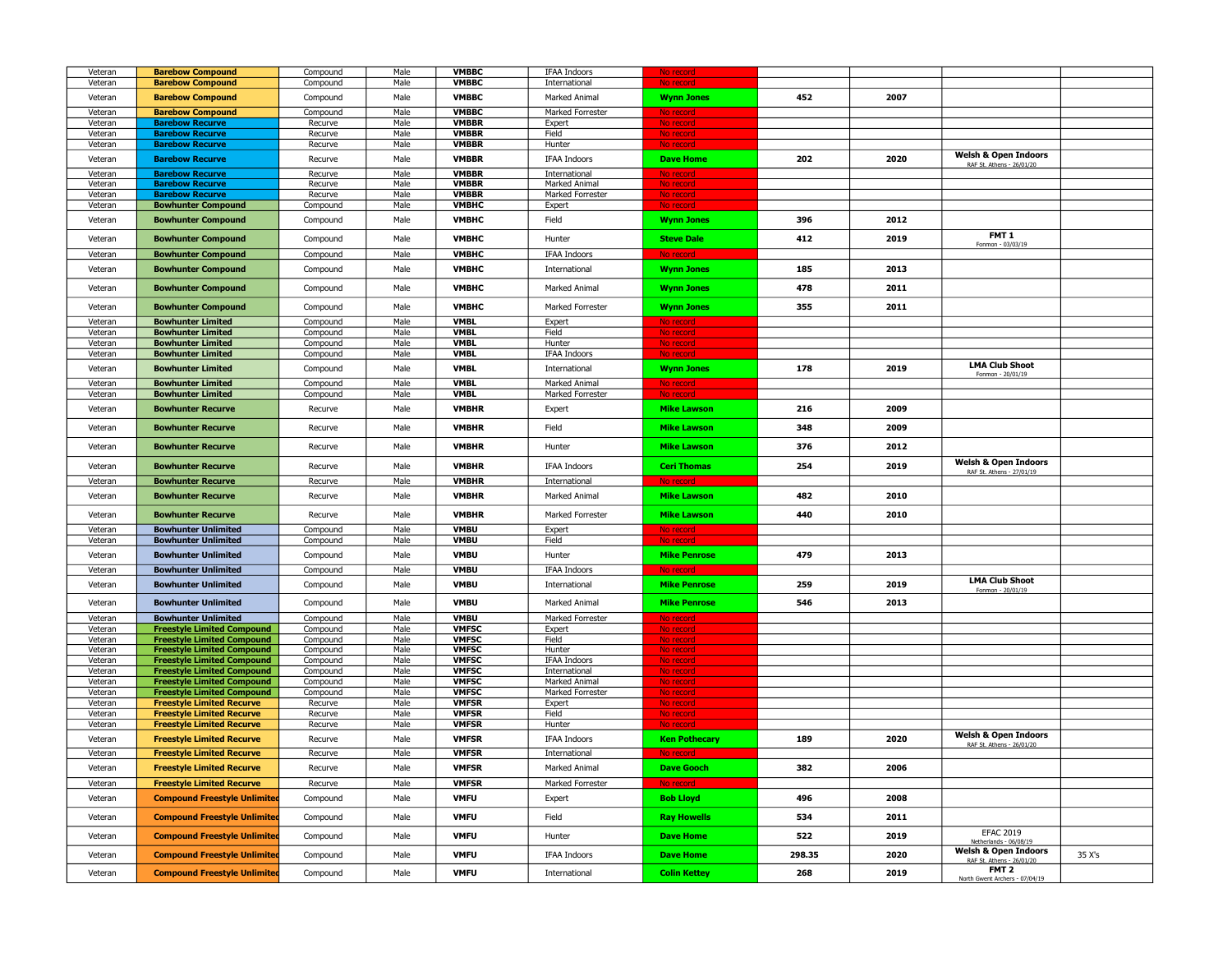| Veteran          | <b>Compound Freestyle Unlimited</b>                      | Compound             | Male             | <b>VMFU</b>                  | Marked Animal                 | <b>Ray Howells</b>        | 560 | 2016 |                                                              |  |
|------------------|----------------------------------------------------------|----------------------|------------------|------------------------------|-------------------------------|---------------------------|-----|------|--------------------------------------------------------------|--|
| Veteran          | <b>Compound Freestyle Unlimite</b>                       | Compound             | Male             | <b>VMFU</b>                  | <b>Marked Forrester</b>       | <b>Ray Howells</b>        | 940 | 2014 |                                                              |  |
| Veteran          | <b>Historical Bow</b>                                    | Recurve              | Male             | <b>VMHB</b>                  | Expert                        | No record                 |     |      |                                                              |  |
| Veteran          | <b>Historical Bow</b>                                    | Recurve              | Male             | VMHB                         | Field                         | No record                 |     |      |                                                              |  |
| Veteran          | <b>Historical Bow</b>                                    | Recurve              | Male             | VMHB                         | Hunter                        | No record                 |     |      |                                                              |  |
| Veteran          | <b>Historical Bow</b>                                    | Recurve              | Male             | VMHB                         | <b>IFAA Indoors</b>           | No record                 |     |      |                                                              |  |
| Veteran          | <b>Historical Bow</b>                                    | Recurve              | Male             | VMHB                         | International                 | No record                 |     |      |                                                              |  |
| Veteran          | <b>Historical Bow</b>                                    | Recurve              | Male             | VMHB                         | Marked Animal                 | No record                 |     |      |                                                              |  |
| Veteran          | <b>Historical Bow</b>                                    | Recurve              | Male             | VMHB                         | Marked Forrester              | No record                 |     |      |                                                              |  |
| Veteran          | Longbow                                                  | Recurve              | Male             | VMLB                         | Expert                        | No record                 |     |      |                                                              |  |
| Veteran          | Longbow                                                  | Recurve              | Male             | <b>VMLB</b>                  | Field                         | <b>John Davies</b>        | 236 | 2019 | <b>Spring Champs</b>                                         |  |
| Veteran          | Longbow                                                  | Recurve              | Male             | <b>VMLB</b>                  | Hunter                        | <b>John Davies</b>        | 227 | 2019 | FMT <sub>4</sub><br>Red Kite - 28/07/19                      |  |
| Veteran          | Longbow                                                  | Recurve              | Male             | <b>VMLB</b>                  | <b>IFAA Indoors</b>           | <b>Richard Hardcastle</b> | 121 | 2016 |                                                              |  |
| Veteran          | Longbow                                                  | Recurve              | Male             | <b>VMLB</b>                  | International                 | No record                 |     |      |                                                              |  |
| Veteran          | Longbow                                                  | Recurve              | Male             | VMLB                         | Marked Animal                 | No record                 |     |      |                                                              |  |
| Veteran          | Longbow                                                  | Recurve              | Male             | VMLB                         | Marked Forrester              | No record                 |     |      |                                                              |  |
| Veteran          | <b>Traditional Recurve</b>                               | Recurve              | Male             | <b>VMTR</b>                  | Expert                        | <b>Gareth Davies</b>      | 185 | 2017 |                                                              |  |
| Veteran          | <b>Traditional Recurve</b>                               | Recurve              | Male             | <b>VMTR</b>                  | Field                         | <b>Graham Anderson</b>    | 150 | 2019 | FMT <sub>5</sub><br>Afan Nedd - 01/09/19                     |  |
| Veteran          | <b>Traditional Recurve</b>                               | Recurve              | Male             | <b>VMTR</b>                  | Hunter                        | No record                 |     |      |                                                              |  |
| Veteran          | <b>Traditional Recurve</b>                               | Recurve              | Male             | <b>VMTR</b>                  | <b>IFAA Indoors</b>           | <b>Mark Hall</b>          | 105 | 2020 | <b>Welsh &amp; Open Indoors</b><br>RAF St. Athens - 26/01/20 |  |
| Veteran          | <b>Traditional Recurve</b>                               | Recurve              | Male             | <b>VMTR</b>                  | International                 | No record                 |     |      |                                                              |  |
| Veteran          | <b>Traditional Recurve</b>                               | Recurve              | Male             | <b>VMTR</b>                  | Marked Animal                 | No record                 |     |      |                                                              |  |
| Veteran          | <b>Traditional Recurve</b>                               | Recurve              | Male             | <b>VMTR</b>                  | Marked Forrester              | No record                 |     |      |                                                              |  |
| Senior           | <b>Barebow Compound</b>                                  | Compound             | Female           | <b>SFBBC</b>                 | Expert                        | No record                 |     |      |                                                              |  |
| Senior           | <b>Barebow Compound</b>                                  | Compound             | Female           | <b>SFBBC</b>                 | Field                         | No record                 |     |      |                                                              |  |
| Senior           | <b>Barebow Compound</b><br><b>Barebow Compound</b>       | Compound             | Female<br>Female | <b>SFBBC</b><br><b>SFBBC</b> | Hunter<br><b>IFAA Indoors</b> | No record                 |     |      |                                                              |  |
| Senior<br>Senior | <b>Barebow Compound</b>                                  | Compound<br>Compound | Female           | <b>SFBBC</b>                 | International                 | No record<br>No record    |     |      |                                                              |  |
| Senior           | <b>Barebow Compound</b>                                  | Compound             | Female           | <b>SFBBC</b>                 | Marked Animal                 | No record                 |     |      |                                                              |  |
| Senior           | <b>Barebow Compound</b>                                  | Compound             | Female           | <b>SFBBC</b>                 | Marked Forrester              | No record                 |     |      |                                                              |  |
| Senior           | <b>Barebow Recurve</b>                                   | Recurve              | Female           | <b>SFBBR</b>                 | Expert                        | No record                 |     |      |                                                              |  |
| Senior           | <b>Barebow Recurve</b>                                   | Recurve              | Female           | <b>SFBBR</b>                 | Field                         | No record                 |     |      |                                                              |  |
| Senior           | <b>Barebow Recurve</b>                                   | Recurve              | Female           | <b>SFBBR</b>                 | Hunter                        | <u>No record</u>          |     |      |                                                              |  |
| Senior           | <b>Barebow Recurve</b>                                   | Recurve              | Female           | <b>SFBBR</b>                 | <b>IFAA Indoors</b>           | No record                 |     |      |                                                              |  |
| Senior           | <b>Barebow Recurve</b>                                   | Recurve              | Female           | <b>SFBBR</b>                 | International                 | <u>No record</u>          |     |      |                                                              |  |
| Senior           | <b>Barebow Recurve</b>                                   | Recurve              | Female           | <b>SFBBR</b>                 | Marked Animal                 | No recor                  |     |      |                                                              |  |
| Senior           | <b>Barebow Recurve</b>                                   | Recurve              | Female           | <b>SFBBR</b>                 | Marked Forrester              | No recor                  |     |      |                                                              |  |
| Senior           | <b>Bowhunter Compound</b>                                | Compound             | Female           | <b>SFBHC</b>                 | Expert                        | No recor                  |     |      |                                                              |  |
| Senior           | <b>Bowhunter Compound</b>                                | Compound             | Female           | <b>SFBHC</b>                 | Field                         | No recor                  |     |      |                                                              |  |
| Senior           | <b>Bowhunter Compound</b>                                | Compound             | Female           | <b>SFBHC</b>                 | Hunter                        | No recon                  |     |      |                                                              |  |
| Senior           | <b>Bowhunter Compound</b>                                | Compound             | Female           | <b>SFBHC</b>                 | <b>IFAA Indoors</b>           | No record                 |     |      |                                                              |  |
| Senior           | <b>Bowhunter Compound</b>                                | Compound             | Female           | <b>SFBHC</b>                 | International                 | No record                 |     |      |                                                              |  |
| Senior           | <b>Bowhunter Compound</b>                                | Compound             | Female           | <b>SFBHC</b>                 | Marked Animal                 | No record                 |     |      |                                                              |  |
| Senior<br>Senior | <b>Bowhunter Compound</b><br><b>Bowhunter Limited</b>    | Compound<br>Compound | Female<br>Female | <b>SFBHC</b><br><b>SFBL</b>  | Marked Forrester              | No record<br>No record    |     |      |                                                              |  |
| Senior           | <b>Bowhunter Limited</b>                                 | Compound             | Female           | <b>SFBL</b>                  | Expert<br>Field               | No record                 |     |      |                                                              |  |
| Senior           | <b>Bowhunter Limited</b>                                 | Compound             | Female           | <b>SFBL</b>                  | Hunter                        | No record                 |     |      |                                                              |  |
| Senior           | <b>Bowhunter Limited</b>                                 | Compound             | Female           | <b>SFBL</b>                  | <b>IFAA Indoors</b>           | No record                 |     |      |                                                              |  |
| Senior           | <b>Bowhunter Limited</b>                                 | Compound             | Female           | <b>SFBL</b>                  | International                 | No record                 |     |      |                                                              |  |
| Senior           | <b>Bowhunter Limited</b>                                 | Compound             | Female           | <b>SFBL</b>                  | Marked Animal                 | No recor                  |     |      |                                                              |  |
| Senior           | <b>Bowhunter Limited</b>                                 | Compound             | Female           | <b>SFBL</b>                  | Marked Forrester              | No record                 |     |      |                                                              |  |
| Senior           | <b>Bowhunter Recurve</b>                                 | Recurve              | Female           | <b>SFBHR</b>                 | Expert                        | No record                 |     |      |                                                              |  |
| Senior           | <b>Bowhunter Recurve</b>                                 | Recurve              | Female           | <b>SFBHR</b>                 | Field                         | No record                 |     |      |                                                              |  |
| Senior           | <b>Bowhunter Recurve</b>                                 | Recurve              | Female           | <b>SFBHR</b>                 | Hunter                        | No record                 |     |      |                                                              |  |
| Senior           | <b>Bowhunter Recurve</b>                                 | Recurve              | Female           | <b>SFBHR</b>                 | <b>IFAA Indoors</b>           | No record                 |     |      |                                                              |  |
| Senior           | <b>Bowhunter Recurve</b>                                 | Recurve              | Female           | <b>SFBHR</b>                 | International                 | No record                 |     |      |                                                              |  |
| Senior           | <b>Bowhunter Recurve</b>                                 | Recurve              | Female           | <b>SFBHR</b>                 | Marked Animal                 | No record                 |     |      |                                                              |  |
| Senior           | <b>Bowhunter Recurve</b>                                 | Recurve              | Female           | <b>SFBHR</b>                 | Marked Forrester              | No recor                  |     |      |                                                              |  |
| Senior           | <b>Bowhunter Unlimited</b><br><b>Bowhunter Unlimited</b> | Compound             | Female           | <b>SFBU</b><br><b>SFBU</b>   | Expert                        | No record                 |     |      |                                                              |  |
| Senior<br>Senior | <b>Bowhunter Unlimited</b>                               | Compound<br>Compound | Female<br>Female | <b>SFBU</b>                  | Field<br>Hunter               | No recor                  |     |      |                                                              |  |
| Senior           | <b>Bowhunter Unlimited</b>                               | Compound             | Female           | <b>SFBU</b>                  | <b>IFAA Indoors</b>           | No recor<br>No recor      |     |      |                                                              |  |
| Senior           | <b>Bowhunter Unlimited</b>                               | Compound             | Female           | <b>SFBU</b>                  | International                 | No recor                  |     |      |                                                              |  |
| Senior           | <b>Bowhunter Unlimited</b>                               | Compound             | Female           | <b>SFBU</b>                  | Marked Animal                 | <u>No recor</u>           |     |      |                                                              |  |
| Senior           | <b>Bowhunter Unlimited</b>                               | Compound             | Female           | <b>SFBU</b>                  | Marked Forrester              | No recor                  |     |      |                                                              |  |
| Senior           | <b>Freestyle Limited Compound</b>                        | Compound             | Female           | <b>SFFSC</b>                 | Expert                        | No recor                  |     |      |                                                              |  |
| Senior           | <b>Freestyle Limited Compound</b>                        | Compound             | Female           | <b>SFFSC</b>                 | Field                         | No record                 |     |      |                                                              |  |
| Senior           | <b>Freestyle Limited Compound</b>                        | Compound             | Female           | <b>SFFSC</b>                 | Hunter                        | No record                 |     |      |                                                              |  |
| Senior           | <b>Freestyle Limited Compound</b>                        | Compound             | Female           | <b>SFFSC</b>                 | IFAA Indoors                  | No record                 |     |      |                                                              |  |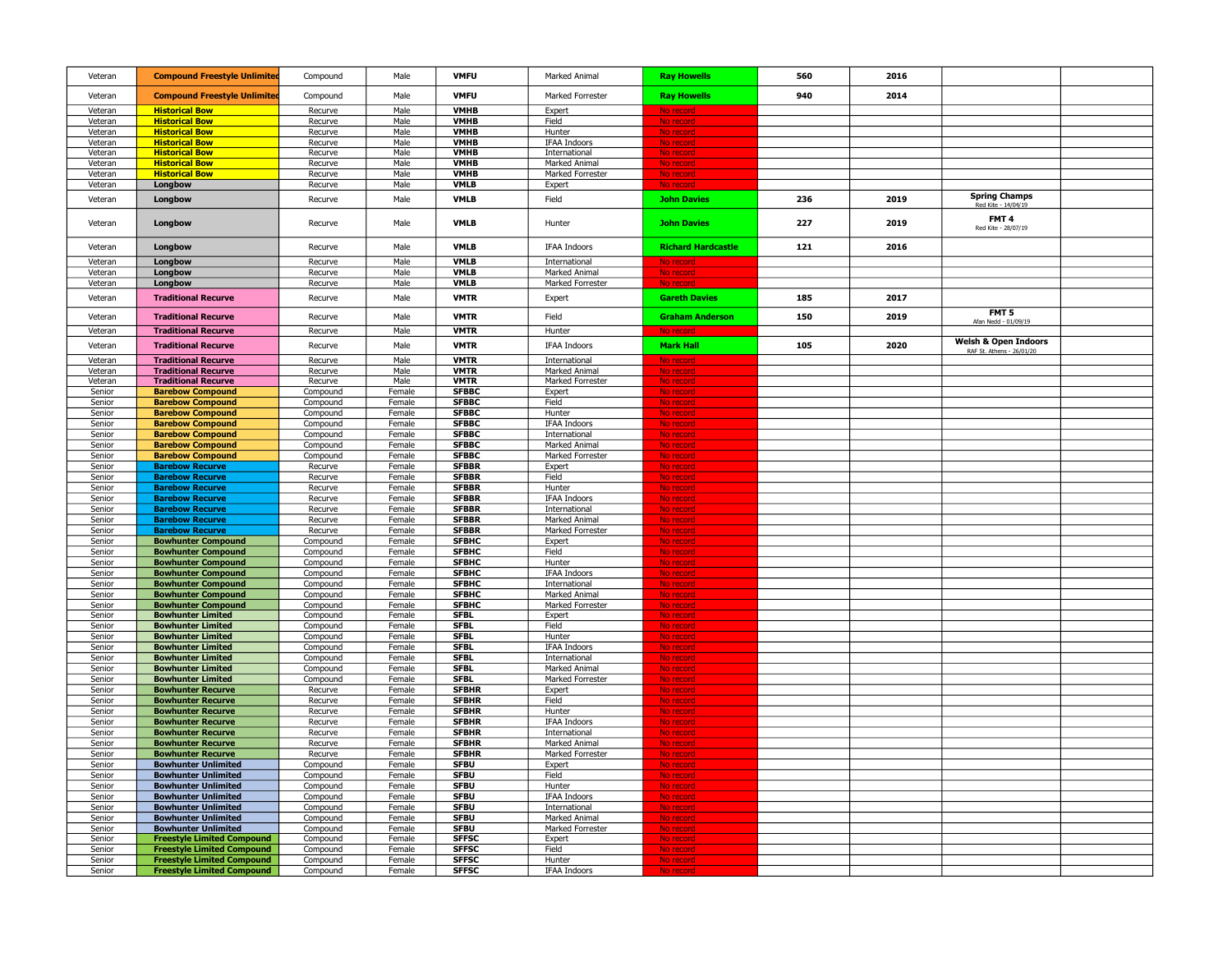| Senior |                                     |          |        |              |                     |                     |     |      |                                       |  |
|--------|-------------------------------------|----------|--------|--------------|---------------------|---------------------|-----|------|---------------------------------------|--|
|        | <b>Freestyle Limited Compound</b>   | Compound | Female | <b>SFFSC</b> | International       |                     |     |      |                                       |  |
| Senior | <b>Freestyle Limited Compound</b>   | Compound | Female | <b>SFFSC</b> | Marked Animal       | No recor            |     |      |                                       |  |
|        |                                     |          |        |              |                     |                     |     |      |                                       |  |
| Senior | <b>Freestyle Limited Compound</b>   | Compound | Female | <b>SFFSC</b> | Marked Forrester    | No recon            |     |      |                                       |  |
| Senior | <b>Freestyle Limited Recurve</b>    | Recurve  | Female | <b>SFFSR</b> | Expert              | No recor            |     |      |                                       |  |
| Senior | <b>Freestyle Limited Recurve</b>    | Recurve  | Female | <b>SFFSR</b> | Field               | No record           |     |      |                                       |  |
|        |                                     |          |        |              |                     |                     |     |      |                                       |  |
| Senior | <b>Freestyle Limited Recurve</b>    | Recurve  | Female | <b>SFFSR</b> | Hunter              | No record           |     |      |                                       |  |
| Senior | <b>Freestyle Limited Recurve</b>    | Recurve  | Female | <b>SFFSR</b> | <b>IFAA Indoors</b> | No record           |     |      |                                       |  |
|        |                                     |          |        |              |                     |                     |     |      |                                       |  |
| Senior | <b>Freestyle Limited Recurve</b>    | Recurve  | Female | <b>SFFSR</b> | International       | No record           |     |      |                                       |  |
| Senior | <b>Freestyle Limited Recurve</b>    | Recurve  | Female | <b>SFFSR</b> | Marked Animal       | No record           |     |      |                                       |  |
|        |                                     |          |        |              |                     |                     |     |      |                                       |  |
| Senior | <b>Freestyle Limited Recurve</b>    | Recurve  | Female | <b>SFFSR</b> | Marked Forrester    | No record           |     |      |                                       |  |
| Senior | <b>Compound Freestyle Unlimited</b> | Compound | Female | <b>SFFU</b>  | Expert              | No record           |     |      |                                       |  |
| Senior | <b>Compound Freestyle Unlimited</b> | Compound | Female | <b>SFFU</b>  | Field               | No record           |     |      |                                       |  |
|        |                                     |          |        |              |                     |                     |     |      |                                       |  |
| Senior | <b>Compound Freestyle Unlimited</b> | Compound | Female | <b>SFFU</b>  | Hunter              | No record           |     |      |                                       |  |
| Senior | <b>Compound Freestyle Unlimited</b> | Compound | Female | <b>SFFU</b>  | <b>IFAA Indoors</b> | No record           |     |      |                                       |  |
|        |                                     |          |        | <b>SFFU</b>  |                     |                     |     |      |                                       |  |
| Senior | <b>Compound Freestyle Unlimited</b> | Compound | Female |              | International       | No record           |     |      |                                       |  |
| Senior | <b>Compound Freestyle Unlimited</b> | Compound | Female | <b>SFFU</b>  | Marked Animal       | No record           |     |      |                                       |  |
| Senior | <b>Compound Freestyle Unlimited</b> | Compound | Female | <b>SFFU</b>  | Marked Forrester    | No record           |     |      |                                       |  |
|        |                                     |          |        |              |                     |                     |     |      |                                       |  |
| Senior | <b>Historical Bow</b>               | Recurve  | Female | <b>SFHB</b>  | Expert              | No recor            |     |      |                                       |  |
| Senior | <b>Historical Bow</b>               | Recurve  | Female | <b>SFHB</b>  | Field               | No recor            |     |      |                                       |  |
|        | <b>Historical Bow</b>               |          | Female | <b>SFHB</b>  |                     |                     |     |      |                                       |  |
| Senior |                                     | Recurve  |        |              | Hunter              | No recor            |     |      |                                       |  |
| Senior | <b>Historical Bow</b>               | Recurve  | Female | <b>SFHB</b>  | <b>IFAA Indoors</b> | No recor            |     |      |                                       |  |
| Senior | <b>Historical Bow</b>               | Recurve  | Female | <b>SFHB</b>  | International       | No recor            |     |      |                                       |  |
|        | <b>Historical Bow</b>               |          | Female | <b>SFHB</b>  | Marked Animal       |                     |     |      |                                       |  |
| Senior |                                     | Recurve  |        |              |                     | No record           |     |      |                                       |  |
| Senior | <b>Historical Bow</b>               | Recurve  | Female | <b>SFHB</b>  | Marked Forrester    | No record           |     |      |                                       |  |
| Senior | Longbow                             | Recurve  | Female | <b>SFLB</b>  | Expert              | No recor            |     |      |                                       |  |
|        |                                     |          |        |              |                     |                     |     |      |                                       |  |
| Senior | Longbow                             | Recurve  | Female | <b>SFLB</b>  | Field               | No recor            |     |      |                                       |  |
| Senior | Longbow                             | Recurve  | Female | <b>SFLB</b>  | Hunter              | No recor            |     |      |                                       |  |
| Senior | Longbow                             | Recurve  | Female | <b>SFLB</b>  | <b>IFAA Indoors</b> |                     |     |      |                                       |  |
|        |                                     |          |        |              |                     | No recor            |     |      |                                       |  |
| Senior | Longbow                             | Recurve  | Female | <b>SFLB</b>  | International       | No recor            |     |      |                                       |  |
| Senior | Longbow                             | Recurve  | Female | <b>SFLB</b>  | Marked Animal       | No record           |     |      |                                       |  |
|        |                                     |          |        | <b>SFLB</b>  |                     |                     |     |      |                                       |  |
| Senior | Longbow                             | Recurve  | Female |              | Marked Forrester    | No record           |     |      |                                       |  |
| Senior | <b>Traditional Recurve</b>          | Recurve  | Female | <b>SFTR</b>  | Expert              | No record           |     |      |                                       |  |
| Senior | <b>Traditional Recurve</b>          | Recurve  | Female | <b>SFTR</b>  | Field               | No record           |     |      |                                       |  |
|        |                                     |          |        |              |                     |                     |     |      |                                       |  |
| Senior | <b>Traditional Recurve</b>          | Recurve  | Female | <b>SFTR</b>  | Hunter              | No record           |     |      |                                       |  |
| Senior | <b>Traditional Recurve</b>          | Recurve  | Female | <b>SFTR</b>  | <b>IFAA Indoors</b> | No record           |     |      |                                       |  |
|        |                                     |          |        |              |                     |                     |     |      |                                       |  |
| Senior | <b>Traditional Recurve</b>          | Recurve  | Female | <b>SFTR</b>  | International       | No record           |     |      |                                       |  |
| Senior | <b>Traditional Recurve</b>          | Recurve  | Female | <b>SFTR</b>  | Marked Animal       | No record           |     |      |                                       |  |
| Senior | <b>Traditional Recurve</b>          | Recurve  | Female | <b>SFTR</b>  | Marked Forrester    | No record           |     |      |                                       |  |
| Senior |                                     |          |        | <b>SMBBC</b> |                     |                     |     |      |                                       |  |
|        | <b>Barebow Compound</b>             | Compound | Male   |              | Expert              | No record           |     |      |                                       |  |
| Senior | <b>Barebow Compound</b>             | Compound | Male   | <b>SMBBC</b> | Field               | No record           |     |      |                                       |  |
| Senior |                                     |          |        |              |                     |                     |     |      |                                       |  |
|        |                                     |          |        |              |                     |                     |     |      |                                       |  |
|        | <b>Barebow Compound</b>             | Compound | Male   | <b>SMBBC</b> | Hunter              | No record           |     |      |                                       |  |
| Senior | <b>Barebow Compound</b>             |          | Male   | <b>SMBBC</b> | <b>IFAA Indoors</b> | No record           |     |      |                                       |  |
|        |                                     | Compound |        |              |                     |                     |     |      |                                       |  |
| Senior | <b>Barebow Compound</b>             | Compound | Male   | SMBBC        | International       | No record           |     |      |                                       |  |
| Senior | <b>Barebow Compound</b>             | Compound | Male   | <b>SMBBC</b> | Marked Animal       | No record           |     |      |                                       |  |
|        |                                     |          |        |              |                     |                     |     |      |                                       |  |
| Senior | <b>Barebow Compound</b>             | Compound | Male   | SMBBC        | Marked Forrester    | No record           |     |      |                                       |  |
| Senior | <b>Barebow Recurve</b>              | Recurve  | Male   | <b>SMBBR</b> | Expert              | No recor            |     |      |                                       |  |
|        |                                     |          |        |              |                     |                     |     |      | FMT <sub>3</sub>                      |  |
| Senior | <b>Barebow Recurve</b>              | Recurve  | Male   | <b>SMBBR</b> | Field               | <b>Dennis Byrne</b> | 208 | 2019 | enith - 09/06/1                       |  |
|        |                                     |          |        |              |                     |                     |     |      |                                       |  |
| Senior | <b>Barebow Recurve</b>              | Recurve  | Male   | <b>SMBBR</b> | Hunter              | <b>Dennis Byrne</b> | 184 | 2019 | FMT <sub>1</sub><br>Fonmon - 03/03/19 |  |
|        |                                     |          |        |              |                     |                     |     |      |                                       |  |
| Senior | <b>Barebow Recurve</b>              | Recurve  | Male   | <b>SMBBR</b> | <b>IFAA Indoors</b> | <b>Dennis Byrne</b> | 196 | 2020 | <b>Welsh &amp; Open Indoors</b>       |  |
|        |                                     |          |        |              |                     |                     |     |      | RAF St. Athens - 26/01/20             |  |
|        |                                     |          |        |              |                     |                     |     |      | FMT <sub>2</sub>                      |  |
| Senior | <b>Barebow Recurve</b>              | Recurve  | Male   | <b>SMBBR</b> | International       | <b>Dennis Byrne</b> | 102 | 2019 | North Gwent Archers - 07/04/19        |  |
|        |                                     |          |        |              |                     |                     |     |      |                                       |  |
| Senior | <b>Barebow Recurve</b>              | Recurve  | Male   | <b>SMBBR</b> | Marked Animal       | <b>Dennis Byrne</b> | 336 | 2019 | FMT <sub>6</sub>                      |  |
|        |                                     |          |        |              |                     |                     |     |      | North Gwent Archers - 06/10/19        |  |
| Senior | <b>Barebow Recurve</b>              | Recurve  | Male   | <b>SMBBR</b> | Marked Forrester    | No recor            |     |      |                                       |  |
| Senior | <b>Bowhunter Compound</b>           | Compound | Male   | <b>SMBHC</b> | Expert              | No rea              |     |      |                                       |  |
|        |                                     |          |        |              |                     |                     |     |      | FMT <sub>3</sub>                      |  |
| Senior | <b>Bowhunter Compound</b>           | Compound | Male   | <b>SMBHC</b> | Field               | <b>Wynn Jones</b>   | 372 | 2019 |                                       |  |
|        |                                     |          |        |              |                     |                     |     |      | Zenith - 09/06/19                     |  |
| Senior |                                     |          | Male   | <b>SMBHC</b> | Hunter              |                     | 365 | 2019 | <b>Welsh &amp; Open Champs</b>        |  |
|        | <b>Bowhunter Compound</b>           | Compound |        |              |                     | <b>Wynn Jones</b>   |     |      | Red Kite - 22/06/19                   |  |
| Senior | <b>Bowhunter Compound</b>           | Compound | Male   | <b>SMBHC</b> | <b>IFAA Indoors</b> | No record           |     |      |                                       |  |
|        |                                     |          |        |              |                     |                     |     |      |                                       |  |
| Senior | <b>Bowhunter Compound</b>           | Compound | Male   | <b>SMBHC</b> | International       | No record           |     |      |                                       |  |
| Senior |                                     |          | Male   | <b>SMBHC</b> | Marked Animal       |                     | 450 | 2019 | FMT <sub>6</sub>                      |  |
|        | <b>Bowhunter Compound</b>           | Compound |        |              |                     | <b>Wynn Jones</b>   |     |      | North Gwent Archers - 06/10/19        |  |
| Senior | <b>Bowhunter Compound</b>           | Compound | Male   |              | Marked Forrester    | No record           |     |      |                                       |  |
|        |                                     |          |        | <b>SMBHC</b> |                     |                     |     |      |                                       |  |
| Senior | <b>Bowhunter Limited</b>            | Compound | Male   | <b>SMBL</b>  | Expert              | No record           |     |      |                                       |  |
| Senior | <b>Bowhunter Limited</b>            | Compound | Male   | <b>SMBL</b>  | Field               | No recon            |     |      |                                       |  |
| Senior | <b>Bowhunter Limited</b>            | Compound | Male   | <b>SMBL</b>  | Hunter              | No record           |     |      |                                       |  |
|        |                                     |          |        |              |                     |                     |     |      |                                       |  |
| Senior | <b>Bowhunter Limited</b>            | Compound | Male   | <b>SMBL</b>  | IFAA Indoors        | No record           |     |      |                                       |  |
| Senior | <b>Bowhunter Limited</b>            | Compound | Male   | <b>SMBL</b>  | International       | No record           |     |      |                                       |  |
| Senior | <b>Bowhunter Limited</b>            |          | Male   | <b>SMBL</b>  | Marked Animal       | No record           |     |      |                                       |  |
|        |                                     | Compound |        |              |                     |                     |     |      |                                       |  |
| Senior | <b>Bowhunter Limited</b>            | Compound | Male   | <b>SMBL</b>  | Marked Forrester    | No recor            |     |      |                                       |  |
| Senior | <b>Bowhunter Recurve</b>            | Recurve  | Male   | <b>SMBHR</b> | Expert              | No reco             |     |      |                                       |  |
|        |                                     |          |        |              |                     |                     |     |      |                                       |  |
| Senior | <b>Bowhunter Recurve</b>            | Recurve  | Male   | <b>SMBHR</b> | Field               | <b>Cyril John</b>   | 80  | 2019 | FMT <sub>5</sub>                      |  |
| Senior | <b>Bowhunter Recurve</b>            | Recurve  | Male   | <b>SMBHR</b> | Hunter              |                     |     |      | Afan Nedd - 01/09/19                  |  |